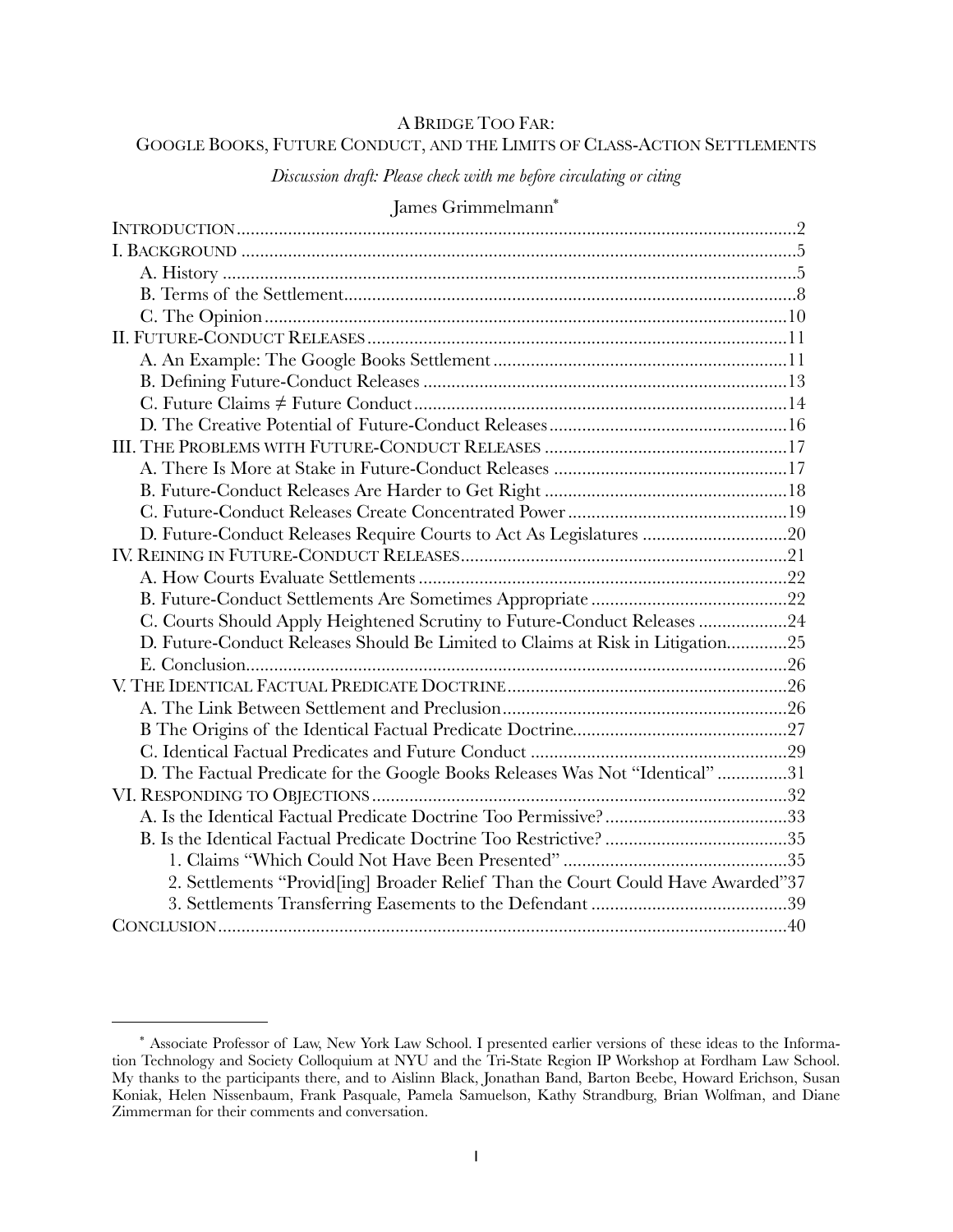### <span id="page-1-0"></span>**INTRODUCTION**

Class-action scholars have not paid much attention to the Google Books settlement, and analysts of the settlement have not discussed in detail the class-action issues it raises.<sup>[1](#page-1-1)</sup> Both of these omissions are unfortunate. The case managed to raise a genuinely novel issue of classaction law: the extent to which a settlement can require class members to give up claims based in the defendant's future conduct. Circuit Judge Denny Chin's opinion rejecting the settlement rested primarily on this issue, but his brief and thinly-cited discussion discussion of the matter is all but guaranteed to leave future courts scratching their heads. At the same time, the issue of future-conduct releases raises fundamental questions in class-action law and policy, questions that scholars have never squarely confronted.

This article will fill both of these voids at once. Through a careful analysis of futureconduct releases in class-action settlements, the article will extract a broadly applicable holding from the Google Books opinion, and show how this holding is doctrinally and normatively justified. The Google Books opinion and class-action scholarship throw each other into sharp relief. Understanding why Judge Chin was right to reject the settlement because of its treatment of Google's future conduct helps us understand the structure of class-action law more generally. A single elegant principle – parity between the future-conduct claims at stake in settlement and in litigation – is both normatively appealing and consistent with existing class-action doctrine. The settlement was, in the words of the Department of Justice, "a bridge too far," and this bridge belongs on the maps scholars draw to mark the limits of class action law.

The Google Books settlement was the biggest development in copyright law of the past decade. Google had been digitizing millions of books held by university libraries to create a comprehensive search engine. The *New Yorker* called it Google's "moon shot," but authors and publishers saw things differently, and sued for copyright infringement. Rather than litigate the question of whether Google's massive scanning operation was fair use, however, the parties spent two years negotiating an even more audacious settlement, one that would have turned Google into a universal bookstore, with tens of millions of books on its virtual shelves. Google co-founder Sergey Brin called it a new Library of Alexandria; the Register of Copyrights said the plan "would flip copyright on its head."

Judge Chin, however, held that the settlement "contemplate[d] an arrangement that exceeds what the Court may permit under Rule 23."[2](#page-1-2) The settlement would have released Google "from liability for certain future  $\arcsin 3$  $\arcsin 3$  – selling complete copies of books to its users. This, he held, was impermissible. He quoted a Second Circuit case, *Wal-Mart Stores, Inc. v. Visa U.S.A. Inc.*, [4](#page-1-4) that a class-action settlement may release only "conduct [that] arises out of the 'identical factual predicate<sup>3[5](#page-1-5)</sup> as the underlying lawsuit. That test was not satisfied, he concluded: "This case was about the use of an indexing and searching tool, not the sale of complete copyrighted works."[6](#page-1-6)

<span id="page-1-1"></span><sup>&</sup>lt;sup>1</sup> Authors Guild v. Google Inc., No. 05 Civ. 8136 (DC), \_\_ F. Supp. 2d. \_\_, 98 U.S.P.Q. 2d (BNA) 1229 (Mar. 22, 2011) [hereinafter Authors Guild]. Judge Chin was the District Judge assigned to the case at the time of his appointment to the Second Circuit. He continued to sit in it by designation.

<span id="page-1-2"></span><sup>2</sup> Authors Guild at 21.

<span id="page-1-3"></span><sup>3</sup> Authors Guild at 21.

<span id="page-1-4"></span><sup>4 396</sup> F.3d 96 (2d Cir. 2005).

<span id="page-1-5"></span><sup>5</sup> Authors Guild at 17.

<span id="page-1-6"></span><sup>6</sup> Authors Guild at 25.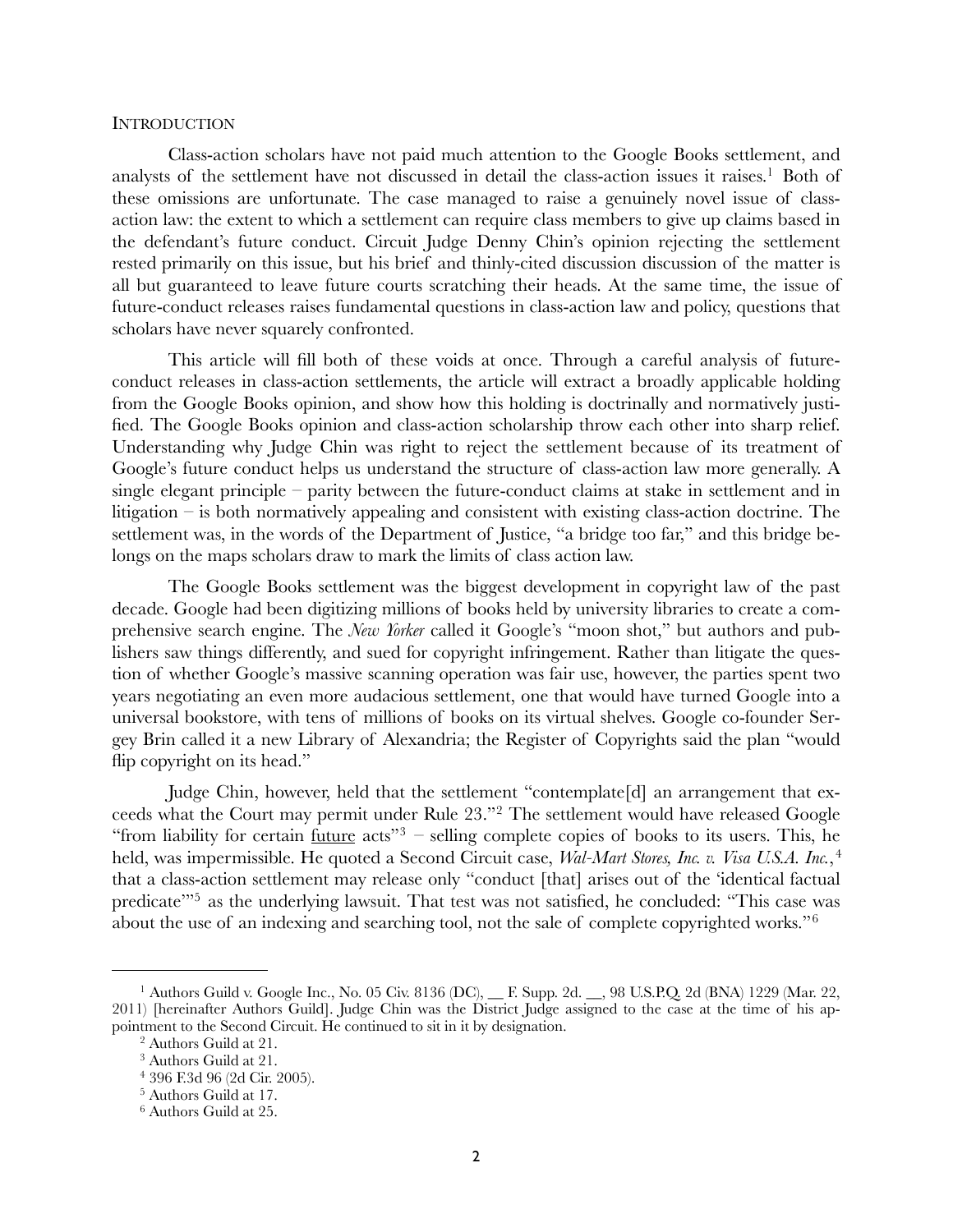In some respects, it was a masterful opinion. The class-action theory was one of the narrowest possible grounds on which Judge Chin could have rejected the settlement, and he hin studiously avoided issuing holdings on most of the other questions before him: copyright, antitrust, privacy, and international law. At the same time, he discussed these questions in enough detail to signal that he was highly skeptical of the settlement for those reasons as well. The parties took the hint; they didn't try to appeal from the rejection. Like a good judicial minimalist, Judge Chin disposed of the matter before him without making doctrinal waves.

From an academic perspective, however – or the perspective of a future court called on to apply Judge Chin's holding – the opinion is deeply frustrating. Consider some of the questions left unanswered by the opinion:

*What is wrong with releases for future conduct?* Judge Chin concluded that the settlement "would simply go too far" because of its treatment of Google's future conduct. But it never explains why this is a reason to be skeptical of such settlements. Why should future-conduct releases be different from any other kind of broad releases in class-action settlements? If the term overall are substantively fair to class members, why not approve such settlements?

*What does future conduct have to do with the pleadings?* Judge Chin cites *Wal-Mart* to require a link between the future conduct being released and the underlying lawsuit as defined by the complaint. But parties in non-class litigation frequently enter into unrelated forward-looking agreements as part of a settlement. Why require a tighter link in class actions?

*Where does this doctrine come from?* In Judge Chin's opinion, *Wal-Mart* functions as a *deus ex machina*: it comes out of nowhere and resolves the case. But *Wal-Mart* doesn't even mention future conduct; it is not immediately clear that it its "identical factual predicate" test has any bearing here. Is this a real doctrine, or just stray dictum from a single opinion?

*Is the sale of books really "beyond the scope" of a copyright infringement suit?* Even if broad future releases are impermissible, might not this particular release be closely enough tied to the underlying lawsuit? Google and the authors and publishers argued strenuously that the case had always been about Google's complete copies of the books, and the settlement's friends and foes devoted dozens of pages to debating this precise question, discussing close to twenty cases. Judge Chin gives it four pages, and cites only two.

All of these questions could have been asked and analyzed two years ago. But class-action scholars have not asked them. Other aspects of the Google Books case – copyright, antitrust, international law – have received careful academic scrutiny. Its class-action aspects have not, even though they are central to the case, and even though they have broad implications for class-action settlement doctrine. Settlements in other cases will raise similar issues, and to address them, we will need a theory of future-conduct releases.

This article will start to fill that scholarly gap by answering the foremost class-action question left open by the *Authors Guild* opinion. It will give a detailed normative and doctrinal analysis of future-conduct releases, one that reveals the hidden logic uniting wide swaths of class-action law. Normatively, class-action settlements containing future-conduct releases are unusually dan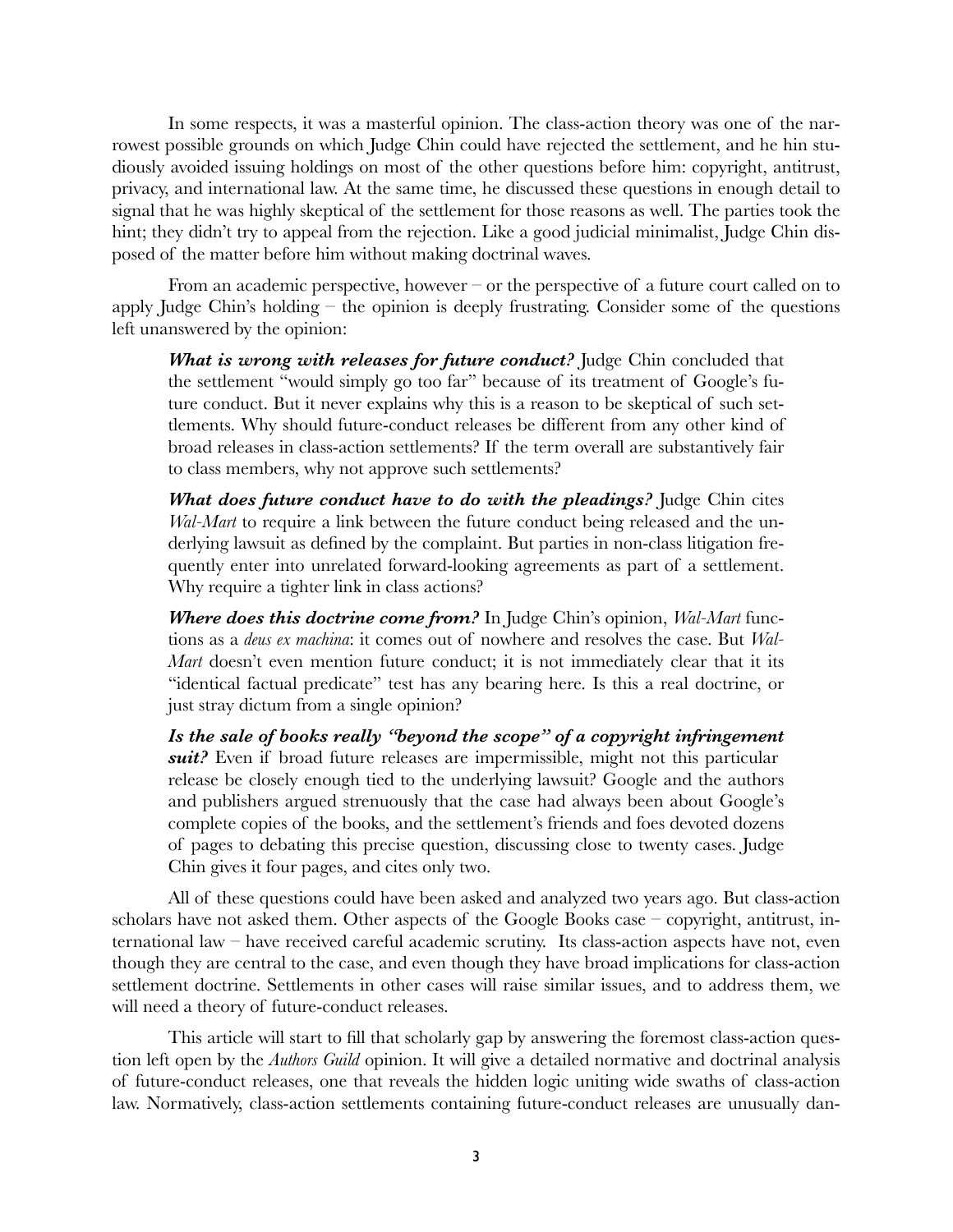gerous to class members and to society at large; courts should scrutinize them closely them in and sometimes prohibit them altogether. Doctrinally, both the *Wal-Mart* "identical factual predicate" test and Judge Chin's application of it are correct, but for reasons that have never before been clearly understood or articulated.

Parts I and II of the article will provide the background for the main argument. Part I will offer a quick history of the Google Books litigation, overview of the key terms of the settlement, and outline of the *Authors Guild* opinion rejecting it. Part II will then provide precision on releases for future future-conduct, explaining how these releases differ from the "future claims" discussed at length in class-action scholarship.

Parts III and IV of the article will do the normative work. Part III will present reasons that future-conduct releases are more dangerous than other, more familiar kinds of releases. Unlike releases based in the defendant's past conduct, these releases can reshape parties' incentives going forward. If badly designed, therefore, they can frustrate not just general deterrence but specific deterrence. The class-action setting means that in many cases both parties and the court will be poorly situated to make good design choices, threatening individual autonomy of class members, risking perverse incentives on the defendant's part, and putting the kind of problem better dealt with by a legislature or agency in a court's hands. Moreover, the forward-looking aggregation of power that such settlements enable present unique dangers for parties and nonparties.

Part IV will then discuss how courts should respond to these dangers. In addition to the fact-sensitive standard of applying heightened scrutiny to settlements containing future-conduct releases, it will also argue for the use of bright-line rules where possible. After discussing and dismissing the arguments that such releases should never be permissible and should always be permissible if the other class-action requirements are satisfied, it will identify and defend one particular bright-line rule: parity between litigation and settlement. As an outer bound, the releases given by a class in settlement should not be able to reach conduct that could not have been the subject of litigation by the class. This rule substantially reduces the dangers identified in Part III.

Parts V and VI of the article will do the doctrinal work. Part V will show that the courts have actually adopted the rule proposed in Part IV. *Wal-Mart* is not itself a future-conduct case, but its "identical factual predicate" test, when applied to future conduct, results in precisely the parity between litigation and settlement the rule calls for. The missing piece of the puzzle – one now forgotten by courts – is preclusion doctrine. Claim preclusion, issue preclusion, and ripeness interlock to ensure that the only future-conduct claims a class can put at risk in litigation are those based in the continuation of past conduct  $-$  that is, precisely those claims that share an identical factual predicate with past-conduct claims. Part V will trace the doctrine back through the caselaw, showing how it reflects both the representation concerns of class-action settlements and the broader rules of preclusion doctrine. Returning to the Google Books case, it will show that Judge Chin's analysis of the of the scope of the settlement before him, although thinly sketched, was substantially correct.

Part VI will then respond to objections to the identical factual predicate doctrine, both that it is too permissive and that it is too restrictive. Amazon and other objectors argued that future-conduct releases are never permissible under any circumstances; Google and the plaintiffs argued that courts regularly approve settlements that go beyond the relief that could have been awarded in litigation, such as consent decrees in discrimination lawsuits. Understanding why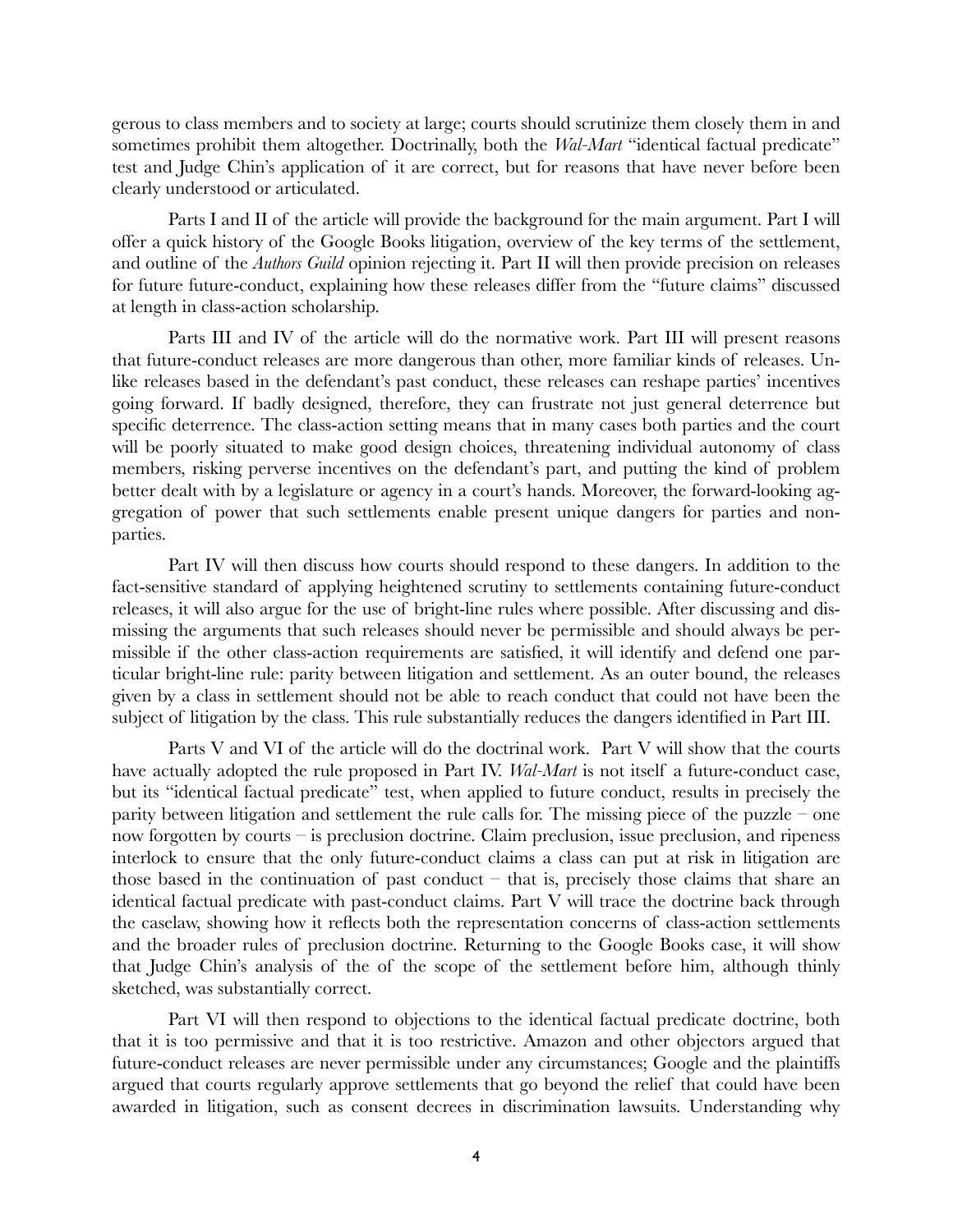both sides' arguments are mistaken will require a detailed doctrinal analysis of the cases they cite. In the end, however, the identical factual predicate doctrine will emerge substantially intact.

This has been a long roadmap. It will be a long article. Even so, it will hardly deplete the rich vein of civil procedure issues raised by the *Authors Guild* case. The proposed class faced difficult commonality, typicality, and adequacy of representation problems, issues that this article can do no more than point out in passing. The conflict of laws challenges posed by the interaction of this United States class action with a global plaintiff class, the public international system of copyright treaties, and the private international law of judgments will also need to be a matter for another day.

Even on its chosen topic – future-conduct releases – the article cannot exhaust the subject. It speaks to two audiences – students of the Google Books settlement and students of class-action law – and while some topics (such as the history of the identical factual predicate doctrine) are of interest to both, to say everything of interest to either would have made the article unworkably long. I have chosen to speak herein primarily to those following the Google Books settlement, and to leave for future work a number of interesting and important topics of interest to class-action scholars. Those topics include how the identical factual predicate doctrine can best be grounded in the statutory and constitutional sources of class-action law, and how it compares to other variations on the class action theme, such as defendant class actions, mandatory class actions, and the release of future claims in bankruptcy. Thus, the discussion that follows will focus on class actions for damages brought under Rule 23(b)(3); extending these arguments to class actions brought under Rules 23(b)(1)(a), (b)(1)(b), and (b)(2) will require more detailed treatment than this article can give them.

#### <span id="page-4-0"></span>I. BACKGROUND

### <span id="page-4-1"></span>*A. History*

Google started scanning books in 2004. It partnered with research libraries, primarily at state universities. The libraries supplied Google with books from their collections. Google then took the books offsite and photographed them using specially built book scanners. The precise technical and workflow details are closely guarded secrets, but the end result is clear: Google has a detailed digital image of each page of the books, which it then processes with optical character recognition (OCR) software to reconstruct the text of the books.

Google began with public-domain books, those that are no longer under copyright. Google makes these books searchable and viewable in full at its Google Books website. Google typically also makes these books available to users as free PDF downloads, and returns a copy of the images to the library which supplied the books. Because these books are in the public domain, these uses raise no copyright issues, and no one has a legal right to object. Other institutions, including many libraries, the non-profit Internet Archive, and Microsoft have had active publicdomain scanning programs.

Authors and publishers were wary, and not without reason. Later in 2004, Google revealed that it had started scanning books under copyright for inclusion in its search engine. The scanning process itself was the same as for public-domain books, but Google's uses are more limited. The OCR-generated text is fed into a index, so that Google Books users can search for terms in the text of the scanned books. Instead of displaying the full context for each hit and letting users click through to see the complete page, Google showed only short "snippets" of text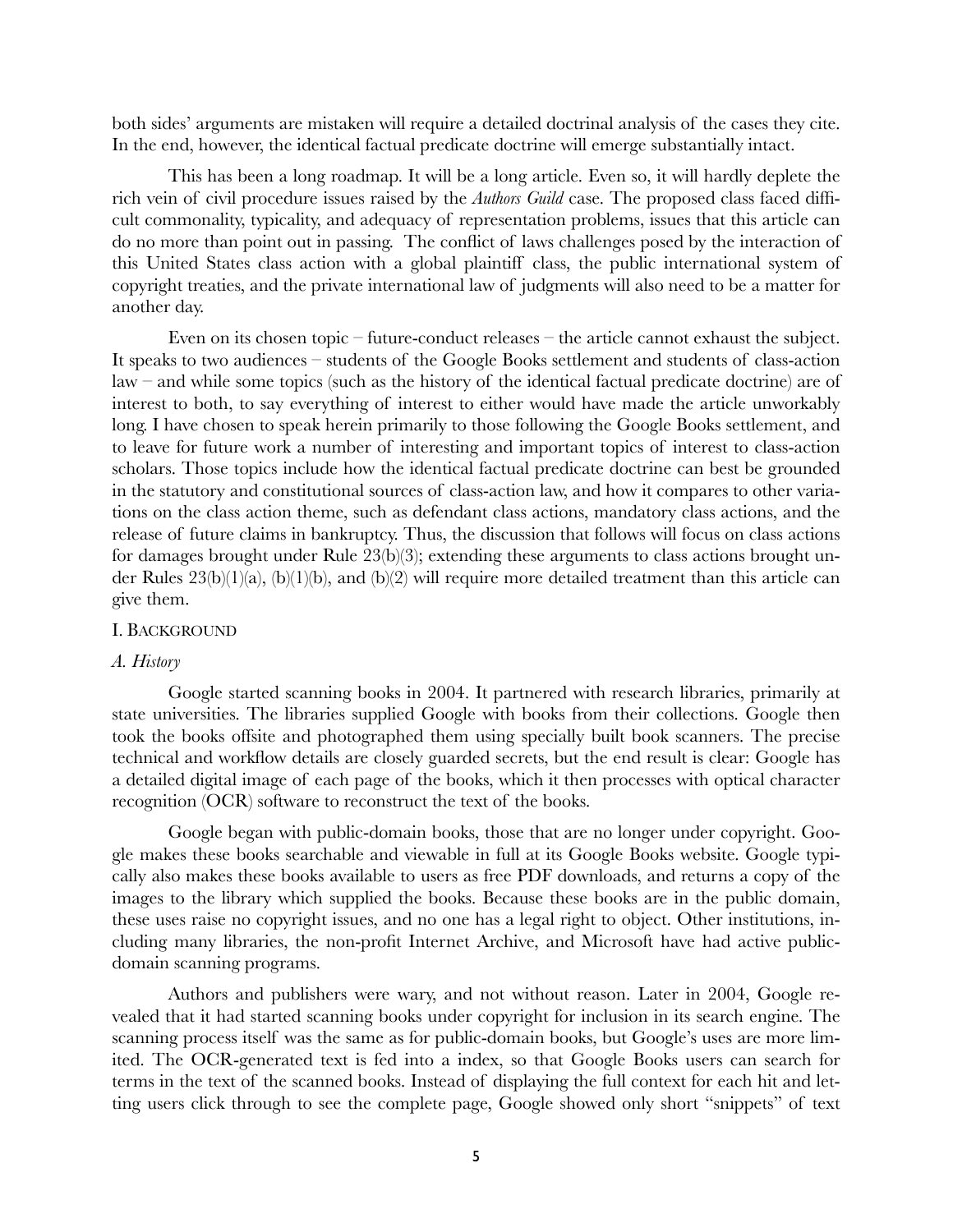around the search term. For users who wanted to see more of the book, Google supplied links to online bookstores like Amazon and Barnes and Noble where users could purchase a copy: Google itself would not give the user one. Google also returned copies of the images to the libraries that supplied the books, if they wanted.

The announcement that Google was scanning books in copyright touched off a firestorm of criticism. Authors and publishers saw this use of their books as a blatant act of wholesale infringement. Their arguments and sense of outrage echoed those of other copyright owners who have appreciated the advertising benefits of being indexed by Google but objected to its claim that it need not ask permission first: websites, online newspapers, and television broadcasters, to name a few.

The controversy swirled through much of 2005. After some initial dithering, Google offered an opt out: any author or publisher who identified her books could have them removed from the scanning program. This brought its Google Books policies more in line with its policies on the web (which several courts have held to be fair use): it assumes permission unless told otherwise, but provides a straightforward way to remove one's content from the search index. This did not satisfy copyright owners. Even though many of them were currently supplying Google with their own books and giving it permission to display limited previews of the contents,  $\frac{7}{1}$  $\frac{7}{1}$  $\frac{7}{1}$  they felt that the broader "no scanning without permission" principle was crucial.

After a year of jousting in the press and failed talks, copyright owners filed suit against Google in the fall of 2005. There were two lawsuits, filed separately but containing parallel allegations. In one, *Authors Guild v. Google*, the Authors Guild filed suit as an associational plaintiff for its members, and also included five individual authors as representatives for a putative class of all copyright owners whose books were in the University of Michigan library, one of Google's partners. In the other, *McGraw-Hill v. Google,* five major publishers filed suit individually against Google. The Association of American Publishers was not officially involved, but played a coordinating role and supplied a war chest to finance the litigation. The cases were filed in the Southern District of New York, which consolidated them for all pre-trial purposes.

The parties engaged in basic pretrial practice, including discovery. The proposed schedule called for Google to make its motion for summary judgment, and only then for the plaintiffs to file for class certification, so the class remained only a putative class for the time being. It was widely expected that Google's defense would center on fair use. This defense was plausible but hardly conclusive; scholars have argued both that it would (or should) have succeeded, and that it would (or should) have failed. It is important to note that there were at least five separate activities that would have needed the blessing of fair use:

• The initial acts of scanning, which created digital image copies of each book scanned. These copies were presumably multiplied across Google's infrastructure for storage and backup purposes.

<span id="page-5-0"></span> $^7$  To this day, any book that is in "Limited Preview" in Google Books – that is, is viewable in part, but not in total – is there with the copyright owner's affirmative grant of permission. The settlement would not have significantly affected these books, and I will not discuss them further. Individual contracts between copyright owners and Google raise very different, and much less worrisome, issues than Google's class-wide behavior in the absence of a specific agreement.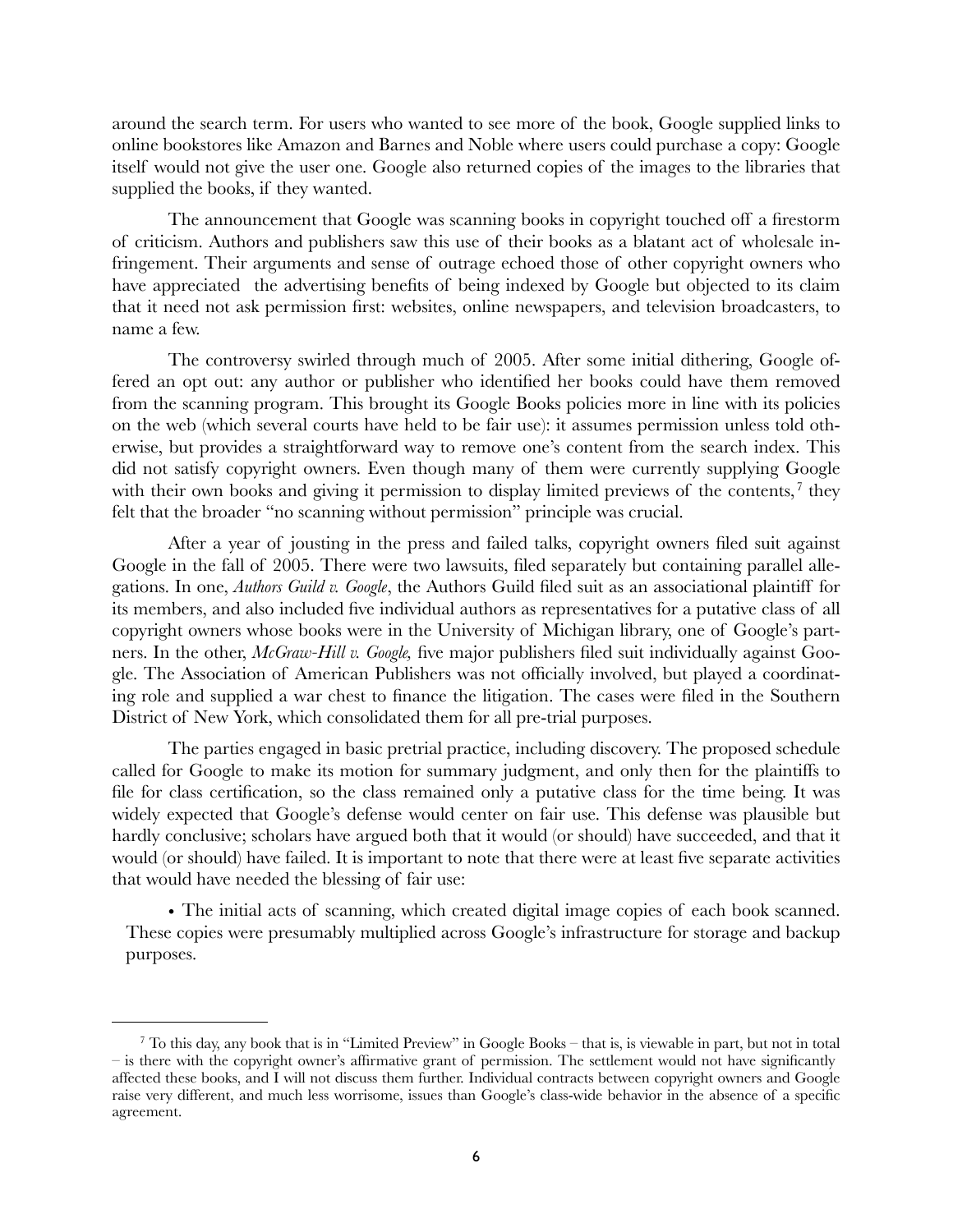• The construction of an index from the scans, which involved conducting opticalcharacter recognition on each image, then compressing, sorting, and correlating the recognized texts. The index as a whole arguably qualified as an additional "copy" of each book, or as a derivative work of the various books.

• The use of the index to perform various further analyses, such as Google's recently released ngram tool, which permits users to see numerical trends in word and phrase usage over time.

• The display of snippets to users of Google Book Search.

• Providing (some) of Google's library partners with their own digital copies of the scanned books.

The best argument in favor of Google's fair use claims was probably the existence of substantial numbers of "orphan books" – books under copyright, but whose copyright owners can't be located by someone wanting to make use of the work. The copyright provides no useful control or revenue to the owner, but the possibility that she might turn up and exercise copyright's powerful remedies is a powerful drag on public use of the book. The result is a failure of the copyright system: no incentives for the author, no access for the public. Congress has twice considered orphan works legislation; it has twice stalled out.

Although estimates of the number of orphan books vary widely – from well under 500,000 to many millions – their existence makes it all but impossible to create a book search engine on a negotiated-permission basis. Google cannot possibly obtain permission from all copyright owners of books for its index; no one could. This is a profound market failure, of the sort that many scholars believe justifies a fair-use holding. The worst countervailing fact for Google was probably the library digital copy, which is hardly required to create a working index.

In 2006, the District Court asked the parties to discuss settlement. Perhaps to their mutual surprise, they quickly discovered the outline of a potential settlement. It was, according to some reports, suggested by the publishers' representatives, and then agreed to by the other parties. The next two years were consumed with negotiating the details. Libraries were not officially parties to the negotiation, but Google, recognizing that the deal would be unviable unless the library partners could be accommodated, brought some library representatives into the circle of confidentiality with the permission of the authors and publishers, exploring their needs and concerns.

The settlement was publicly announced in October 2008. The initial response, after a flurry of press coverage, was a kind of stunned silence. The settlement itself was over 140 pages with more than a dozen attachments, and almost no one beyond the parties themselves had a clear sense of how it fit together. Commentary and reaction emerged only slowly over the winter and spring, with a split between enthusiasm and concern.

The original District Judge on the case, John Sprizzo, passed away shortly after issuing his preliminary approval and ordering the class notice program to start. The notice was worldwide and expensive, including published notices in a large number of languages in a larger number of countries. The case was reassigned to his colleague, Denny Chin, who has presided over the case since then, even after being appointed and confirmed to the Second Circuit.

The original class notice period was scheduled to run through May of 2009 with a fairness hearing in June. That didn't happen. A few highly critical public voices emerged in the late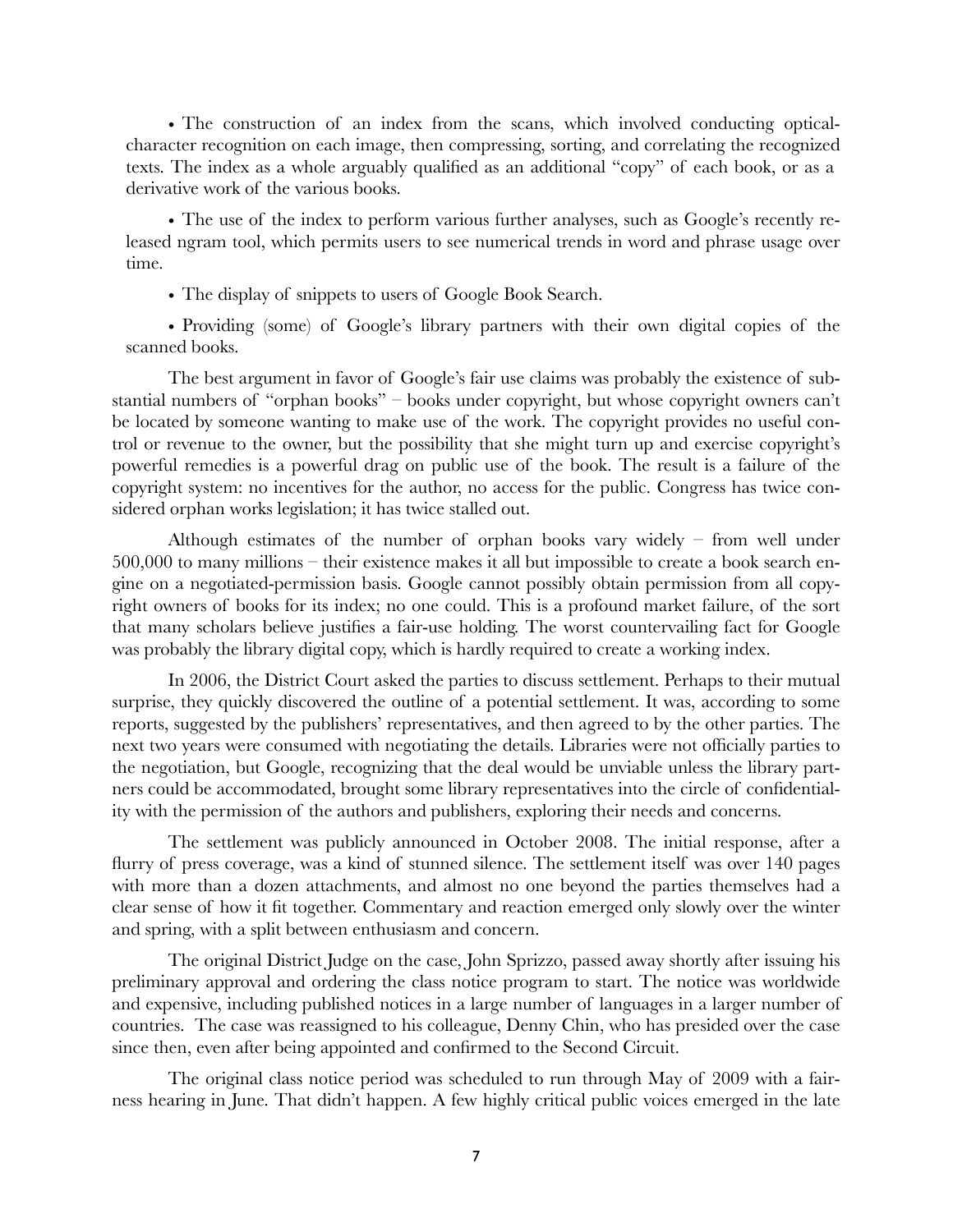spring. A group of authors led by the Steinbeck estate filed a motion to put off the opt out and objection deadlines for four months, which Judge Chin granted almost immediately.

In the run-up to the new September 2009 deadline, the opposition was much more substantial. A class-action lawyer, Scott Gant, made the *New York Times* with an objection he drafted on behalf of himself as client; he was followed by hundreds of others. So many individuals sent the court *pro se* objections and opt-out requests that the clerk's office was ironically overwhelmed for several days by the task of scanning them all so they could be entered into its electronic-filing system. The most influential was probably the Statement of Interest submitted by the United States government raising both antitrust and class-action issues.

The parties never said so explicitly, but it seems likely that the Department of Justice's filing led them to revise the settlement. They told the court, shortly before the scheduled October 2009 fairness hearing, that they wished to withdraw the proposed settlement and present an amended one in its place. Judge Chin granted the request, conducting a status conference in the scheduled hearing slot instead. The revisions to the settlement, released on Friday the 13th of November, substantially narrowed its geographic scope, excluding many foreign works, and changing the settlement's treatment of unclaimed funds.[8](#page-7-1) Judge Chin set a revised briefing schedule, with fresh objections and opt-outs in January. The United States, apparently unconvinced by the modifications, filed a fresh Statement of Interest arguing that the settlement was "a bridge too far" in its use of class action law.

The fairness hearing took most of the day on February 18, 2010 and featured some two dozen speakers. At the end of the hearing, Judge Chin took the case under advisement. He held the case for over a year. When he did rule, it was anticlimactic. His March 22, 2011 opinion rejecting the settlement is forty-eight double-spaced Courier 12-point pages: short.

### <span id="page-7-0"></span>*B. Terms of the Settlement*

Some, relatively less controversial, terms of the settlement would have allowed Google to continue scanning and searching books, much as before. It would have had to "Remove" any book whose owner requests that it not be scanned,<sup>[9](#page-7-2)</sup> but in the absence of such a request, it would be permitted to scan and index. As a compromise of claims for damages, Google would have paid \$60 for each book that it scanned before May 5, 2009.

The settlement also went further. It would have authorized five major uses of the scanned books, over and above book search itself. Three were commercial:

• Consumer Purchase would have sold individual users access to online e-books (much as Google eBookstore now does). Copyright owners could either pick a price or delegate the choice to Google's algorithms.

• Institutional Subscription would have been an all-you-can eat service offered to various institutions, including schools, libraries, and companies. The pricing was to be determined later, with the dual goals of maximizing revenue and broad access.

<span id="page-7-1"></span><sup>8</sup> In this article, I will discuss only the terms of the amended settlement, except where the initial settlement's terms raise an issue particularly on point with my analysis.

<span id="page-7-2"></span><sup>&</sup>lt;sup>9</sup> Removal and Exclusion, discussed below, are distinct from opting out of the settlement. These are options available to copyright owners who accept the settlement's terms; they are provided as part of it. In practice, Google can also use the list of copyright owners who opt out to pull other books from Google Books.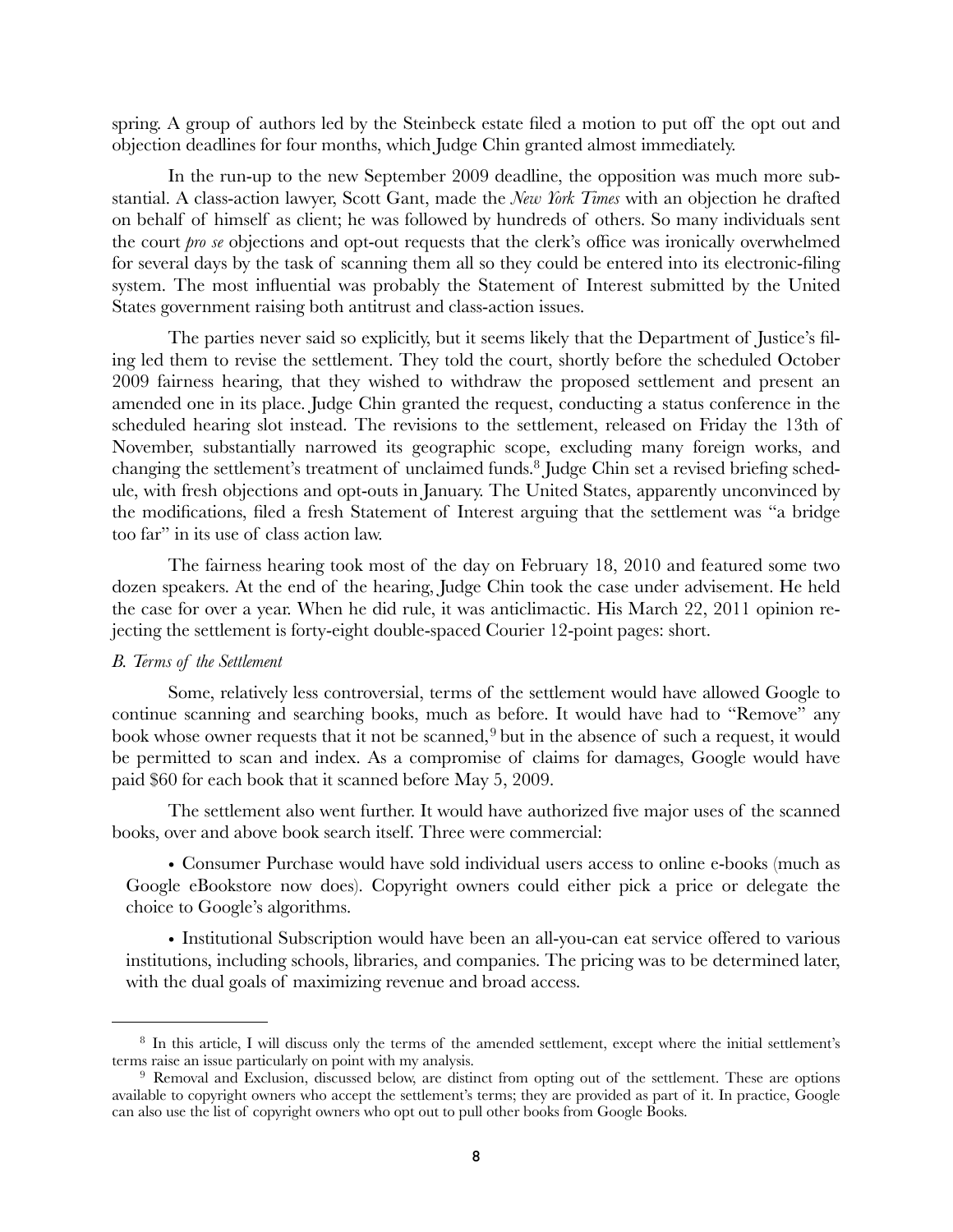• Preview Use would have let Google Book Search users see up to 20% of the pages of a book, with ads shown alongside.

Two further major new uses weren't expected to generate money:

• A Public Access Service would have authorized an Institutional Subscription terminal in each public library building, and limited numbers at higher education institutions.

• A Research Corpus would have supported automated research on the complete set of texts.[10](#page-8-0)

Copyright owners would have had ongoing rights to Exclude their books from any socalled Display Uses: ones that show humans the expression in the books. By default, books in print would have had their Display Uses turned off; books that were out of print would have had Display Uses turned on by default.

To handle the money from the so-called Revenue Models (Consumer Purchase, Institutional Subscription, and Preview Use), the settlement established a new Book Rights Registry.[11](#page-8-1) The Registry would have received 63% of the gross revenues from the various Revenue Models, and been charged with distributing the money out to the copyright owners whose books generated it. The owners who had claimed their books would have be cut checks; those who had not would be represented by an Unclaimed Works Fiduciary within the Registry, which would have been empowered to use up to 25% of the revenues to look for them. If they could not be found within ten years, the money would have been given to book-related charities.

The settlement ramified as it dealt with the variety of books. It excluded non-textual material, such as photographs and illustrations, entirely  $-$  the claims of those copyright owners would not have been. It had special provisions for the owners of Inserts: short, separately copyrighted works included in a book, like forewords or stories in a collection. They would have received a one-time payment, and could Exclude their works from being displayed, but only a global basis, and would not participate in any of the ongoing revenue-sharing. Sheet music and children's' books (both of which can straddle the line between textual works and other media) were both specifically addressed.

The settlement also included a set of provisions that deal with the author-publisher relationship, since both might have a copyright interest (concurrent or conditional) in the same book. Either party could lay claim to the book by presenting the appropriate contract. In the absence of a contract, the settlement would have divided revenues between authors and publishers based on formulas that varied with the age of the contract.

In order to deal with the inevitable disputes, both about larger issues of interpretation and about the treatment of specific books, the settlement contained a mandatory arbitration provision. Arbitrators would determine most questions relating to compliance with the settlement and ownership of the electronic rights in a given book as between author and publisher, or between rival claimants. Google would also have been insulated from liability for small deviations from the settlement. A number of provisions (such as its determinations of whether a book is in

<span id="page-8-0"></span><sup>&</sup>lt;sup>10</sup> Google's ngram tool (which lets users graph frequency of word usage across centuries), provides a good example.

<span id="page-8-1"></span><sup>&</sup>lt;sup>11</sup> The Registry is also authorized to negotiate with Google the terms of three additional uses: print-on-demand, downloadable copies (e.g. in PDF or EPUB format), and consumer subscription.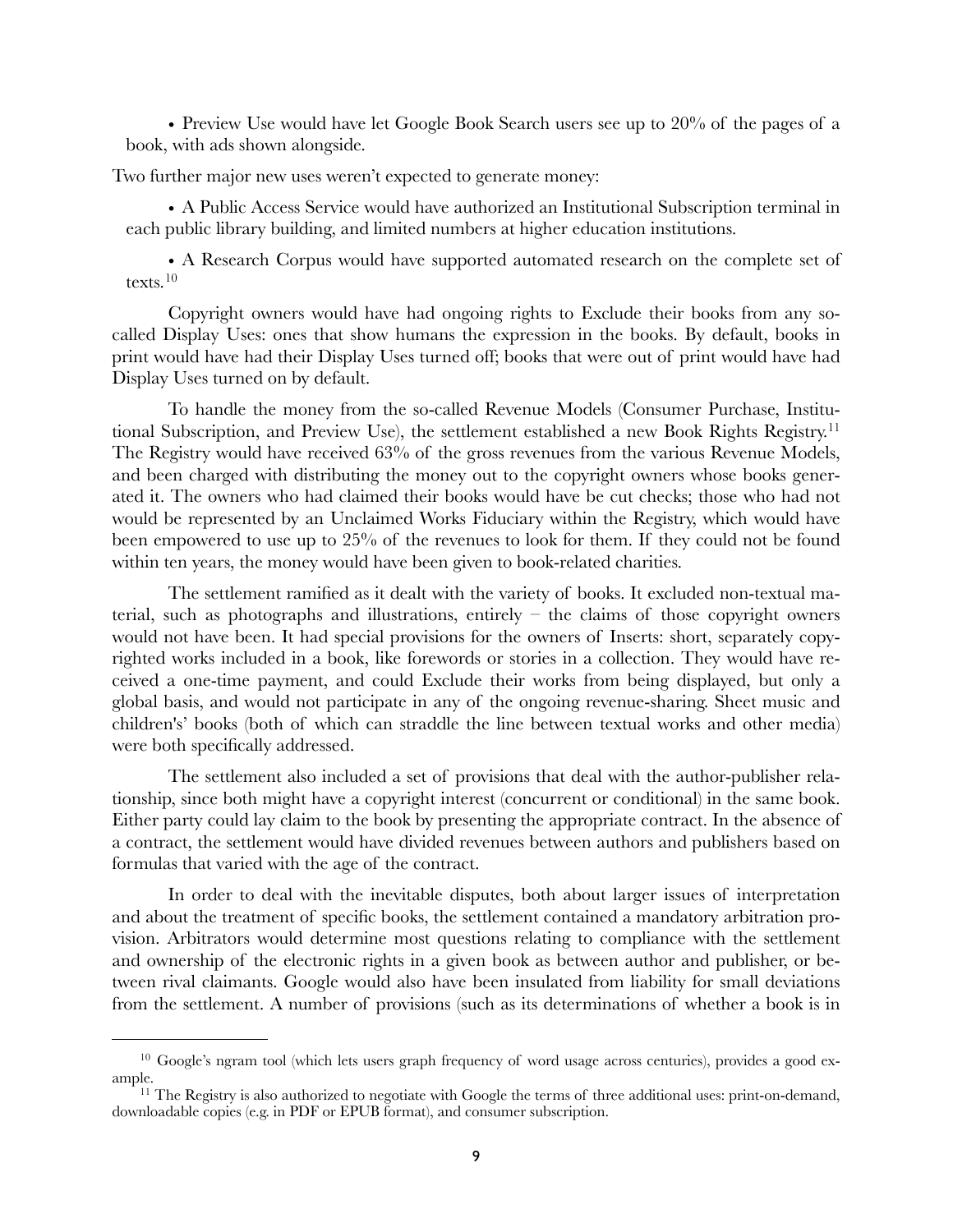the public domain) would have provided it with a "safe harbor" – an arbitrator could reverse Google's decision, but it wouldn't have faced damage liability for the mistake.

### <span id="page-9-0"></span>*C. The Opinion*

About thirty of the filings with the court were fully briefed objections, many of them excellently done. Google's fierce rivals Microsoft, Yahoo!, and Amazon filed detailed objections, as did several groups representing copyright owners. The Open Book Alliance – a group including Google rivals, libraries, and other would-be digitizers like the Internet Archive – filed a brief drafted by noted antitrust attorney Gary Reback. Public-interest organizations filed briefs with concerns about privacy and the copyright landscape. Google and the plaintiffs responded with highly detailed briefing in support of their motion for approval, including a 180-page supplemental memorandum of law in support by the plaintiffs' counsel. Taken together, they raised, by one count, seventy-six distinct legal issues.

This article is not the place to discuss them in detail – and neither, it turned out, was Judge Chin's opinion. It discusses between seven and ten issues, depending on how one counts, and not one of them is discussed in the level of detail it was briefed. The action discussion in *Authors Guild* contains recognizable holdings, most clearly on the future-conduct issue. The rest of the opinion is dictum. It discusses "concerns" and issues that the court finds "troubling," but then either explicitly avoids issuing a holding ("I need not decide" and "I need not rule" appear three times) or cites arguments for and against the settlement without clearly weighing in on one side or the other.

The opinion starts its analysis by reciting the Second-Circuit's familiar but unhelpful eight-factor test for settlement approval. The settlement was negotiated and presented competently enough that most of the factors (such as the likely expense and complexity of litigation) favor approval. The only sticking point he considers worth discussion is that many class members objected or opted out. After a paragraph, he moves on: none of the reasons for rejection discussed over the next thirty pages are explicitly part of the multi-factor test. Similarly, objections to the quality of class notice are dismissed in a breezy paragraph that ends with the questionable claim that "it is hard to imagine that many class members were unaware of the lawsuit."[12](#page-9-1)

 Instead, the first serious concern it analyzes in depth is the permissible scope of relief under Rule 23. The opinion starts by distinguishing the settlement's releases of "past conduct" from the provisions that "would release Google (and others) from liability for certain future acts."<sup>[13](#page-9-2)</sup> These latter provisions "exceed<sup>[]</sup> what the Court may permit under Rule 23."<sup>[14](#page-9-3)</sup> The next sentence then explains the nature of this hard limit: the settlement would "implement forward-looking business arrangements that go far beyond the dispute before the Court."<sup>[15](#page-9-4)</sup>

Two justifications for this rule then follow. The first is institutional: this is "a matter more suited for Congress than this Court."<sup>[16](#page-9-5)</sup> The support for this proposition, however, comes primarily from *copyright* caselaw, not from *class-action* law. Whatever the policy merits of deferring copyright decisions to Congress, the court does nothing to connect them to the limit it claims to find

<span id="page-9-1"></span><sup>12</sup> Authors Guild at 21.

<span id="page-9-2"></span><sup>13</sup> Authors Guild at 21.

<span id="page-9-3"></span><sup>14</sup> Authors Guild at 21.

<span id="page-9-4"></span><sup>15</sup> Authors Guild at 21 (quoting DOJ).

<span id="page-9-5"></span><sup>16</sup> Authors Guild at 22.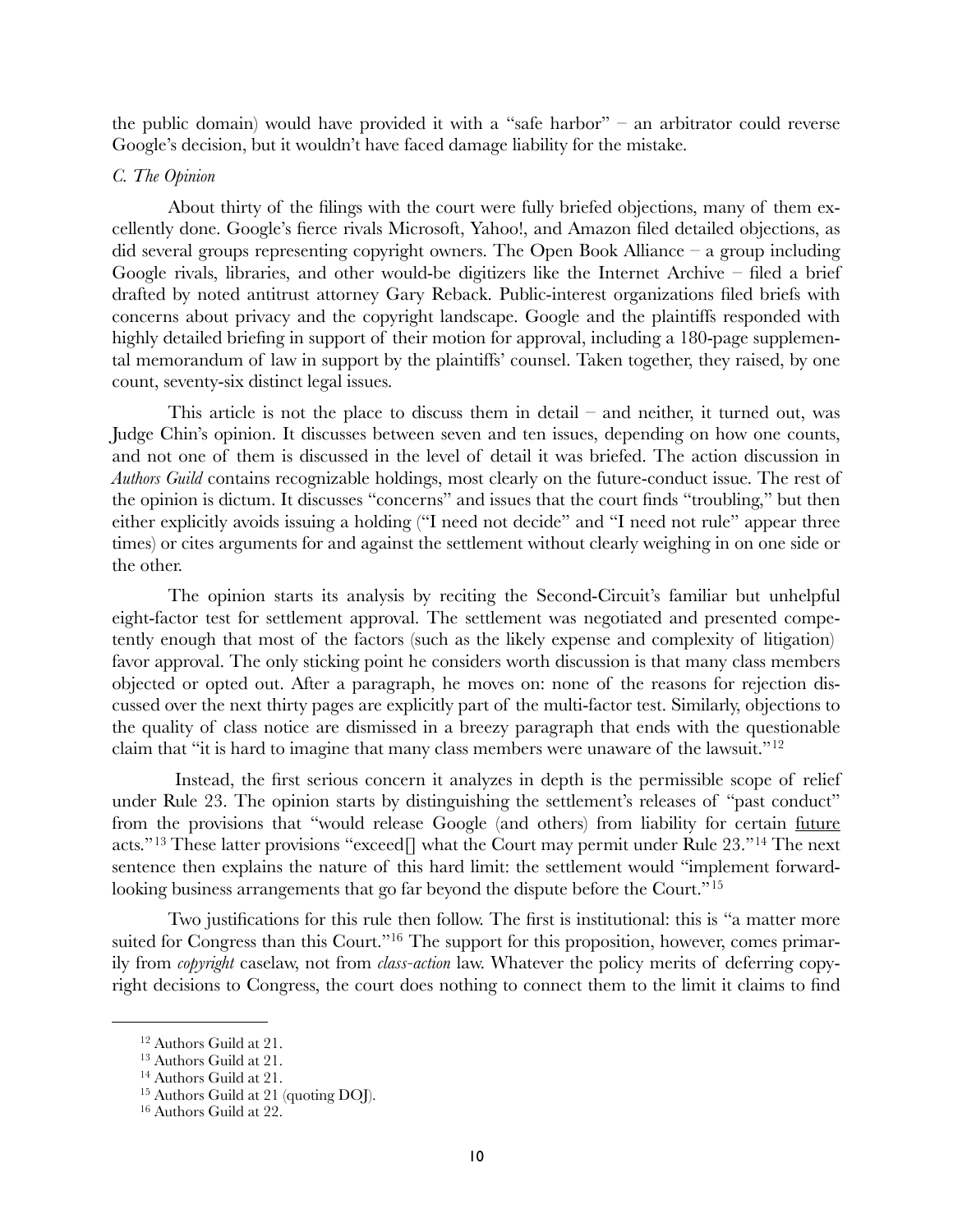in class-action law. Indeed, the counter is obvious: Congress has also enacted the Rules Enabling Act pursuant to which the Federal Rules require the courts to approve settlements that are "fair, adequate, and reasonable." There is no *a priori* reason why the court's prudential deference in copyright cases should trump to its duty to approve appropriate settlements – or at least none offered by Judge Chin.

The more persuasive defense of the holding is the doctrinal one. The court makes a factual distinction about Google's conduct: "This case was about the use of an indexing and searching tool, not the sale of complete copyrighted works."[17](#page-10-2) It quickly refutes the parties' claims that the lawsuit was about Google's "broader conduct" involving their books by throwing their own words from the hearing and complaint back at them, citing phrases that focused on Google's scanning activities.<sup>[18](#page-10-3)</sup> Instead, it points out that Google did not plan to sell complete books, and "would have no colorable defense to a claim of infringement" for selling complete books[.19](#page-10-4) The settlement would, on the court's view, reward Google for scanning without permission by giving it the right to do something it could never do without permission. After this extended factual discussion, the court concludes, in a sentence each, that the settlement would violate the *Firefighters* and *Wal-Mart* tests linking the scope of settlement to the scope of the pleadings.

The other class-action issue that the opinion discusses is a compressed treatment of structural conflicts within the class. Academic and foreign copyright owners, some of whom filed vociferous objections, are both specifically noted as groups that may not share the specific commercial objectives of the named plaintiffs. The more intriguing discussion concerns copyright owners who do not claim their works – that is, in many cases orphan owners. Here, too the future conduct / past conduct distinction proves critical:

While it is true that in virtually every class action many class members are never heard from, the difference is that in other class actions class members are merely releasing "claims" for damages for purported past aggrievements. In contrast, here class members would be giving up certain property rights in their creative works, and they would be deemed – by their silence – to have granted to Google a license to future use of their copyrighted works.<sup>20</sup>

# <span id="page-10-0"></span>II. FUTURE-CONDUCT RELEASES

There are two moving parts in this article's core argument: future-conduct releases, and the identical factual predicate doctrine. Ultimately, the article will show how they coincide  $-$  that is, how the identical factual predicate doctrine implements doctrinally the normative case against future conduct releases. But first, we should be clear on what future-conduct releases are and why they are largely unprecedented in class action settlements.

### <span id="page-10-1"></span>*A. An Example: The Google Books Settlement*

The Google Books settlement provides an excellent example. The operative clause that releases class members' claims reads:

<span id="page-10-2"></span><sup>&</sup>lt;sup>17</sup> Authors Guild at 25.

<span id="page-10-3"></span><sup>18</sup> Authors Guild at 25.

<span id="page-10-4"></span><sup>19</sup> Authors Guild at 26.

<span id="page-10-5"></span><sup>20</sup> Authors Guild at 30.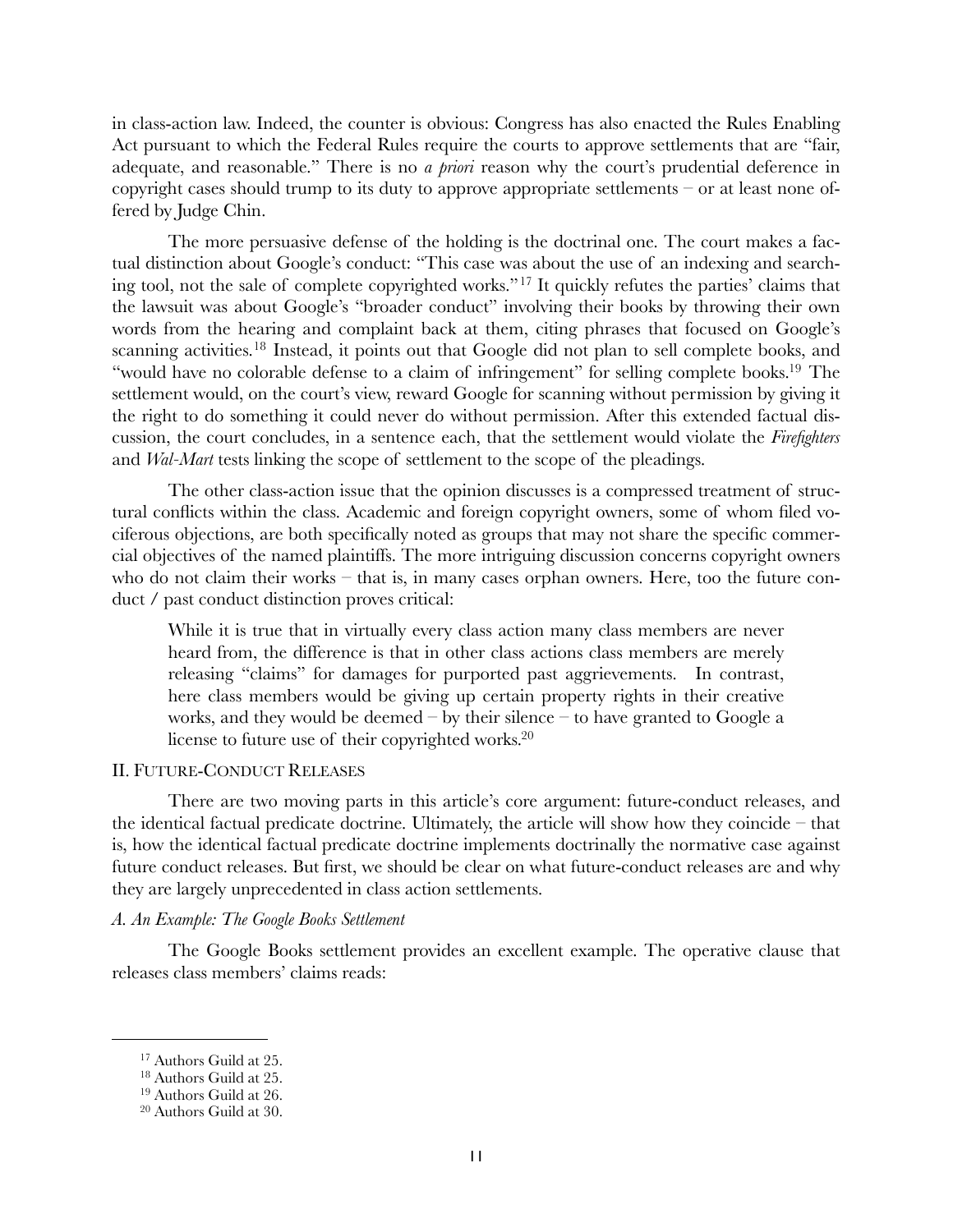Without further action by anyone, as of the Effective Date, the Rightsholder Releasors . . . shall be deemed to have, and by operation of law and the Final Judgment and Order of Dismissal shall have, fully, finally, and forever released, relinquished, settled, and discharged (i) the Google Released Claims . . [.21](#page-11-0)

The settlement defines "Google Released Claims" as:

each and every Claim of every Rightsholder that has been or could have been asserted in the Action against any Google Releasee (including all Claims of copyright infringement, trademark infringement, or moral rights violation) that arises out of

(A) any of the following actions taken on or before the Effective Date . . .

> (ii) any Google Releasee's Digitization of such Books and Inserts and any Google Releasee's use of Digital Copies of Books and Inserts for Google's use in Google Products and Services . . . ,

(B) after the Effective Date, any act or omission authorized by this Amended Settlement Agreement . . . when that act or omission is undertaken by a Person who is authorized to undertake it under this Amended Settlement Agreement . . . . <sup>22</sup>

This definition neatly splits into two parts. Subclause (A) covers any and all claims arising out of Google's actions through the Effective Date when the releases actually take place.<sup>[23](#page-11-2)</sup> Subclause (B) covers all claims arising out of Google's actions from the Effective Date onwards. If Google digitizes a book the day before the Effective Date, it is a past-conduct claim under subclause (A); if Google digitizes a book the day after the Effective Date, it is a future-conduct claim under subclause (B).

Notice that there is a substantial asymmetry in the two subclauses. That asymmetry is crucial to how the settlement works, and it is crucial to understanding future-conduct claims. Subclause (A), defining past-conduct claims, hews closely to the actions that Google has already undertaken: digitizing books, making a search index, and showing snippets to search users. But subclause (B), defining future-conduct claims, is much broader. It covers "any act or omission authorized" by the settlement, and therefore includes Google's rights to to sell complete copies of books individually and as part of a subscription, to put free terminals with unlimited access in public libraries, and to show large excerpts from books as free previews to users. If the settlement had been approved, then subclause (A) would have the resolved the underlying lawsuit, whereas subclause (B) would have launched the universal bookstore.

<span id="page-11-0"></span> $21$  ASA § 10.2(a).

<span id="page-11-1"></span> $22$  ASA § 10.1(f) (indentation added to show structure).

<span id="page-11-2"></span><sup>23</sup> *See* ASA § 1.53 (defining "Effective Date").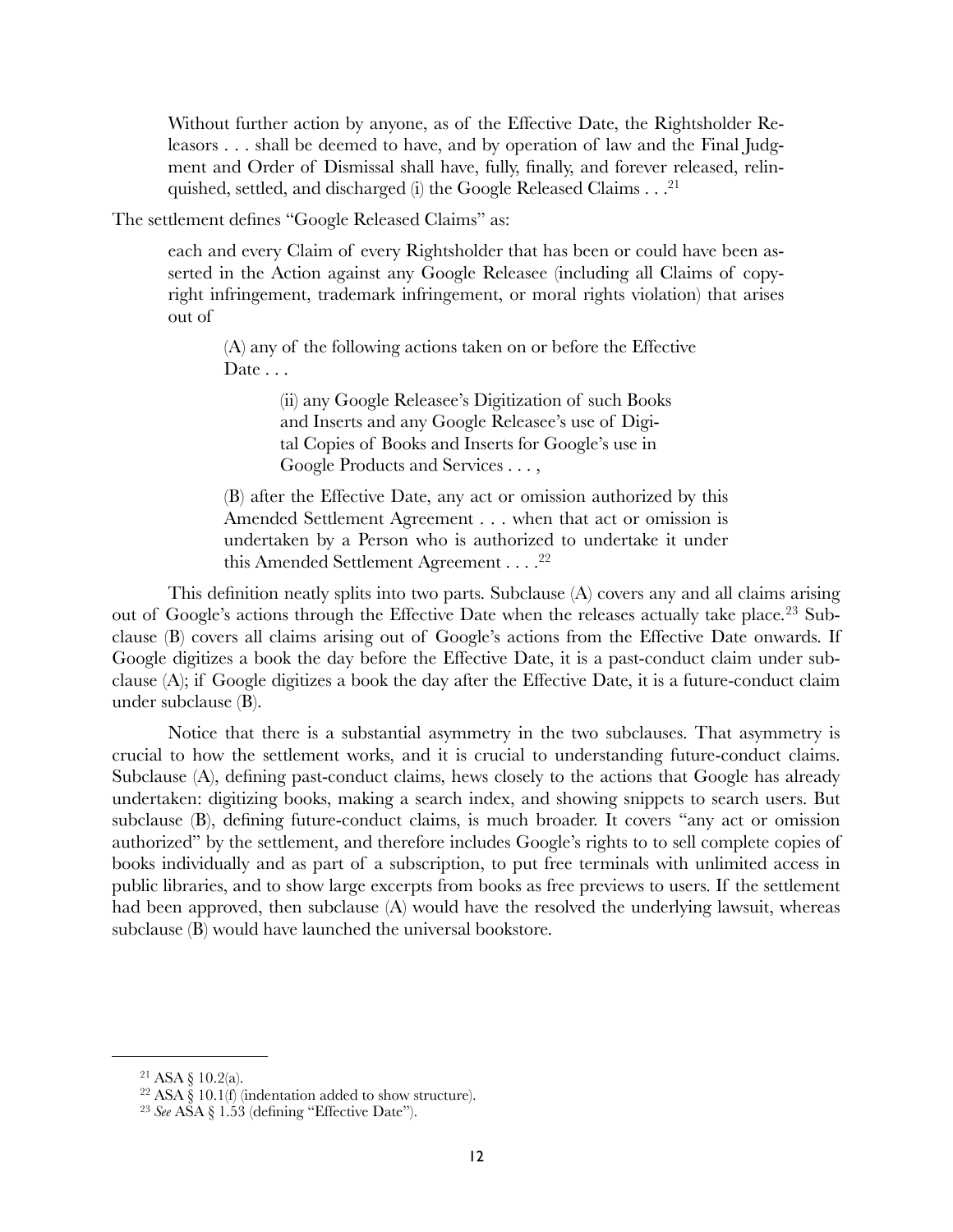### <span id="page-12-0"></span>*B. Defining Future-Conduct Releases*

There are three features of this example worth emphasizing. If you understand all three, you understand how future-conduct releases work, and you are well along the road to understanding why they are doctrinally and normatively troubling. They are:

- 1. The settlement uses *releases*.
- 2. Those releases are made *by the class*.
- 3. The releases apply to *future conduct.*

First, there is the nearly tautological point that future-conduct releases are *releases*. It is a release that makes a settlement a settlement: it ends the possibility of litigation by freeing the defendant from potential liability. Typically, a release is given in exchange for some valuable consideration: compensation, or a promise by the defendant to alter its behavior. The key question in any class-action settlement, then – whether it is "fair, reasonable, and adequate" to class members – is a question of whether the class receives fair compensation for the releases it gives up. The other terms of a settlement can be quite intricate (in the Google Books settlement, they run to dozens of pages), but a settlement is dangerous to class members only in proportion to the re-leases they give.<sup>[24](#page-12-1)</sup> Courts and class-action scholars therefore focus on the releases in settlements; these are the heart of a settlement, and the terms requiring the most exacting scrutiny.

At the same time, the fact that a settlement contains releases is not, without more, a reason to reject it. Many objections to the settlement miss the fact that releases are the bread and butter of settlements. Scott Gant, for example, has led other objectors in arguing that the settlement is a "commercial transaction." As William Rubenstein has observed, however, much of modern class-action practice is transactional. Class members sell their claims to the defendant in exchange for payment. That is, the defendant wants to purchase finality, and the settlement process is simply an extended negotiation over the terms of the deal in which it will obtain releases from class members.

On the other hand, it is not a convincing objection to the Google Books settlement to argue that it is "forward-looking" and creates new institutions. Many class-action settlements establish claim-processing facilities. Some of them fund significant educational initiatives, or even provide medical services to class members. Extinguishing asbestos claims in bankruptcy requires the creation of a trust that may need to be kept open for decades. Settlements can even create corporations and issue shares to class members. The Registry is ambitious, to be sure, but it pales in comparison with the class- and non-class- victim compensation funds of recent years. These institutions do not implicate the *releases* given as part of the settlement, and they do not raise the same concerns.

Second, we are mostly concerned with releases by classes, not by individuals. An individual party, at least in theory, makes her own decisions in full consultation with her choice of counsel. Outside of the courtroom, she would have the authority to enter into a binding contract with

<span id="page-12-1"></span><sup>&</sup>lt;sup>24</sup> We should also be concerned about settlements that impose other obligations on the class, such as paying the opposing party, or making promises to take or refrain from particular actions in the future. Settlements containing promises by the class raise all of the issues as settlements containing future-conduct releases, and *a fortiori* all of the arguments in this article also apply to them. It does not discuss them separately only because such settlements are extraordinarily rare, whereas settlements in which the class gives releases are nearly universal.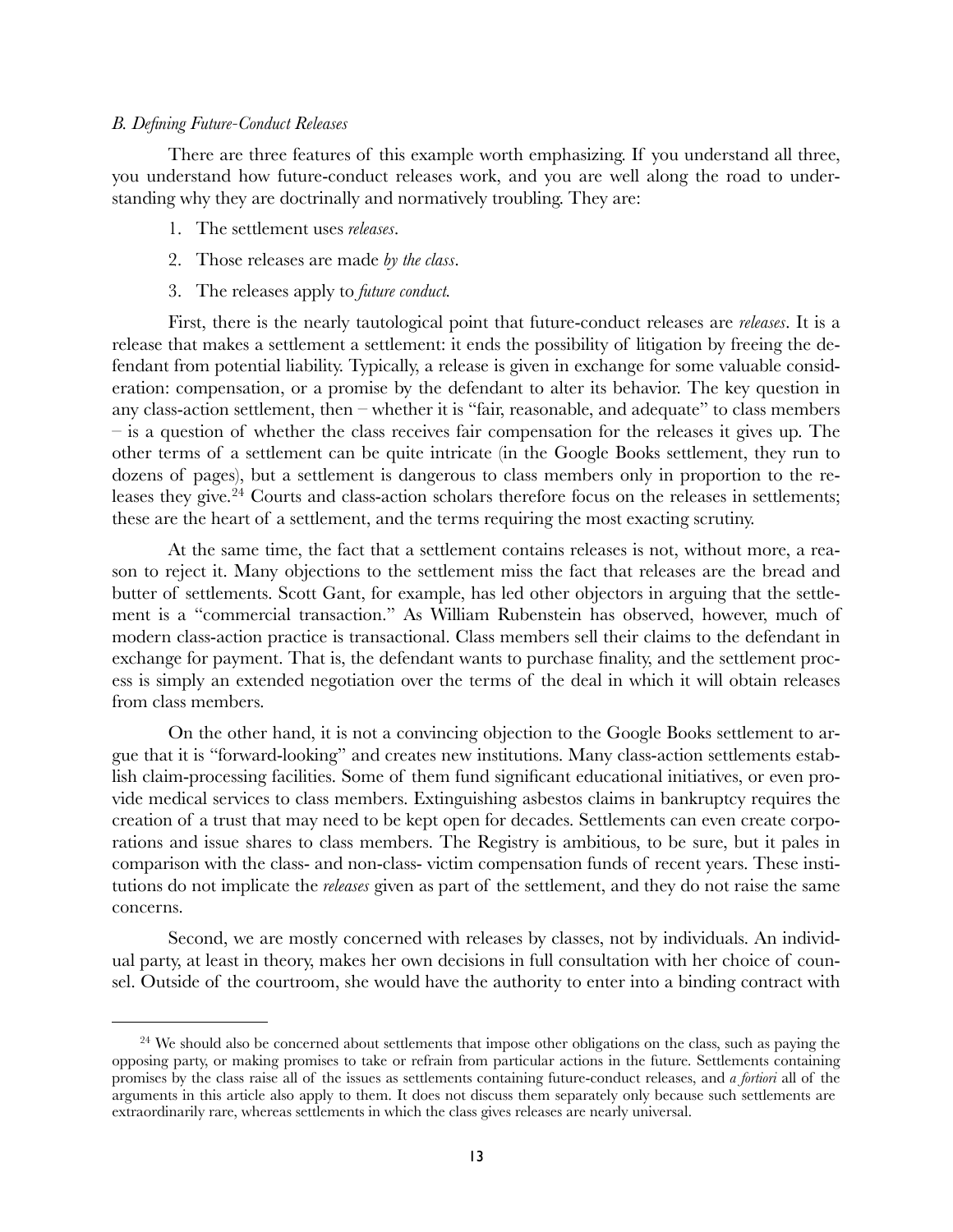the other party; one of those things that such a contract could do is to release possible claims, present and future, against that party for it conduct, past and future. Indeed, ordinary contracts do this all of the time; just look at the warranties section of a contract for the sale of goods or services. Giving her the power to release those claims as part of a settlement allows no more than what she could have done by using two pieces of paper (settlement  $+$  contract) instead of one.

But because class litigation is inherently representational, matters here are quite different. The result in a class action will be binding on all class members, regardless of whether they agreed with the strategy, or even knew about it – and the same goes for any settlement. Here, there is no contractual parallel; we do not ordinarily allow lawyers to go around signing contracts on behalf of large classes of individuals. Instead, the only way to obtain a release from a class is in settlement of a lawsuit. If an ordinary settlement can be a hybrid of a judicial order and a contract, a class settlement lies closer to the judicial order end of the spectrum.

For this reason, within a class settlement, releases or promises given *by the class* raise issues that releases or promises given *to the class* do not. This asymmetry is fundamental. Courts scrutinize class actions and class-action settlements in order to protect absent class members. Releases given by those class members can seriously harm them, but they can only benefit from releases given to them. The arguments for close judicial oversight, therefore, justify a judicial inquiry that starts with the releases given by the class and then asks whether the settlement's other provisions justify imposing those releases on them.

And third, we are here concerned with releases involving claims based in the defendant's future conduct. The contrast here is with a release for past conduct. Consider a relatively typical mass-tort settlement, say one involving a batch of tainted soup. Class members who ate the soup and got sick release their product-liability tort claims against the defendant soup company that arise out of its conduct in making and selling the bad soup. In exchange, they receive compensation: checks, or, if they have been badly represented by class counsel, a coupon for more soup. If the soup company sells more tainted soup next year, that is future conduct not covered by the settlement's releases, and will lead to a new lawsuit. But class members are forever barred from suing the company based on last year's bad batch.

In contrast, the Google Books settlement would have reached Google's future conduct, as well as its past conduct. The settlement could have remained in effect for a century or more. During that entire time, Google would be displaying and selling books. As part of the settlement, class members would have been required to release their claims against Google well into the 22nd century. A "library to last forever" requires a settlement to last forever, as well – and that means the release of future-conduct claims.

## <span id="page-13-0"></span>*C. Future Claims ≠ Future Conduct*

Class-action caselaw and scholarship are utterly filled with discussion of "future claims." But for the most part, the"future claims" at stake in most mass torts are not future-conduct claims. They are future claims, to be sure, but they are based on the defendant's past conduct. The defendant has already taken all of the actions that will lead to liability on its part; only some of the consequences of those actions remain in the future. It will be worth taking a moment to review some of the issues with future claims, so that the distinctive issues raised by future-conduct releases will be clearer in comparison.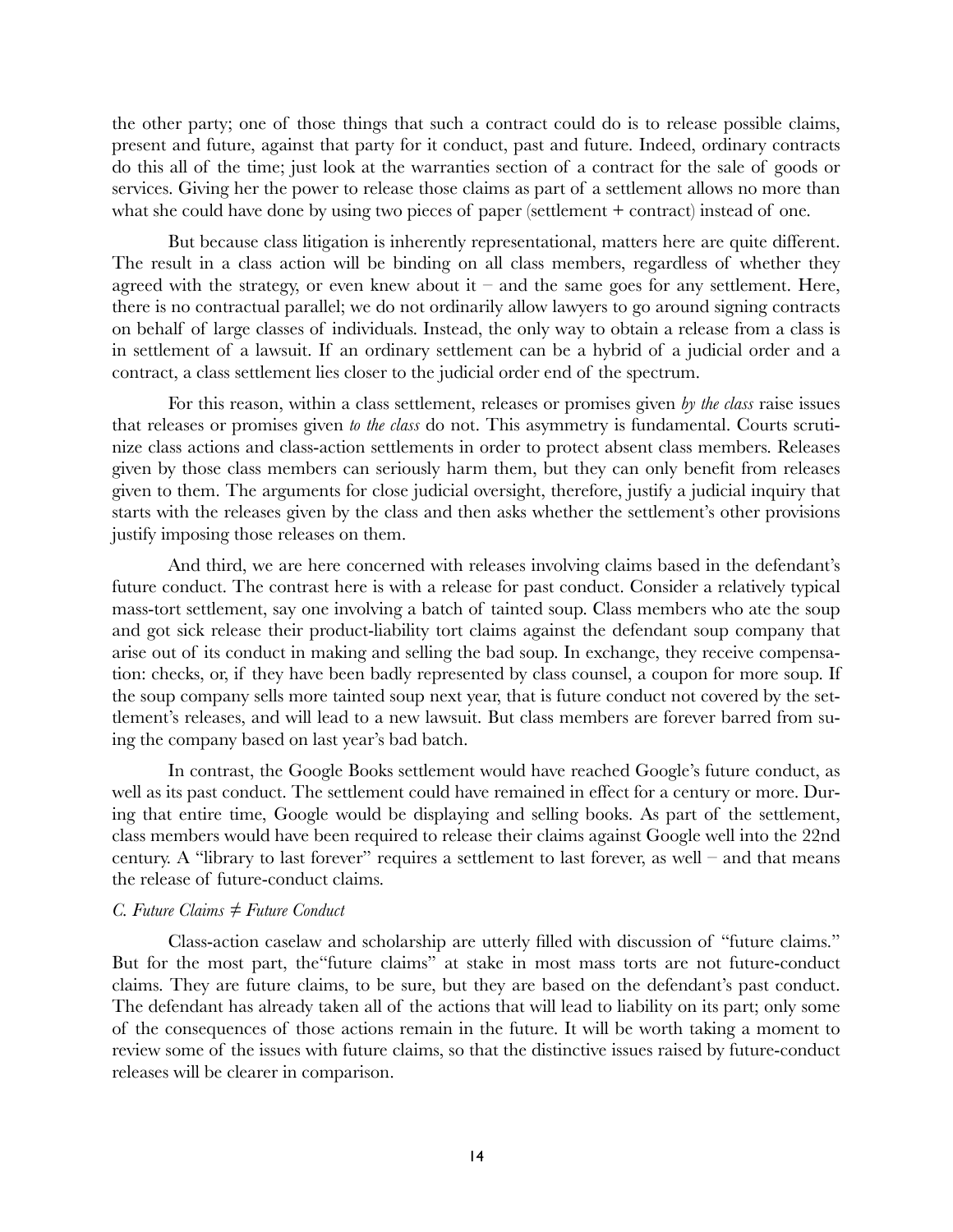In the tainted-soup example, one could imagine a settlement that released claims by class members who had eaten the soup but whose injuries had not fully manifested themselves. Some of these claims would be unripe under state tort law; they would thus be future claims not yet suitable for litigation. The Supreme Court's *Amchem* and *Ortiz* cases famously rejected highly ambitious "global" asbestos settlements that would have included releases of both present and future claims,. Together with some similarly skeptical Court of Appeals cases, they are sometimes taken to rule out the possibility of settling future claims on a class-wide basis.

The cases, however, do not sweep quite so broadly. The real issue in these cases is typically intra-class conflict, not the settlement of future claims per se. Consider *Amchem*, which allocated a single pool of money to be paid out to class members according to their presently manifested injuries, in exchange for a release of both present and future claims. This created a structural conflict between class members with present injuries and those without. The money would overwhelmingly flow to the class members with serious present illnesses, such as mesothelioma. But class members who currently had only pleural thickening without physical impairment would receive nothing – even if they later developed serious injuries. This is a problem of insufficient commonality and inadequate representation: in effect, the future claims are being sold off on the cheap, in order to collusively benefit present claimants, class counsel, and the defendant. It could also be argued that class members with only future claims are not properly part of the class at all, and cannot be bound by its judgment.

Notice, however, how much this problem turns on the correlation between future *claims* and future *claimants*. Suppose that asbestos followed a completely predictable, deterministic course: exposure, pleural thickening, mesothelioma, early death. Now imagine a class composed entirely of victims who have pleural thickening. They have low-value present claims based on pleural thickening, and high-value future claims based on their early deaths. A settlement in which this class releases its future wrongful death claims would not suffer from serious internal conflicts. Despite having future claims, the class consists entirely of present claimants. This is precisely the line taken by the plaintiffs in the Google Books case to argue that the class was adequately represented. Google was scanning the books of every class members (pleural thickening), and will under the settlement sell complete copies of every class member's books (mesothelioma). There is no *Amchem*-style conflict; class members are all in the same boat.

The best response to this claim is that, at least on the future claims issue, there is one subclass we do expect to be treated differently by the settlement: orphan works owners. In the settlement's terminology, these owners (plus others) will never "claim" their works. Owners who do claim their works will actively manage how they are displayed and sold; owners who do not will be subject to the settlement's default rules. Thus, although all involved give up their future claims identically, the practical differences will be significant. Some settlement critics argued that major publishers would Exclude all their works from the settlement and strike side deals with Google instead. Indeed, by creating an Unclaimed Works Fiduciary, the settlement itself seems to admit that it creates programs that the owners of unclaimed works may need protection from.

One should not overstate the argument from unclaimed works. In every class-action settlement, many, indeed most, class members will be "absent." But the Google Books settlement is special in this regard, given the well-recognized orphan works problem. These are not class members who are absent due to the vagaries of notice and class-action litigation; they are inher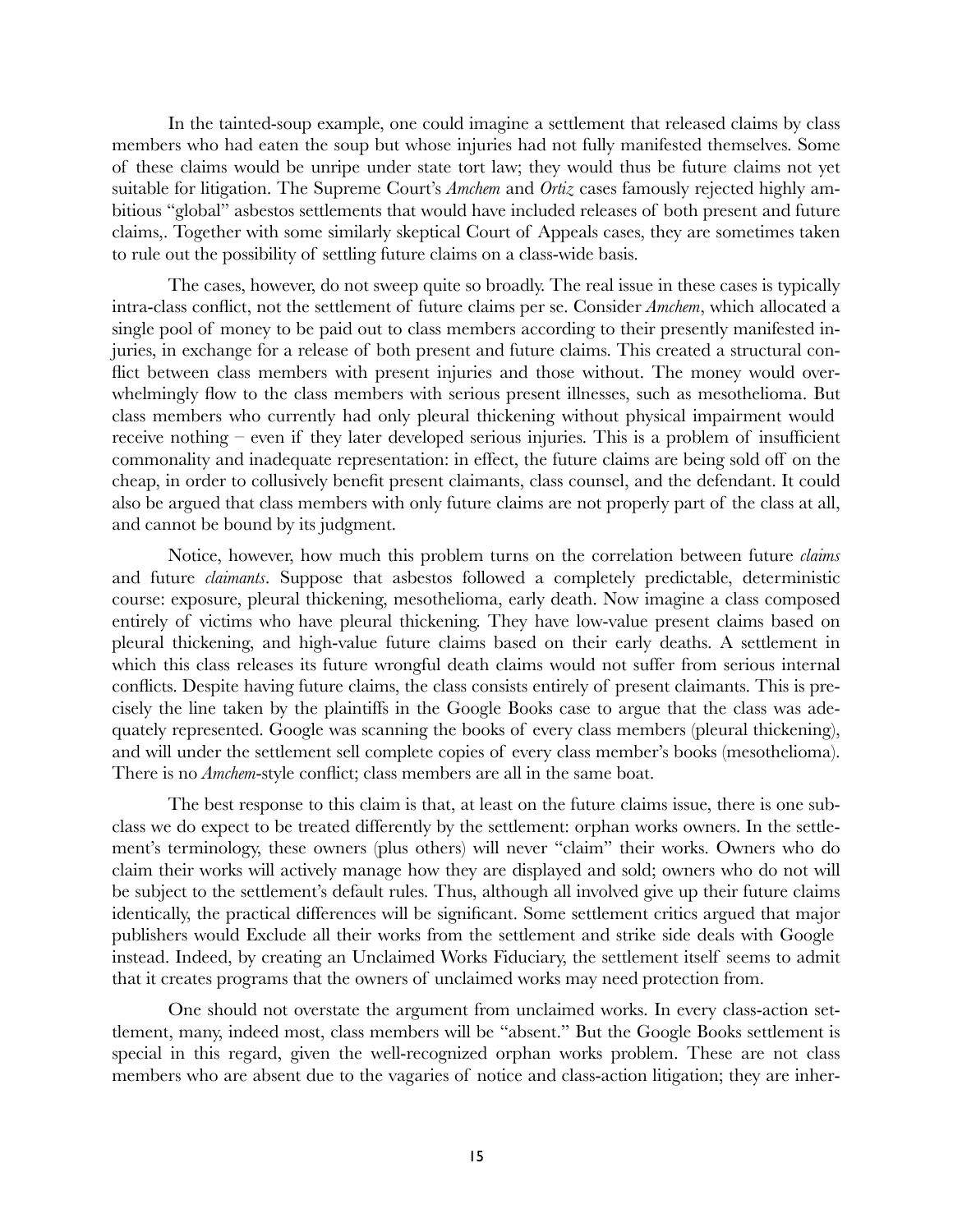ently absent for all purposes. The settlement works because it ropes them in, but that is precisely why it raises such striking class-action concerns.

But notice that the release of claims involving future conduct is a bridge beyond the release of future claims. In the soup example, such a release would permit the defendant soup company to start making and selling tainted soup again while immunizing it from the consequences. Not even the global asbestos settlement famous rejected by the Supreme Court in *Amchem Products Inc. v. Windsor* would have gone that far. There is something so obviously wrong with that possibility that not even the class-action plaintiffs' bar has been willing to attempt it. Future*conduct* releases are a step beyond mere future-*claim* releases. Of course, this is an extreme example, but it is worth keeping in mind as the kind of settlement that becomes possible when futureconduct releases are available.

#### <span id="page-15-0"></span>*D. The Creative Potential of Future-Conduct Releases*

As the Google Books settlement demonstrates, a settlement containing future-conduct releases can create major new institutions that will last for decades and substantially affect an industry. At first blush, this doesn't appear to be unique to future-conduct releases. Mass-tort settlements regularly create long-term claim-processing facilities; civil-rights settlements regularly require government institutions to implement sweeping changes in practices. Nonetheless, there is something uniquely creative about future-conduct releases, and it is worth bringing out just how that is so:

Consider the Google Books settlement once again. Google has not sold complete books without explicit permission, and it would not have done so. Without the settlement to shield it, this would be an open-and-shut cases of copyright infringement. This is how the settlement *works*: delete this single subsection and it would not provide Google with the legal cover it needs to set up its online bookstore and the other settlement programs. True, it would have done so by requiring Google to fund and launch these programs, but the ground on which they would have stood was to be cleared with the future-conduct releases given by class members. The dispute-resolution system for allocating electronic rights between authors and publishers, for example, would have cut a wide swatch through the publishing industry in order to make the management of individual books and the payment of royalties tractable.

Contrast this with a mass-tort claim processing facility or a prison-reform plan to reduce crowding in cells. These are promises on the defendant's part; they redound to the benefit of the class. True, the class has extracted these promises with the threat of litigation and paid for them with releases. But the releases are not necessary to make these programs possible; the defendant would not have risked liability by implementing them unilaterally on its own.

Thus, the releases are critical to what Judge Chin called a "forward-looking business arrangement." A promise not to sue is effectively a grant of permission, which in turn gives the released party freedom of action. And where – as with copyrights – the right consists of nothing *but* the right to sue, it should be clear that one can do essentially anything with appropriately drafted releases.

For an even more dramatic example, imagine a class-action lawsuit by a group of adjoining landowners against a developer. If the landowners settle by releasing the developer from all future trespass liability, then the developer will be free to erect a skyscraper on their land. Presto: land assembly via class action. Or imagine a lawsuit by a group of patients against their medical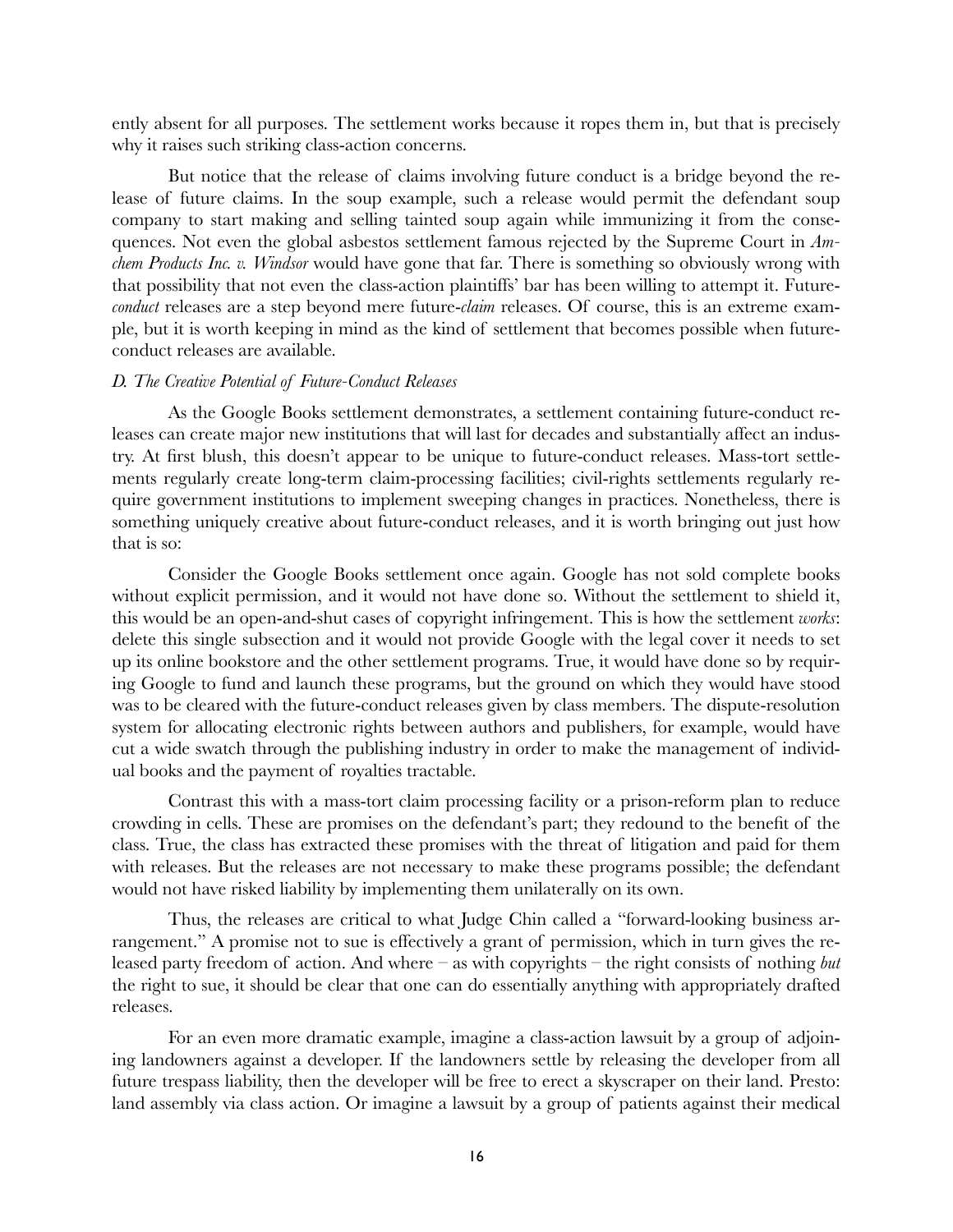insurers over billing practices and copayments[.26](#page-16-2) If they settle by releasing the insurer from future liability as long as it adheres to a set of new standards for approving treatments, making payments, and setting premiums, then we have something very much like health-care reform via private lawsuit[.27](#page-16-3) Because so many legal entitlements are protected in practice only via the ability to sue, appropriate releases for future conduct can threaten a wide variety of entitlements.

It should be clear by now that future-conduct releases are a potential Pandora's Box. It is time to explain just what is wrong with opening that box too widely.

## <span id="page-16-0"></span>III. THE PROBLEMS WITH FUTURE-CONDUCT RELEASES

It is well-understood that even ordinary past-conduct class-action settlements are dangerous to class members. Just as the inability to litigate as a class can leave them with no effective way to vindicate their rights, and a poorly conducted class action can fritter away those rights, a poorly negotiated settlement can trade those rights for a mess of pottage. Worse, the nature of attorney-directed class litigation creates structural incentives for class counsel to sell the class's claims to the defendant in exchange for attorneys' fees, payouts to the attorneys' individual clients, or better relief for some class members at the expense of others. It is for this reason that courts are required to scrutinize proposed settlements and approve only those that are "fair, adequate, and reasonable."

This Part will argue that the risks of future-conduct releases are substantially greater than the risks of past-conduct releases, so that they require correspondingly greater scrutiny by courts. These heightened risks are driven by the basic asymmetry between past and future. The past can be known but not changed, whereas the future can be changed but not known. Thus, the consequences of future-conduct releases will tend to be both more far-reaching and harder to predict. The following sections will expand on four implications of this point. There is more at stake in future-conduct releases, they are harder to get right, the aggregation of rights is itself dangerous, and courts are the wrong institutions to be making such decisions.

## <span id="page-16-1"></span>*A. There Is More at Stake in Future-Conduct Releases*

There is more at stake in a settlement with future-conduct releases. Consider once more the a paradigmatic past-conduct release: the tainted-soup settlement. The soup has already been manufactured, sold, and eaten. Consumers who ate it have a cause of action against the soup company in strict liability for distributing a defective product. Nothing the legal system does at this point can prevent their illness; that has already happened. The best that can be done for them is to compensate them for their injuries. At least, however, nothing further can happen to them. The *status quo* is that they have been sick and have not yet been compensated. The worstcase scenario is that they remain uncompensated.

When future-conduct releases are on the table, however, that assumption is no longer true. Things can get much, much worse for class members. If the settlement releases the soup company from liability for future batches of soup, then class members could get sick again from eating it, and be uncompensated for those injuries, as well. Past-conduct releases are limited by past harms; future-conduct releases raise the stakes to include future harms, as well. A scanning-

<span id="page-16-3"></span><span id="page-16-2"></span><sup>26</sup> This hypothetical was suggested by Susan Koniak.

<sup>&</sup>lt;sup>27</sup> Yes, both of these settlements have other readily apparent problems. But if future-conduct releases are available in class-actions, then neither of them is quite as unthinkable as it might have previously have been.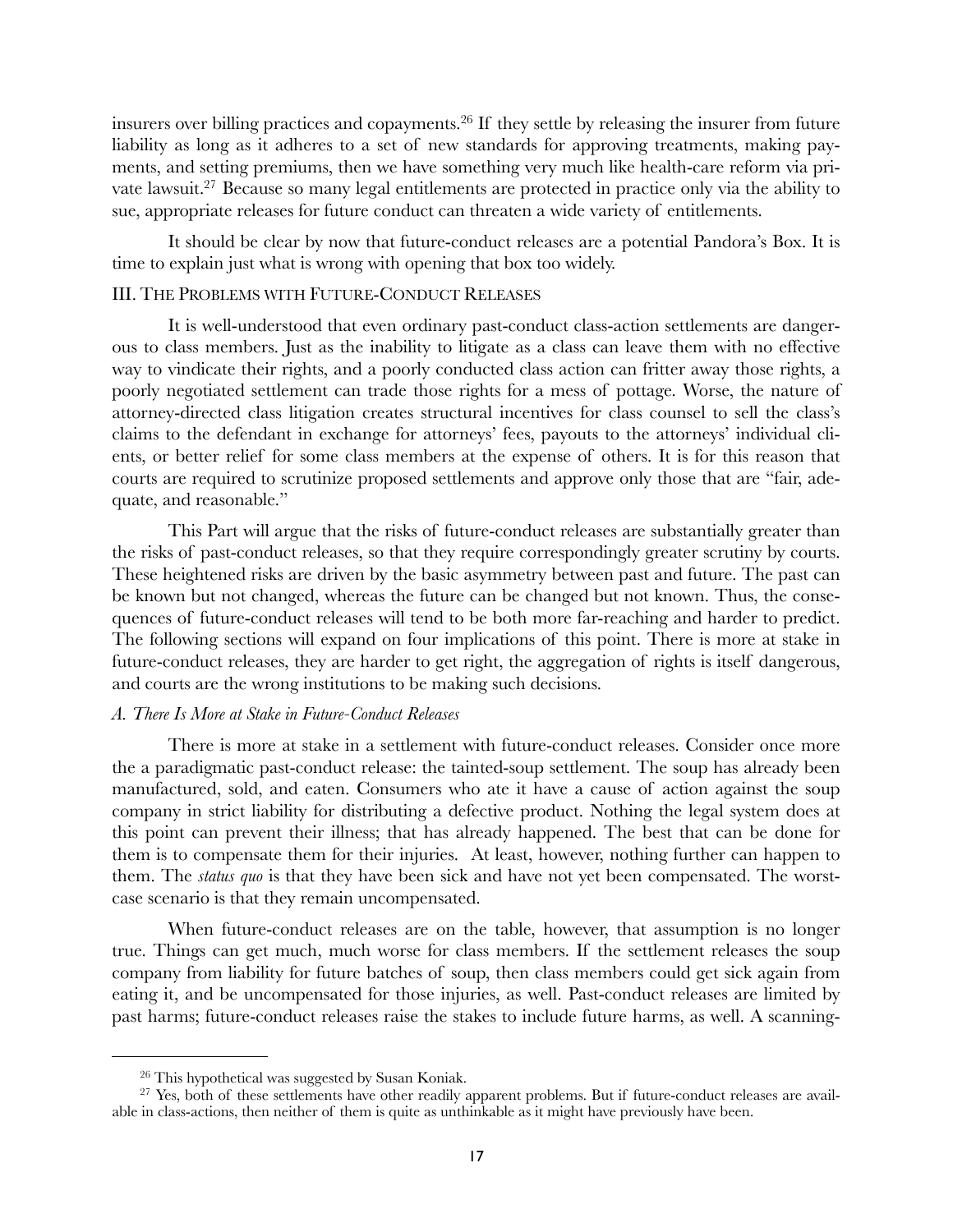and-searching settlement confined to Google's past conduct would cover seven years; a scanningand-searching settlement that included its future conduct would likely run for over a hundred.

Worse still is the fact that those future harms need never happen. If the settlement gives the soup company the green light to sell tainted cream of broccoli, many more people will get sick from it than if the settlement is silent on future conduct or if the soup company agrees never to sell it again. This is not to say that any of these possibilities is necessarily the most efficient, just that this is now a much higher-stakes decision. Similarly, there is both more money on the table, and more risk to copyright owners, from a full-book-sales settlement than from a scanning-andsearching settlement.

In some cases, what future-conduct settlement class members give up – the right to sue – is the key to a property right. In the Google Books settlement, copyright is nothing but the right to sue; the settlement amounts to the transfer of a nonexclusive property interest to Google. In the skyscraper example, the harm is particularly severe. Giving up the rights to sue for trespass and other property-protecting torts leads, in effect, to loss of the land itself; the developer can knock down your house without fear of liability.

All of this goes to the core value protected by class-action law's solicitude for class members: individuals' autonomy to make their own life choices. This is the basic issue facing representative litigation, and the scholarship on how and how much to protect individual autonomy is voluminous. By shifting more of human affairs into the pile available to be given away in a classaction settlement, future-conduct releases shift the corresponding decisions from class members to class counsel. With so much more at risk, class members require corresponding greater procedural protections.

#### <span id="page-17-0"></span>*B. Future-Conduct Releases Are Harder to Get Right*

Settlements that involve future-conduct releases pose design challenges that settlements with only past-conduct releases do not. Some of these challenges flow from the fact that the future is unknowable. In Yogi Berra's words, "It's tough to make predictions, especially about the future." To be sure, every class-action settlement poses informational problems. The attorneys negotiating the settlement must determine whether its terms offer class members fair compensation for the rights they give up. Class members themselves must decide whether to opt out or object to its terms. And the courts tasked with approving or rejecting the settlement must decide whether it is "fair, reasonable, and adequate" to class members.

Future-conduct releases multiply the difficulty of these decisions. In the Google Books settlement, for example, one of the least knowable issues was also one of the most important: how the books would be priced in practice. Google pledged to develop an algorithm that would set a profit-maximizing price for each book. But when Judge Chin was asked to approve the settlement, the algorithm itself was not in existence, and neither was the comparative sales data on which the algorithm would depend. Under such circumstances, it was impossible to make any reliable predictions about what would happen – and indeed, the settlement itself appears to be internally contradictory on this score.

Of course, even past-conduct settlements depend on predictions. This point is central to concerns about "future claims" in the ordinary sense: knowing whether a settlement will be fair to someone who might or might not develop cancer is much harder than knowing whether that settlement is fair to someone who has developed cancer. This problem alone has made it extraor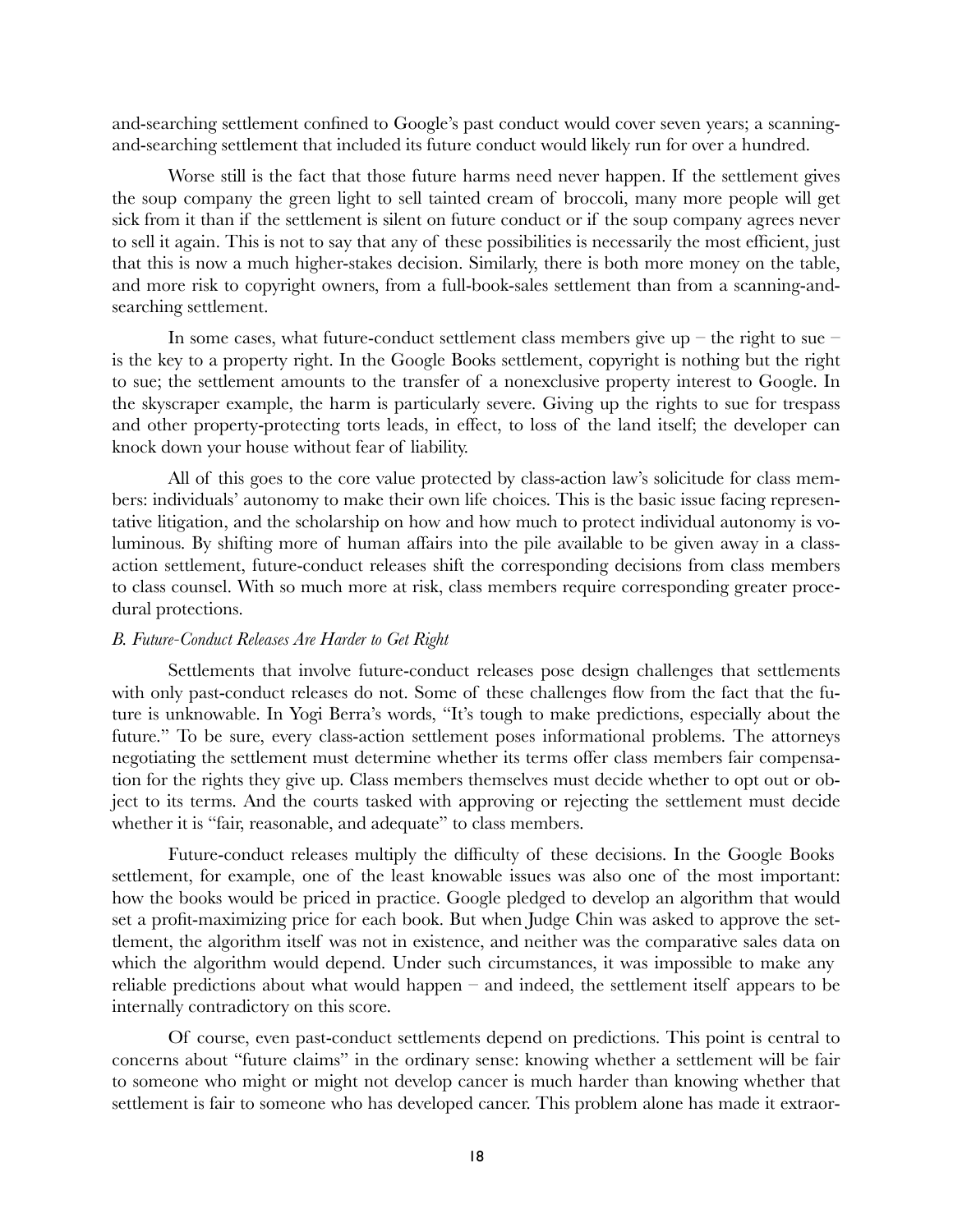dinarily difficult to resolve many mass toxic tort suits through class action settlements: it is just too hard to be sure that a settlement really is fair to class members with future claims to justify imposing the settlement (with its attendant releases) on them.

But the fundamental asymmetry between past and future adds greater even uncertainty when future conduct is involved. We are now not simply trying to guess which single future outcome will happen, but which of many possible futures will, where that choice is itself dependent on what the court does. The more complex the settlement, the more these futures will diverge in subtle and hard-to-predict ways.

Future-conduct settlements are also hard to get right because the future can be changed. In particular, a badly designed future-conduct release can create perverse incentives. The risk here is that if the release is too broad and a party's future actions too insulated from review, it will have insufficient incentives to take appropriate precautions in the future. It is one thing to compromise a claim based in past conduct; that affects only the price the defendant must pay *ex post* for its alleged breach of duty. But to compromise future-conduct claims is to mess with incentives; by displacing the potential liability the defendant would otherwise face, a settlement can leave the defendant with no *ex ante* reason to care about preventing harms going forward.

In theoretical terms, scholars worry about calibrating the deterrent effect of class-actions: defendants (primarily companies) will vary their level of risky activities in light of the expected liability they face from class actions. For class actions over past conduct, this is a form of general deterrence: it aims to ensure that other potential defendants in similar situations will take adequate precautions. When future-conduct releases are involved, however, one must also worry about specific deterrence, because the settlement will directly affect this particular defendant's incentives going forward.

The Google Books settlement amply illustrates the challenges involved. Consider, for example, the pricing algorithm. What are Google's incentives for lower or higher prices, and what are the incentives of individual book copyright owners to monitor it carefully? These are not questions with obvious answers; if the settlement design is wrong, Google could end up either collectively raising prices in restraint of trade or underpricing books and undermining their value to copyright owners. Similarly, commentators have questioned the settlement's treatment of which programs Google is required to offer and under what terms: it could drop the Public Access service entirely, for example, which would seem to affect the public-interest calculus substantially. Finally, and perhaps most tellingly, the original settlement's protections for owners of unclaimed works were clearly insufficient: by reallocating unclaimed funds to claiming owners, it gave the claiming owners an incentive to pressure the Registry not to be diligent in searching out owners of unclaimed works.

### <span id="page-18-0"></span>*C. Future-Conduct Releases Create Concentrated Power*

The defining feature of class-wide future-conduct releases is that they give the defendant freedom to act in a way that affects large numbers of class-member plaintiffs at once. Pastconduct settlements can't do this; they can at most forgive a defendant who already has power, not give it power going forward. But this concentration of power can sometimes be turned around against class members – or against third parties.

Sometimes, centralization can be a good thing, particularly in overcoming anticommons problems. This, for example, might make the skyscraper settlement attractive in avoiding hold-up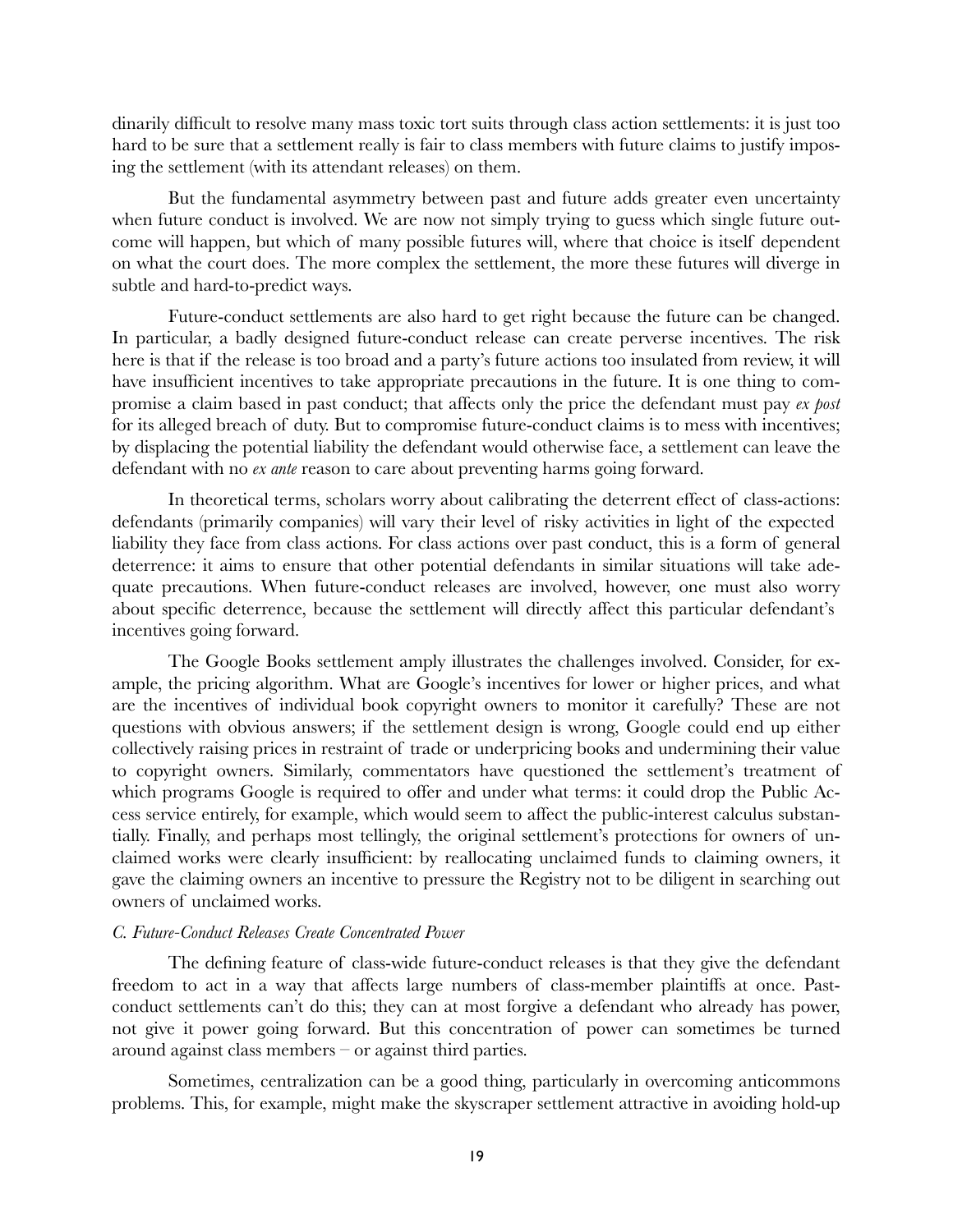by holdouts. It is also why the Google Books settlement can seem like an appealing solution to the orphan works problem: the settlement enlists the opt-out feature of the class action to bring individually low-value orphan works together again in a new, immensely valuable collection.

Some anticommons, however, are good things. Sometimes, dispersed ownership can serve social goals by making it hard to engage in undesirable uses, like the overdevelopment of greenfield land. Widely dispersed power makes markets work; they break down when a monopolist holds too much power in a market. And dispersed power is central to democracy; if a small elite holds all the cards, self-governance breaks down.

This is the great danger in the healthcare reform settlement hypothetical. One worries that the settlement could entrench existing insurers, rather than subjecting them to public oversight and market discipline. In particular, individuals could end up being helpless against the new settlement-produced insurer cartel: precisely the opposite of the vindication of their rights the class action was supposed to provide.

It gets worse. We ordinarily think of class-action lawsuits as implicating only the rights of class members and defendants. Indeed, the Supreme Court has been aggressive in insisting that non-parties to a suit are not generally bound by a judgment. When a class-action settlement grants rights to the defendant that involve its future conduct, however, the result may practically determine the rights and interests of third parties. Again, the going-forward nature of the settlement is crucial here; the third parties fear that bad things will happen to them in future as a result of the settlement.

The antitrust objections to the Google Books settlement reflect these concerns. The accumulation of pricing power in Google and the Registry could create a market-dominant player at the stroke of a pen. This also the type of claim made by the American Society of Media Photographers, which objected to the fact that visual artists were *excluded* from the settlement class. The ASMP fears that the terms on which visual art included in books will be licensed will be, for all practical purposes, set by the settlement. It is also clearly at work in fears that the Google Books settlement will lead to the loss of reader privacy. Google's privacy policies are one thing if it's one bookseller among many in a crowded market; they're quite another if it's the only source for millions of orphan books.

For another example, consider the healthcare insurance settlement hypothetical. Doctors weren't defendants or members of the class. Provisions on doctor choice, claim processing, and reimbursement rates, however, profoundly could shape the environment in which doctors operate. What if the settlement excluded all reimbursement for cardiac stents and required approval of two referring physicians before paying for visits to dermatologists? One might expect cardiologists and dermatologists to be concerned that the settlement would effectively preclude their rights.

### <span id="page-19-0"></span>*D. Future-Conduct Releases Require Courts to Act As Legislatures*

The *Authors Guild* opinion is full of deference to Congress. Judge Chin roots this deference in copyright law, pointing both to caselaw emphasizing Congressional control over copyright policy and in the diplomatic issues raised by the United States's copyright treaty obligations. But the point is valid more broadly: future-conduct settlements thrust courts into a legislative role.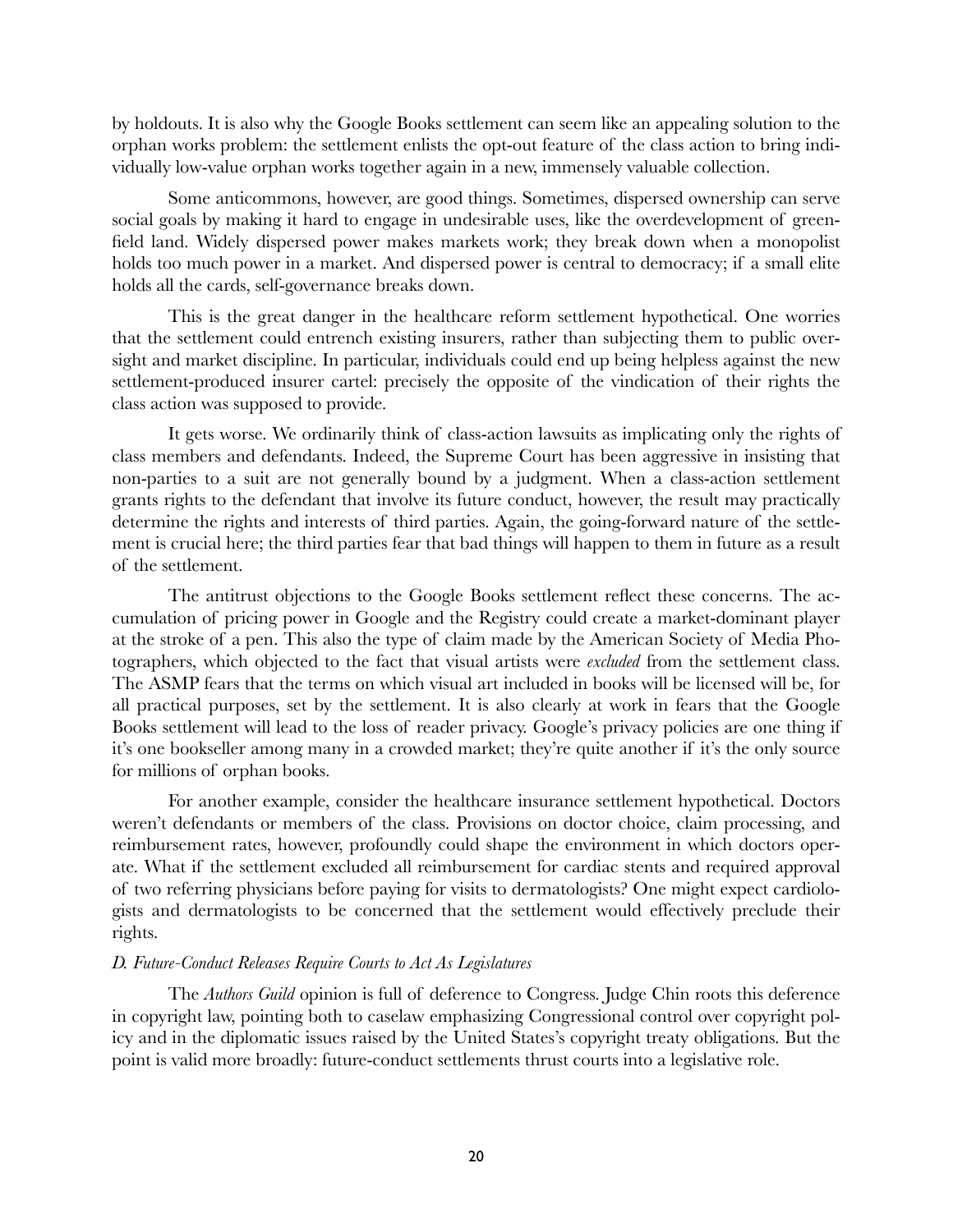Future-conduct settlements, as we have seen, can make prospective changes affecting large numbers of people in complex ways. This is the province of legislation. For reasons of technical competence and democratic accountability, decisions of this sort are committed to the political branches. Judges are limited in the sources of information they can draw on; they are illsuited to balance conflicting normative claims in an open-textured way; they are not directly accountable to the people whose lives they will reshape. For all of these reasons, the judicial branch is normally considered an inferior place to resolve polycentric problems.

The Google Books settlement is a good example of these dangers. Orphan works reform was the subject of a massive Copyright Office study, and orphan works legislation was the subject of fierce debate in multiple Congresses. This was a broadly participatory process, subject to the tug and pull of conflicting interest groups, and accompanied by great deal of public discussion. What makes us think that a few lawyers and a single judge will get things more right? Indeed, by having a single group draft a settlement, the class-action process tends towards central planning. By submitting that settlement to a judge for approval, it channels everything through perhaps the single actor *least competent* to make the intricate technical decisions and contestable value tradeoffs required. And because the judge is not permitted to modify the settlement but must give an upor-down ruling on it, the class-action settlement process delegates tremendous agenda-setting power to the attorneys – we should not expect the resulting arrangements to reflect anything like majoritarian preferences.

Sometimes, judges cannot avoid being caught up in these "legislative" functions. The rise of structural reform litigation required judges to engage deeply with the creation and governance of institutions, to make prospective decisions about how they would be run in ways that would affect large populations. Desegregation, prison conditions, changes in police practices: these have all been ordered and overseen by judges.

In all of these cases, however, the problem comes at the remedial stage, and involves concessions ordered of the defendants, not the class. If a prison system is overcrowded to a degree that violates the Constitution, then the judge hearing a class-action lawsuit by the inmates *must* do something about it, or the constitutional violation will continue. If a school system is unlawfully segregated and refuses to change its practices, then the political branches have shirked their responsibility to an extent that itself violates the law. There is no alternative to judicial involvement; there is no road around the swamp.

In contrast, a future-conduct settlement is never necessary. Litigation is always an option. The resulting judgment will define the defendant's rights and duties vis-a-vis the class, and it will therefore provide a roadmap for their future dealings. The range of outcomes available in litigation may not be socially optimal, but if not, it is the legislature's responsibility to fix the problem, not the court's.

### <span id="page-20-0"></span>IV. REINING IN FUTURE-CONDUCT RELEASES

Merely pointing out the dangers of future-conduct releases does not, however, tell courts what they should do when confronted with a settlement containing one. Its proponents will be quick to argue that while such dangers might arise from *some* future-conduct settlements, *this* particular settlement appropriately guards against them. They will also be quick to point out the settlement's offsetting benefits. These arguments will often be substantial. The Google Books settle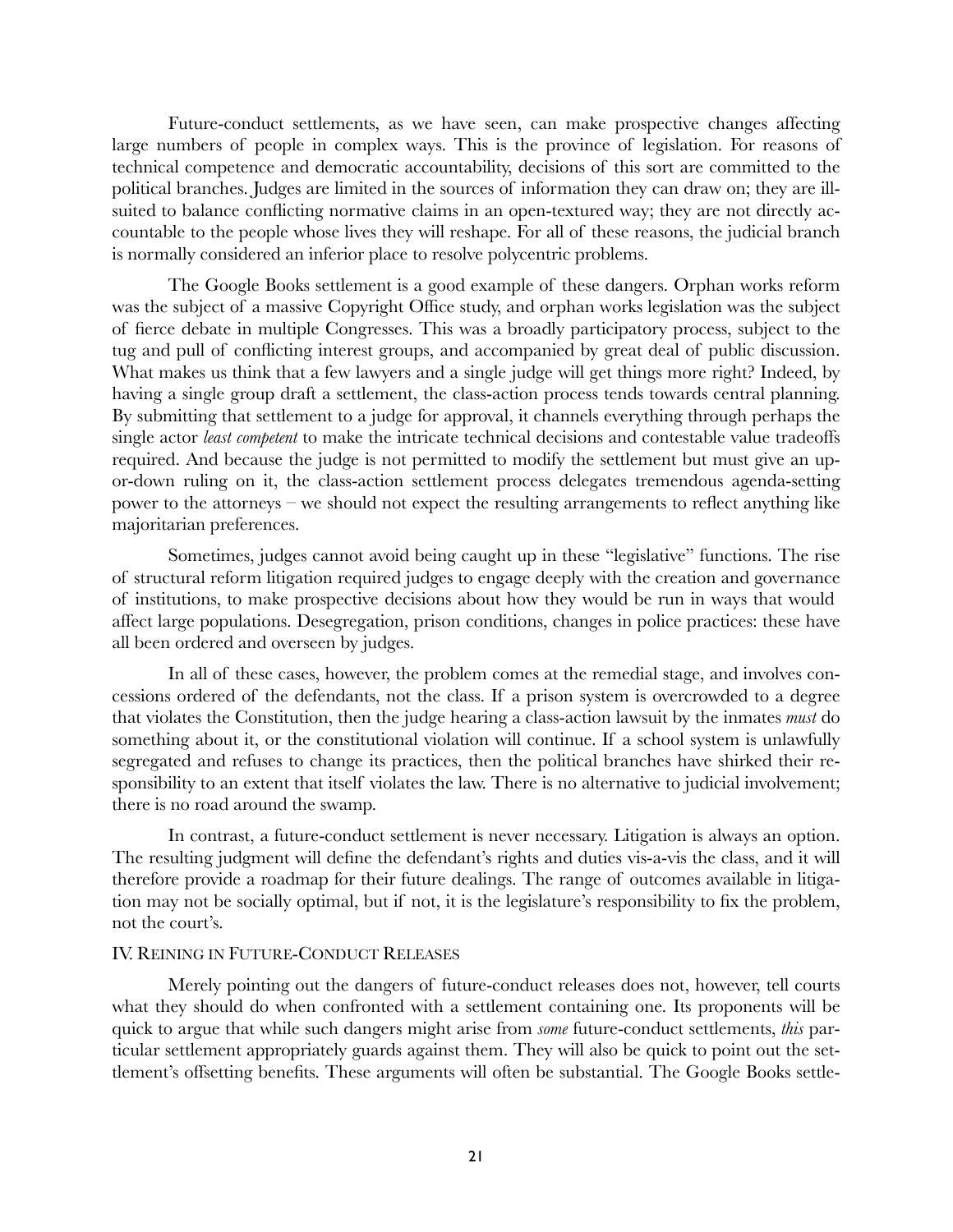ment, after all, came with a \$45 million up-front payment to class members and the promise of much more money to come. How should a court evaluate such promises?

### <span id="page-21-0"></span>*A. How Courts Evaluate Settlements*

The starting point, of course, is the analysis a court would apply to a settlement containing only past-conduct releases. That is, it would first check that the prerequisites of Rule  $23$  – such as the typicality of the class representatives and the notice to class members – were met. Then, it would apply the general "fair, reasonable, and adequate" standard of Rule 23(e) to weigh the settlement's costs to class members against its benefits for them. This would typically lead it into a multi-factor all-things-considered balancing test.

Unfortunately, "fair, reasonable, and adequate" is too hollow a standard to provide meaningful guidance even in a run-of-the-mill past-conduct settlement. And the multi-factor tests that the Courts of Appeal use to implement this standard are no better; they make laundry lists look focused by comparison. They rarely get at the terms that make a particular settlement fair or unfair. Indeed, in the Google Books case, Judge Chin concluded that "most of the [factors used in the Second Circuit] favor approval of the settlement," then proceeded to reject it.

To deal with this problem, the courts have fleshed out the "fair, reasonable, and adequate" standard with a number of more specific doctrines. Commonly, these doctrines take the form of identifying particularly problematic settlement terms, and then subjecting such terms to heightened scrutiny. Examples include settlements in which class members receive only in-kind relief, such as a coupon for future purchases from the defendant, rather than cash. Such settlements are regularly approved, but they also (at least on paper) are analyzed by courts with a more skeptical eye.

In more extreme cases, when the courts feel they have identified a settlement feature that has no benefits to the class, or which will almost never benefit them sufficiently to offset the harm it causes them, they will prohibit it altogether. Sometimes, these doctrines take the form of a rule rather than a standard: a settlement containing them is impermissible as a matter of law. These rules are sometimes grounded in the "fair, reasonable, and adequate" standard, and sometimes in the Rule 23(a) prerequisites to class certification, particularly typicality and adequacy of representation. A settlement that gives different class members different recoveries for a reason unrelated to the underlying lawsuit, for example, will be treated as a *per se* failure of adequate representation. In some cases, Congress has even stepped in to prescribe such rules: the Class Action Fairness Act, for example, prohibits some forms of geographic discrimination in settlement awards.

Courts considering class-action settlements, therefore, use both rules and standards. The choice is driven largely by administrability concerns. Class-action settlements are too diverse and fact-specific for rules to cover more than a fraction of the ground, so the basic test is a standard. A few well-defined abuses are so clear that the courts have stated rules against them no matter the other merits of the settlement. And in between are the numerous indicia that courts look for as red flags of potential trouble: the coupon settlements, excessive fee awards, and other factors that will trigger particularly searching scrutiny.

#### <span id="page-21-1"></span>*B. Future-Conduct Settlements Are Sometimes Appropriate*

Where, then, should future-conduct releases fall in this classification? The simplest answer would be that there should be a flat *per se* rule against them. This rule has the virtue of simplicity.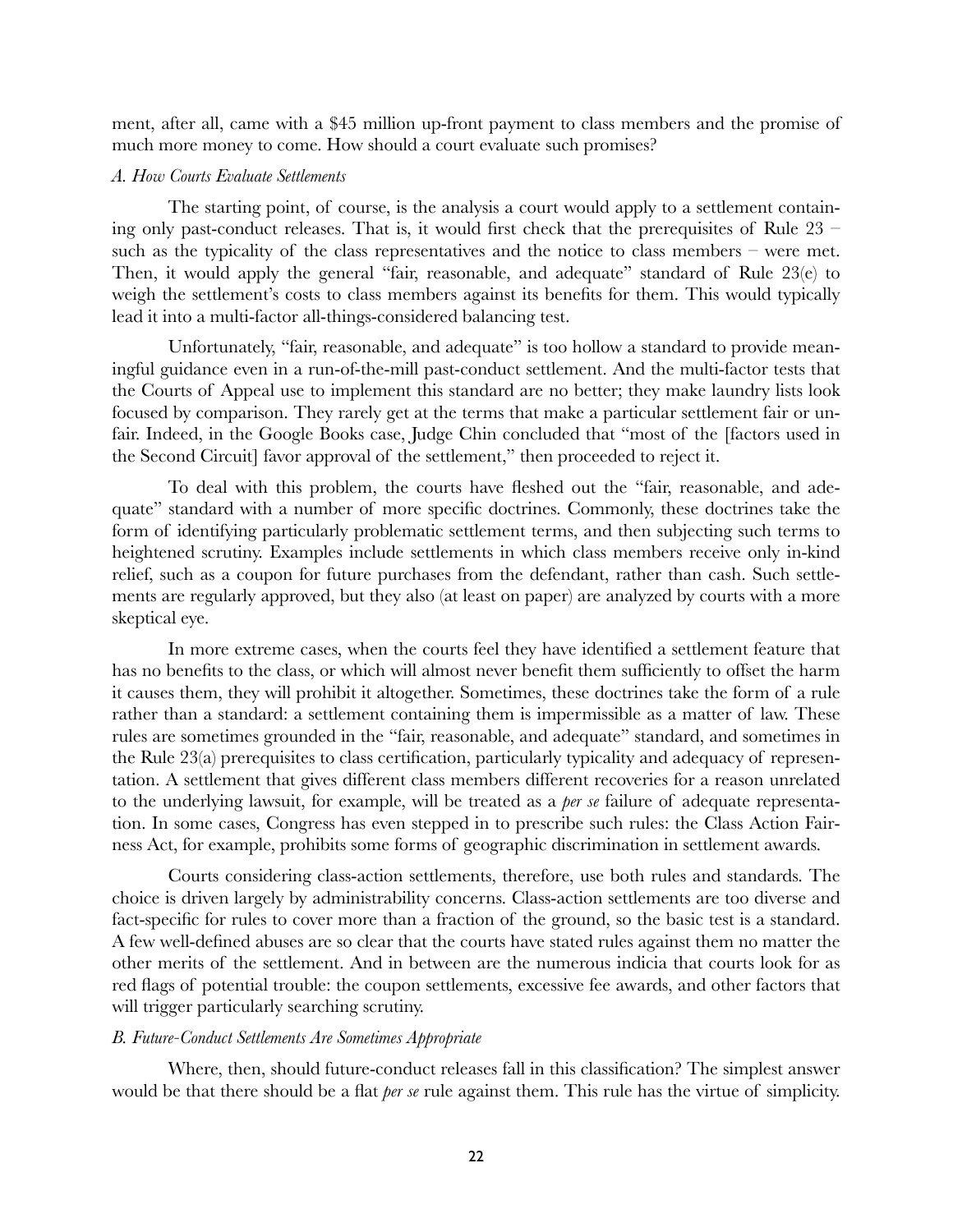It is easy to identify a settlement containing future-conduct releases. And it is certainly easy to implement a rule rejecting them all. This approach would head at the pass off all of the concerns identified in Part III. No settlements with future-conduct releases would mean no dangers from them.

Unfortunately, this rule is almost certainly too strict. Most simply, one could imagine a settlement that gives class members an windfall for a narrow future-conduct release: a million dollars each for a release of liability in the event that the defendant negligently transmogrifies the moon into a gigantic scoop of ice cream. This class of releases is probably too absurd to be worth worrying about, but there is a more realistic and more important class: some disputes are all but impossible to settle without future-conduct releases.

Consider a simple nuisance class action against a polluting factory by a few thousand nearby landowners. If the landowners can give a release only for the factory's past conduct, then the case cannot practically be settled. Whatever the parties agree to will be effective only up through the day the settlement takes effect; after that, the landowners will have a fresh cause of action for the factory's future pollution. The only stable settlement will be a complete capitulation by the factory, one in which it agrees to shut down completely.

This result is even more anomalous given what could happen in litigation. Given the precedent of cases like the famous *Boomer v. Atlantic Cement*, a possible outcome is that the landowners will be awarded permanent damages but no injunction. That result is functionally identical to a settlement that includes future-conduct releases in exchange for cash compensation. It seems bizarre to argue that parties should be prohibited from settling on terms that the court itself might quite reasonably have ordered. True, the court will need to make sure the compensation in a settlement is sufficient, and to make sure that the releases are appropriately limited so as not to create a perverse incentive for the defendant to intensify its activities – but it would have had to do that anyway as part of its judgment order.

The Google Books lawsuit itself displays this pattern. The sharp contrast between Google's past scanning-and-searching behavior and the future book sales the settlement would have enabled have masked the fact Google also desires to continue scanning and searching into the indefinite future. A book search engine that no one can use is worthless to it. The Department of Justice, among others, has floated the possibility that a narrower settlement focused on scanning and searching would be appropriate. If it were not, the only possible outcomes of the case would be capitulation on Google's part, or a fair-use victory at trial for one side at the other. A settlement that provided compensation in exchange for future-conduct releases of Google's scanning and searching liability, would seem like a natural compromise in between the outcomes possible at trial. Given the public policy in favor of settlement, if the case is maintainable as a class action at all, it ought to be settleable as one.

This is the first appearance of a principle that will be of great importance in what follows: parity between litigation and settlement. Here, we have seen that outcomes possible in litigation should also be available as settlements. Since some suits naturally seem to implicate future conduct – in a sense to be made precise in Part V – a rule that prohibits future-conduct releases entirely is too strict. Soon we will encounter the inverse: the claim that outcomes not possible in litigation should not be allowed in settlements. With appropriate qualifications, we will see that this claim is correct – and explain the shape of class-action doctrines dealing with future-conduct releases.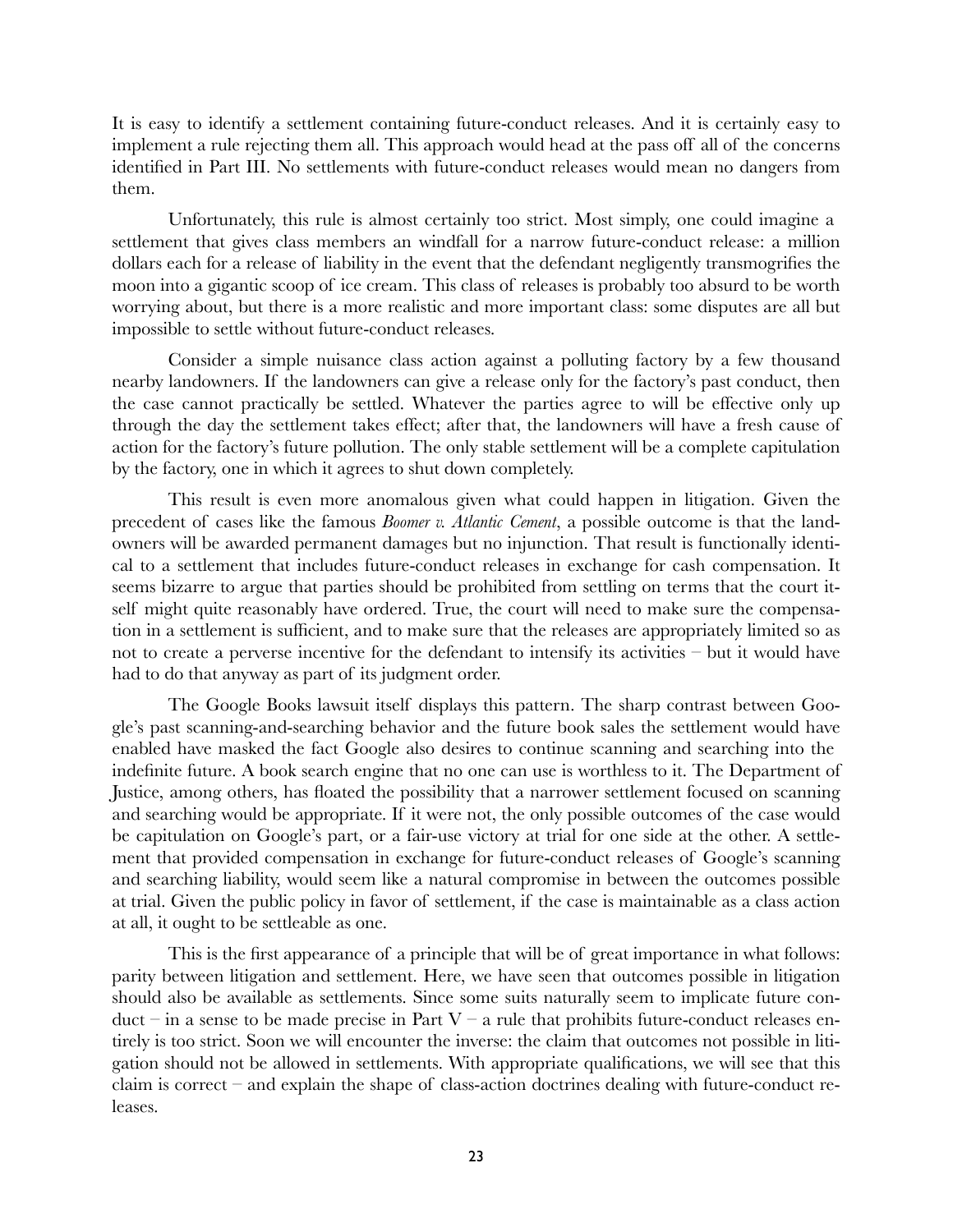### <span id="page-23-0"></span>*C. Courts Should Apply Heightened Scrutiny to Future-Conduct Releases*

We have reached the second part of the spectrum: the realm of standards. How should future-conduct releases affect a court's application of its Circuit's multi-factor balancing test? Here, the answer is clear. The presence of future-conduct conduct releases is, at the very least, a major warning sign that this is not a run-of-the-mill settlement. As soon as a court sees a release for the defendant's future conduct, it should start reading with more than usual care. In light of the dangers of future-conduct releases identified in Part IV, a court should also start reading with more than usual skepticism. Consider how those dangers color the analysis:

*More at Stake*: Because class members give up more in a settlement containing both pastand future-conduct releases than they do in a settlement containing only past-conduct releases, the court should expect that they will be given more in return. At the very least, there should be some incremental additional compensation for these releases, compensation over and above what a past-conduct release alone would have warranted. Beyond that, the court should make a searching effort to identify just what rights the class will be giving up going forward, and to put a value on those rights, not just the class's existing claims.

*Harder to Get Right*: Because future-conduct releases are harder to design, the court must be more questioning of their terms. Because class members will have less ability to predict the consequences of such releases, the court should require more rigorous notice. Because the court itself will have a hard time evaluating the consequences, it should consider appointing a special masters or independent class representative to explore the possible negative consequences in a devil's advocate role. Terms that could create perverse incentives on the defendant's part require especially close attention; the court should be careful to detail what the worst-case scenario for class members is, and to make sure that the settlement has internal safeguards against that scenario. the court should also recognize that class counsel have weak incentives to get the design right in the long run if their compensation is payable immediately, and consider insisting that any awards of attorneys' fees be subject to a deferred compensation scheme that links the class counsel's fees to the class's fate going forward.

*Concentrated Power*: Because future-conduct releases can give the defendant concentrated power, the court should ask whether the settlement has such an effect. The question is whether the releases collectively give the defendant a freedom of action that is qualitatively different from what it would obtain if it had an individual release from a single class member. This concern will be most prominent if the lawsuit has a commercial character (such that it presents antitrust risks) or if it involves class members' speech interests (such that it presents risks to democratic values). The court should not limit its inquiry to class members' interests; third parties can also be affected; in an appropriate case, the court may need to appoint a special master to help identify third parties whose legitimate interests are likely to be prejudiced.

*Separation of Powers*: Because future-conduct releases require the court to take on a legislative role, it should exercise great caution. Where the area of the lawsuit is governed by a statute or by public-policy values expressed by the legislature, the court should require that the settlement be consistent with them. If the legislature has not spoken, the court should require that it be able to: that is, the settlement must not lock in an arrangement that is not (either legally or practically) subject to legislative override if the court has erred. If representatives of the political branches file objections or appear at the fairness hearing, the court should give their views due deference. The court should be concerned if it appears that the settlement will create political or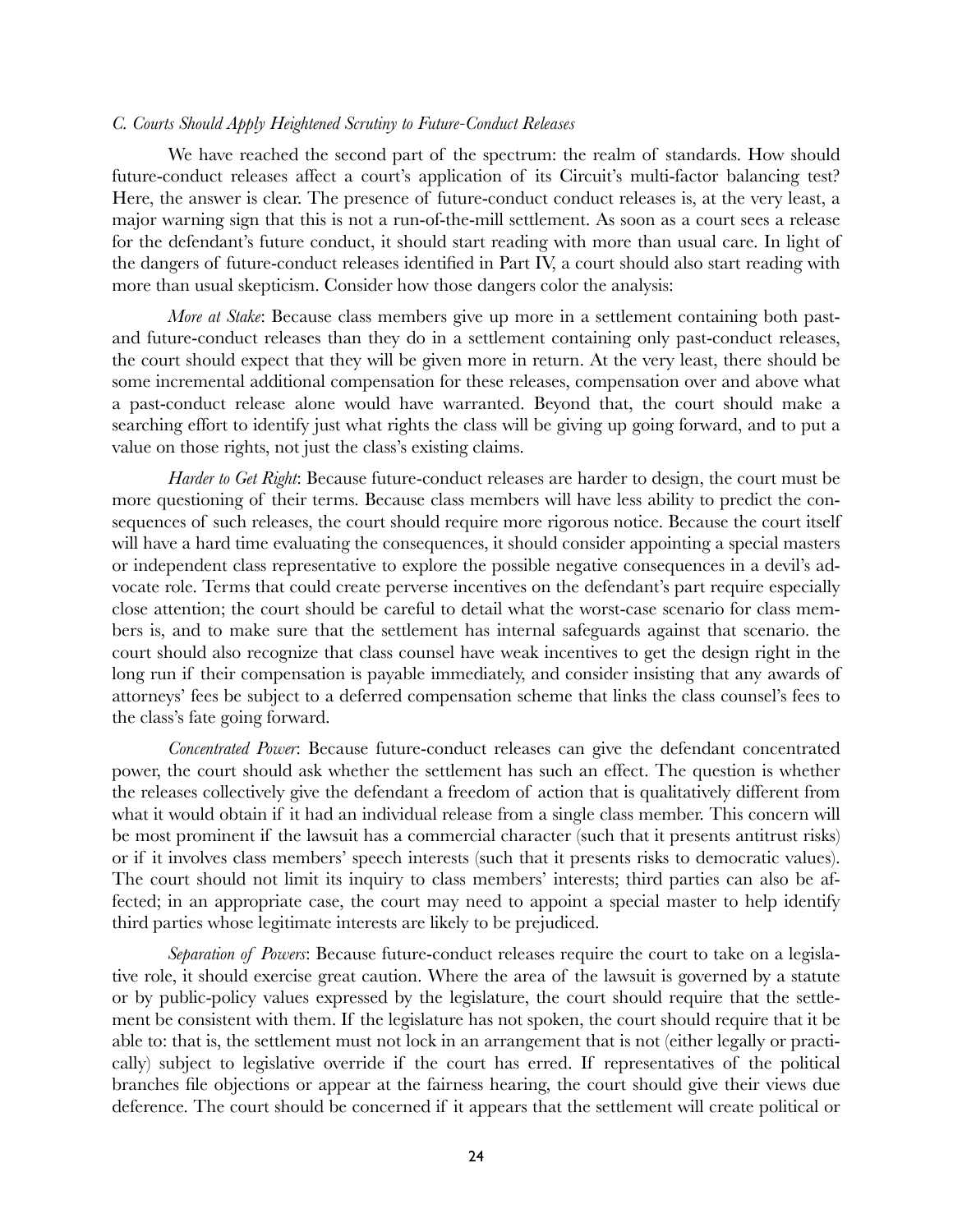diplomatic trouble for the political branches in their relationships with other jurisdictions. The more far-reaching the settlement, the more reluctant the court should be to act at all.

<span id="page-24-0"></span>D. Future-Conduct Releases Should Be Limited to Claims at Risk in Litigation

Within this realm of standards, the courts have carved out some bright-line rules for categorically impermissible settlements. Even if future-conduct releases are sometimes allowable, can we identify any bright-line rules worth drawing? That is, are there some subclasses of futureconduct releases that are so particularly dangerous or so unnecessary that we can confidently say they should be categorically impermissible?

Yes. *A future-conduct release by a class must be limited to claims the class could have lost through an adverse result in litigation*. This is the flip side of the principle identified above, that future-conduct releaes must sometimes be available in settlement because the class could lose them in litigation. Together, they stand for a principle of parity between litigation and settlement: a class should be able to release the same claims by fighting a case or by settling it. If we trust class counsel enough with a claim to risk that they will fritter it away by litigating it poorly, we should trust them also to settle that claim (subject to appropriate oversight from the court). If we don't trust them to gamble with that claim in litigation, we shouldn't let them sell it, either.

Part V will establish the doctrinal bona fides of this rule. But for now, consider how it helps address the concerns with future-conduct releases described in Part III. It is not a complete solution, and courts should still give settlements containing future-conduct releases a searching and skeptical review. But it does draw a line that blunts the worst of the dangers. The reason why is simple. In order to be at stake in litigation, a given claim must be connected to something the defendant has already done, and that past conduct helps ground the scope of the future-conduct releases. In general (and we will be more precise about this shortly) a plaintiff class can only put in play those claims that are based on the defendant's past conduct and on the continuation of that conduct into the future.

*More at Stake*: This is almost tautological. If a given claim was at risk in litigation, then the stakes are already high enough to include it. True, a broadly drafted complaint can put a great many legal theories in play. But there are still limits. There is no way that authors and publishers could have lost the right to stop Google from selling complete copies of their books. For one thing, since Google did not and was not about to sell complete books, such claims would have been categorically unripe. For another, the infringement case would have been so unequivocal that a court could easily conclude that there was no colorable risk of loss. Indeed, Judge Chin entered something very close to just such a finding.

*Harder to Get Right*: Grounding future-conduct releases in the defendant's past conduct introduces a form of specificity: we can more easily predict the future if we know that it will be like the past. This makes it easier to predict the relevant conduct and its consequences, helping counsel, class members, and the court. They can look at what the defendant has already been doing to guess what it will do in the future. One reason that a scanning and searching settlement is more reasonable than the actual Google Books settlement is that we already have a very good idea of what scanning and searching look like: one just needs to use Google Books for a few minutes to get the picture (literally and figuratively). Similarly, it is harder to set up perverse incentives by mistake if the question is not about new conduct. The question to class members is simply whether they will be able to tolerate what the defendant is already doing, and if so, at what price.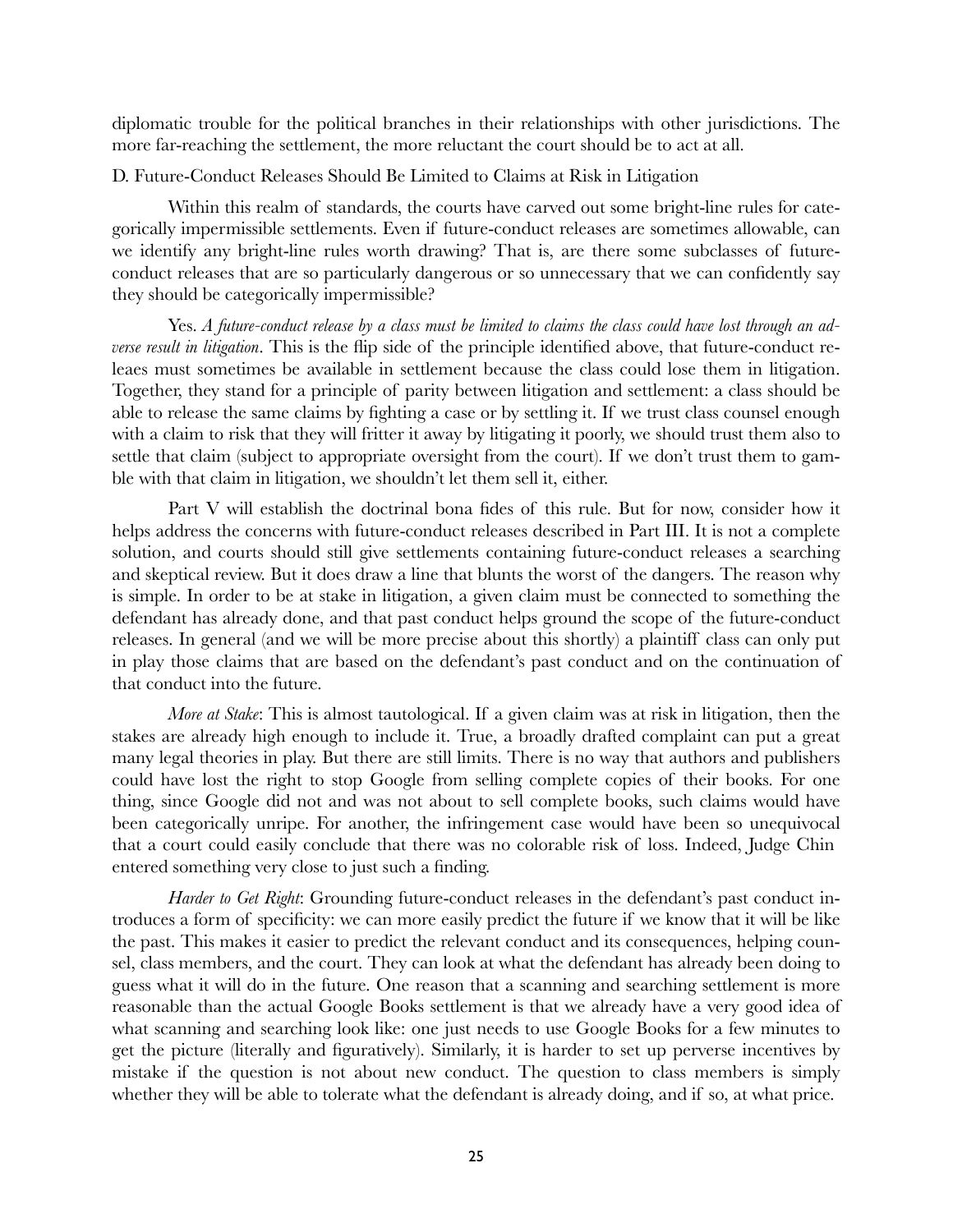*Concentrated Power*: Future-conduct releases can still give a defendant concentrated power, but with this limit, that power is limited to the continuation of the power the defendant already has. If the defendant could have obtained the necessary rights through litigation, anyone similarly situated could have done, or could do, likewise. This was one of the key defects of the Google Books settlement: it created a legal platform that was usable only by Google and not available to other book scanning institutions. The settlement does not create new and dangerous institutions. A defendant seeking a privileged position will need to be prepared to seize that position first, without the cover of the settlement, and risk the consequences. This "skin in the game" can expose an overreaching defendant to early challenge, give the class more negotiating leverage, and help give a court more confidence that the arrangement it is blessing is not unduly dangerous, if it has managed to exist already without problem.

*Separation of Powers*: Tying future-conduct releases to the scope of litigation immediately brings them back to the core judicial function: the resolution of disputes. Again, almost tautologically, this rule keeps courts from doing by settlement order what they could not do by an ordinary judgment order. The judgments of the legislature are still given effect through the bodies of law that shape and constrain the underlying lawsuit. The resulting settlements still have substantial prospective effects and apply broadly, but they are no longer wholly untethered from legislative enactment. A class-action lawsuit gives the court license to settle that lawsuit, rather than being an excuse to get the parties into court and play Let's Make a Deal. A scanning and searching settlement would not remake the copyright system; it would not rework the control of orphan works.

### <span id="page-25-0"></span>*E. Conclusion*

Normatively, some future-conduct releases are appropriate; others are not. Courts should not apply a bright-line rule prohibiting all class-action settlements containing such releases altogether. Instead, they should apply heightened scrutiny to those settlements, paying close attention to the dangers they raise. That heightened scrutiny should be supplemented by a rule that futureconduct releases are only permissible if the conduct in question is the continuation of the defendant's past conduct. Taken together, these rules create a normatively attractive parity: a settlement may release those, and only those, future-conduct claims that could have been lost to the class through an adverse result in litigation.

### <span id="page-25-1"></span>V. THE IDENTICAL FACTUAL PREDICATE DOCTRINE

Let us take stock. Part II isolated future-conduct releases by a class as the defining feature of the Google Books settlement. Part III showed that such releases are normatively troubling on a variety of grounds. Part IV then demonstrated that many of these concerns can be partially mitigated through a rule that a class should be permitted to release only those future-conduct claims it could have lost in litigation. It is time to consider such releases doctrinally, as well as normatively.

### <span id="page-25-2"></span>*A. The Link Between Settlement and Preclusion*

The last section of Part IV asserted, but did not dwell on, the point that such claims are those that are based on the defendant's future conduct that is a continuation of its past conduct. We can make this argument precise, and the reason is preclusion doctrine. To say that a plaintiff puts a claim at stake in a lawsuit is to say that the claim could be precluded against her by a judgment in the lawsuit. But the doctrines of preclusion law all operate to bar only claims that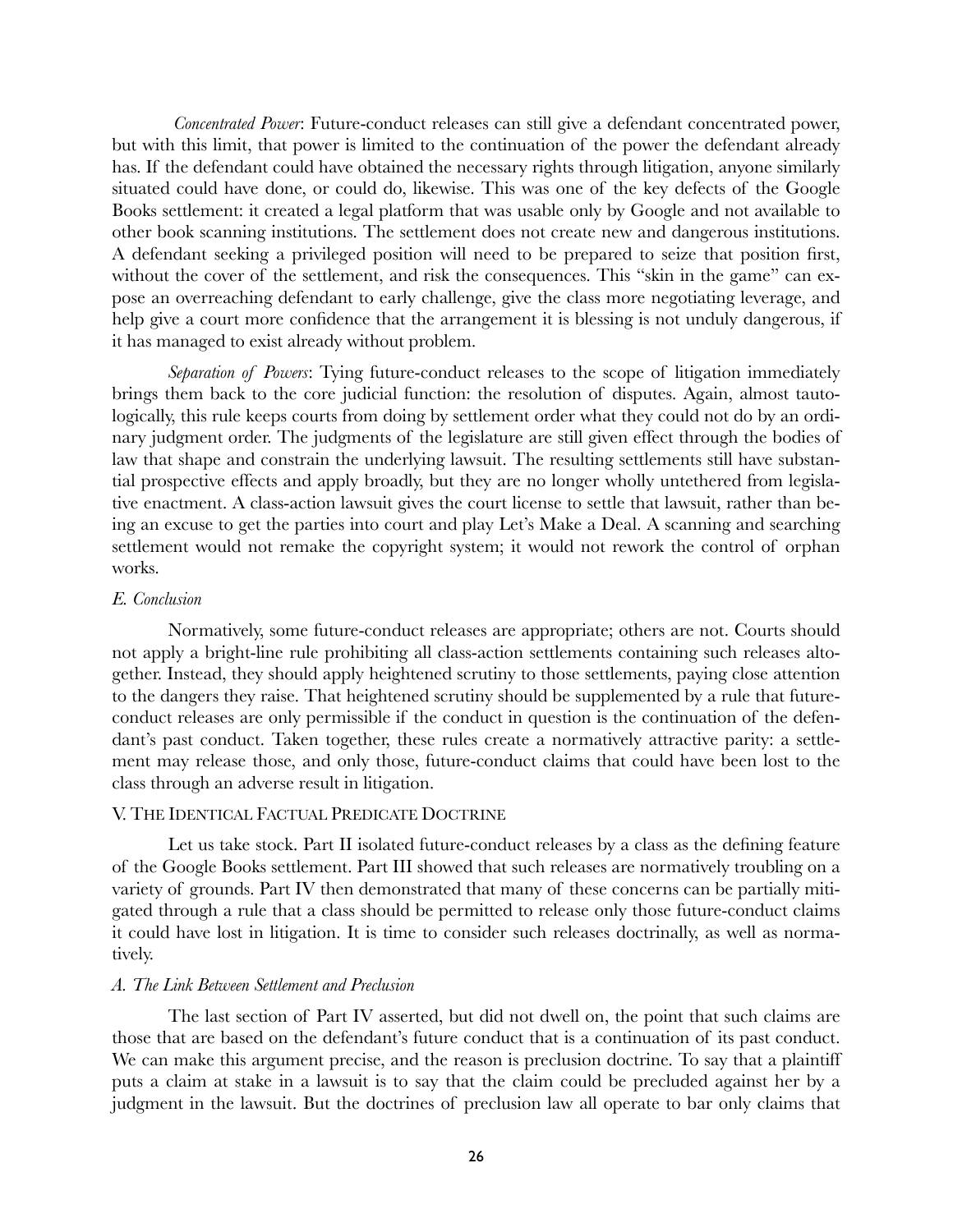are rooted in the defendant's past conduct, either directly or indirectly. This connection between releases and preclusion should not be surprising. A release, after all, is nothing more or less than a voluntary form of preclusion.

Consider a defendant who wins a class-action lawsuit at trial, on the merits, and ask what is the *largest* possible set of legal claims this judgment could possibly preclude. The first piece of the puzzle is claim preclusion. Any claims the plaintiffs did not assert will be barred if they are based on a common factual basis as the claims they did assert. There is an important limit on the claims they could have asserted, however: ripeness. Any claims that were (as of the time of the judgment) wholly based on the defendant's future conduct were categorically unripe; the plaintiff class could not have brought suit on them.[28](#page-26-1) Thus, claim preclusion can bar only those claims of the class that are based on the defendant's past conduct.

When it comes to future-conduct claims, then, claim preclusion will never apply – but issue preclusion may. Suppose that a defendant has done  $X$  to the class in the past, and the class sues but loses on a *legal* holding that X violates no rights of the class. If the defendant then later does X to the class again, issue preclusion will operate to prevent relitigation of the issue. The class members will be treated as parties to the prior adjudication, so – barring any failures of adequacy of representation – will be held to have had the opportunity to llitigate the issue and will be bound the court's determination against them. The effect is that the defendant, having won a ruling on the propriety of  $X$  as to past conduct, will be allowed to continue  $X$  in its future conduct.

Thus, when a class sues on a given set of past-conduct facts, it potentially places at risk all causes of action grounded in that past conduct, plus also any right to assert causes of action based on future conduct raising the same legal issues. The former follows from claim preclusion, the latter from issue preclusion, with the line between "past" and "future" being drawn in by ripeness. Thus, the future-conduct claims a class could lose as the result of an adverse judgment are precisely those that are based on the materially identical continuation of the defendant's past conduct.

### <span id="page-26-0"></span>*B The Origins of the Identical Factual Predicate Doctrine*

We now have a precise statement of the litigation-settlement parity principle: *a settlement may require class members to release only those future-conduct claims that arise from the materially identical continuation of the defendant's past conduct*. Remarkably enough, this is precisely the line that the courts have drawn, albeit without realizing it. The identical factual predicate doctrine has been developed by courts to deal with the structural dangers of class-action settlements, is rooted in preclusion doctrine, and – properly understood – links future-conduct releases to the defendant's past conduct.

The doctrine is primarily a creation of the Second Circuit. It first arguably appeared in 1981, in *National Super Spuds, Inc. v. New York Mercantile Exchange*. [29](#page-26-2) The underlying suit was a class action by traders alleging that the defendants had conspired to depress prices in the potato fu-

<span id="page-26-1"></span><sup>&</sup>lt;sup>28</sup> Declaratory judgments and preventative injunctions are not an exception to this rule. Although they deal with the defendant's threatened (future) conduct, that conduct must still be *threatened* – i.e. the defendant must have done something in the past to create an imminent prospect that it will act to violate the plaintiffs' rights. Google's desires to sell full books are not imminent in this sense; it has not claimed that it has a right to sell books without authorization.

<span id="page-26-2"></span> $29$  Nat'l Super Spuds, Inc. v. N.Y. Mercantile Exch., 660 F.2d 9 (2nd Cir. 1981).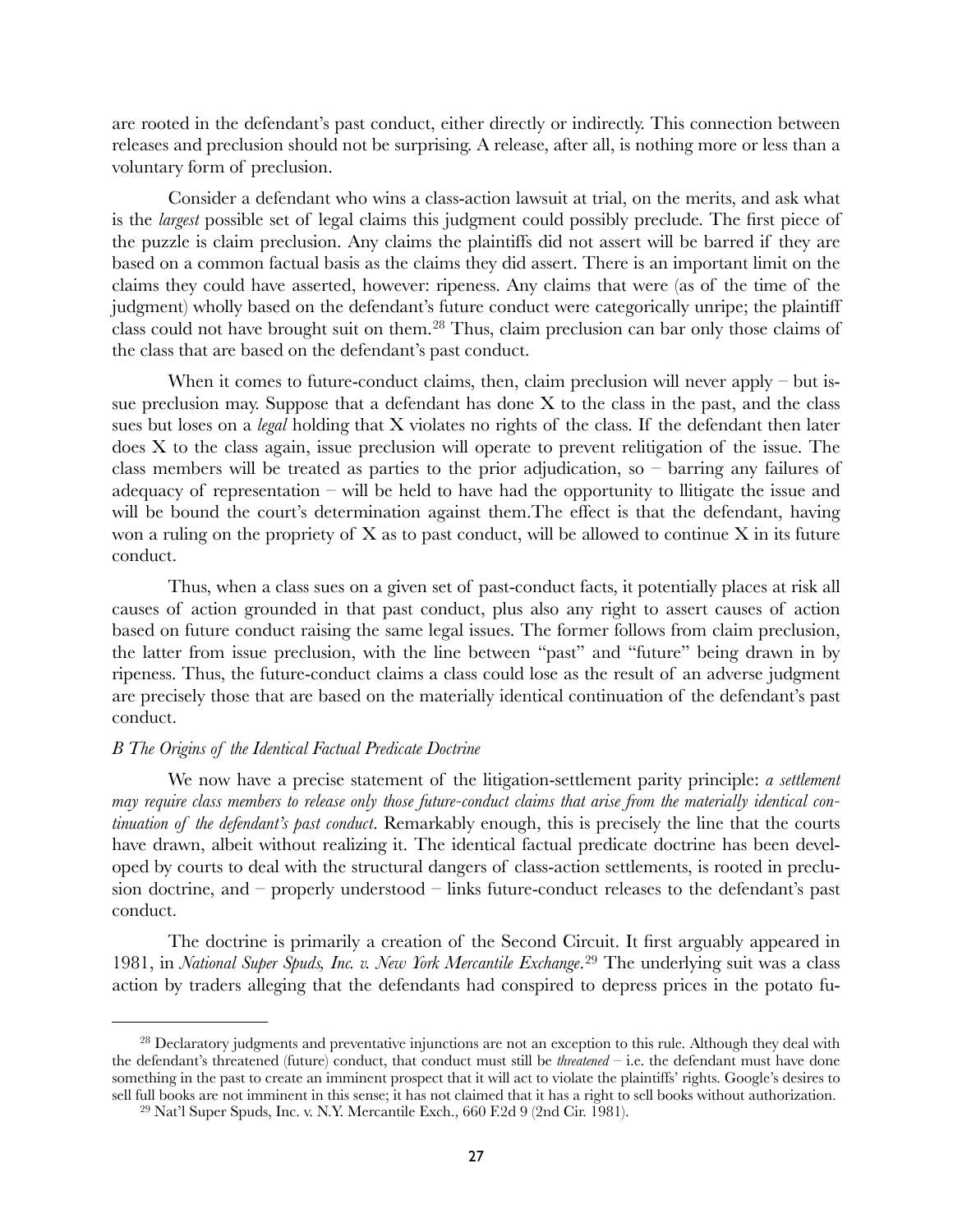tures market.<sup>30</sup> The class consisted of traders who had been forced to sell their potato-future contracts at artificially low prices. The settlement, however, released not only these "liquidated" claims but also the "unliquidated" claims of traders who had held onto their contracts but never received the promised potatoes[.31](#page-27-1) Only the holders of liquidated claims were to be compensated.

Judge Friendly's opinion was for the most part a careful treatment of typicality, adequacy of representation, and fairness to class members. The named plaintiffs, who held only liquidated claims, in effect used the unliquidated claims as an additional bargaining chip to enhance their own recovery. The court was having none of it: "An advantage to the class, no matter how great, simply cannot be bought by the uncompensated sacrifice of claims of members  $\dots$ ."<sup>[32](#page-27-2)</sup>

The opinion also, however, thought through the relationship between the scope of a classaction lawsuit and the permissible scope of a proposed settlement. It drew an explicit parallel between preclusion due to litigation and releases in a settlement:

If a judgment after trial cannot extinguish claims not asserted in the class action complaint, a judgment approving a settlement in such an action ordinarily should not be able to do so either.<sup>[33](#page-27-3)</sup>

Then, in a footnote, it reasoned that the outer limit is defined not by the complaint, but by the underlying facts:

We assume that a settlement could properly be framed so as to prevent class members from subsequently asserting claims relying on a legal theory different from that relied upon in the class action complaint but depending upon the very same set of facts. This is not such a case.<sup>34</sup>

That is, the unliquidated claims were in theory susceptible to settlement, but only by named plaintiffs who stood in the same factual shoes as the class members who held them.

The "identical factual predicate" language itself comes from *TBK Partners, Ltd. v. Western Union Corp.*, decided the following year.<sup>35</sup> Here, the proposed settlement released not only federal securities claims but also appraisal claims that could only be heard in New York state court. This time, the Second Circuit upheld the settlement. It quoted *National Super Spuds*'s "very same set of facts" language, and emphasized the point by citing *Robertson v. National Basketball Association*,[36](#page-27-6) a straightforward case about the preclusive effect of a class action settlement in which "both suits hinged on the same operative factual predicate."<sup>[37](#page-27-7)</sup> The court went on:

We therefore conclude that in order to achieve a comprehensive settlement that would prevent relitigation of settled questions at the core of a class action, a court may permit the release of a claim based on the identical factual predicate as that

<span id="page-27-0"></span><sup>30</sup> *See* Leist v. Simplot, 638 F.2d 283 (2nd Cir. 1980), *aff'd sub nom.* Merrill Lynch, Pierce, Fenner & Smith, Inc. v. Curran, 456 U.S. 353 (1982).

<span id="page-27-1"></span><sup>31</sup> Nat'l Super Spuds, 660 F.2d, at 13 n.4.

<span id="page-27-2"></span> $32$  Nat'l Super Spuds, 660 F.2d, at 19.

<span id="page-27-3"></span><sup>33</sup> Nat'l Super Spuds, 660 F.2d, at 18.

<span id="page-27-4"></span><sup>34</sup> Nat'l Super Spuds, 660 F.2d, at 18 n.7

<span id="page-27-5"></span><sup>35</sup> TBK Partners, Ltd. v. Western Union Corp., 675 F.2d 456 (2nd Cir. 1982).

<span id="page-27-6"></span><sup>36</sup> Robertson v. Nat'l Basketball Ass'n,, 622 F.2d 34 (2d Cir. 1980).

<span id="page-27-7"></span><sup>37</sup> TBK Partners, 675 F.2d at 460.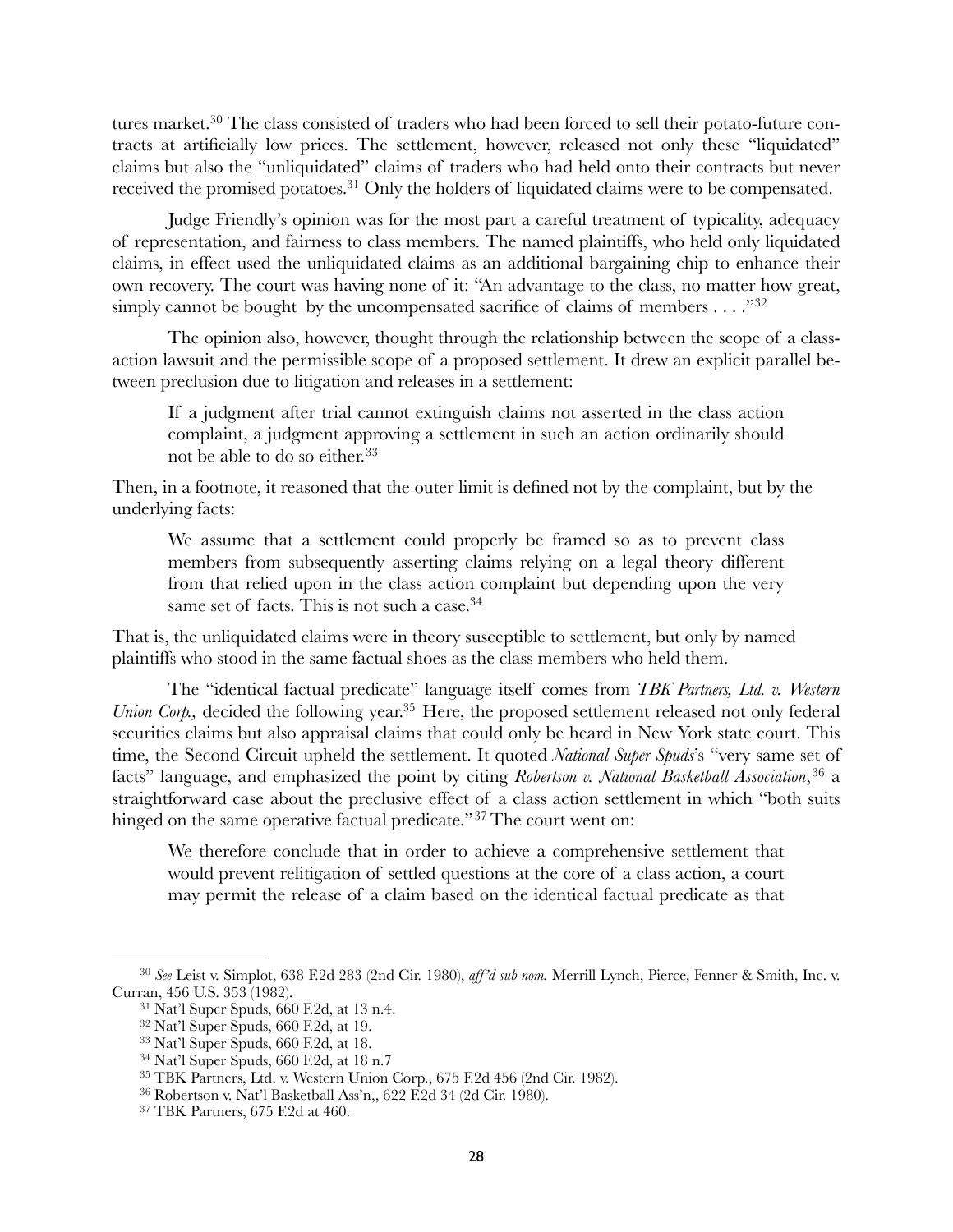underlying the claims in the settled class action even though the claim was not presented and might not have been presentable in the class action.

"Relitigation," of course, is a preclusion term, and *Robertson* itself was framed in terms of the "*res judicata* effect of [a] judgment."[38](#page-28-1) What is more, the language itself – "factual predicate," "same set of facts" – is the language of preclusion law, and the language of jurisdiction. Compare the "transaction, or series of connected transactions" language used by the Second Restatement of Judgments,  $39$  and the "common nucleus of operative fact"  $40$  language of supplemental jurisdiction. These are the tests courts use to determine when one claim is closely enough related to another that the two should be dealt with in a single judgment, and thus it should be no surprise that we see similar language cropping up when it comes to deciding the scope of a classaction settlement. A class-action settlement, after all, is just another way of producing a judgment.<sup>[41](#page-28-4)</sup>

### <span id="page-28-0"></span>*C. Identical Factual Predicates and Future Conduct*

Other cases applying the identical factual predicate doctrine to past conduct are similar to *National Super Spuds* and *TBK Partners.* The doctrine functions as a test for internal conflicts and adequacy of representation: the release of unrelated claims is a sign that some class members' interests are being sacrificed to favor other class members. But a few cases have applied it to future-conduct claims. Their facts are instructive.

*Schwartz v. Dallas Cowboys Football Club* gives one helpful analysis[.42](#page-28-5) The lawsuit alleged that the NFL and its member teams had conspired to fix the prices of NFL games on satellite TV by requiring that consumers buy a season's worth of games in order to view any individual game. The proposed settlement would have required the NFL to offer individual games at \$29.99, along with the season package for \$159. In exchange, they would have been required to release antitrust claims against the NFL for its satellite, broadcast, cable, or Internet broadcasts of NFL games, including for conduct undertaken each year the settlement remained in effect. The court rejected the settlement, explaining:

 The release is also too broad because it bars later claims based on future conduct. Although the law permits a release to bar future claims based on the past conduct of the defendant, this release would bar later claims based not only on past con-duct but also future conduct.<sup>[43](#page-28-6)</sup>

This is precisely the distinction between future *claims* and future *conduct* made in Part II, *supra*. The court went on to say:

For example, while the release properly bars future claims regarding the bundling of NFL games on satellite television, which forms the basis of this litigation, it also

<span id="page-28-1"></span><sup>38</sup> Robertson, 622 F.2d at 35.

<span id="page-28-3"></span><span id="page-28-2"></span> $39 \; \S \; 24(1)$ .

<sup>40</sup> United Mine Workers v. Gibbs, 383 U.S. 715, 725 (1966). *Cf.* Grimes v. Vitalink Communications Corp., 17 F.3d 1553 (3rd Cir. 1994) ("same nucleus of operative facts").

<span id="page-28-4"></span><sup>41</sup> What about *TBK Partners*'s language that a claim could be released even if it "might not have been presentable in the class action?" That issue will be dealt with *infra* in Part VI; it is best understood as referring to claims that could have been presented in a lawsuit in a *different court* than the one approving the settlement, not to claims that could not have been presented at all.

<span id="page-28-5"></span><sup>42</sup> Schwartz v. Dallas Cowboys Football Club, 157 F. Supp. 2d 561 (E.D. Pa.)

<span id="page-28-6"></span><sup>43</sup> Schwartz, 157 F. Supp. at 578.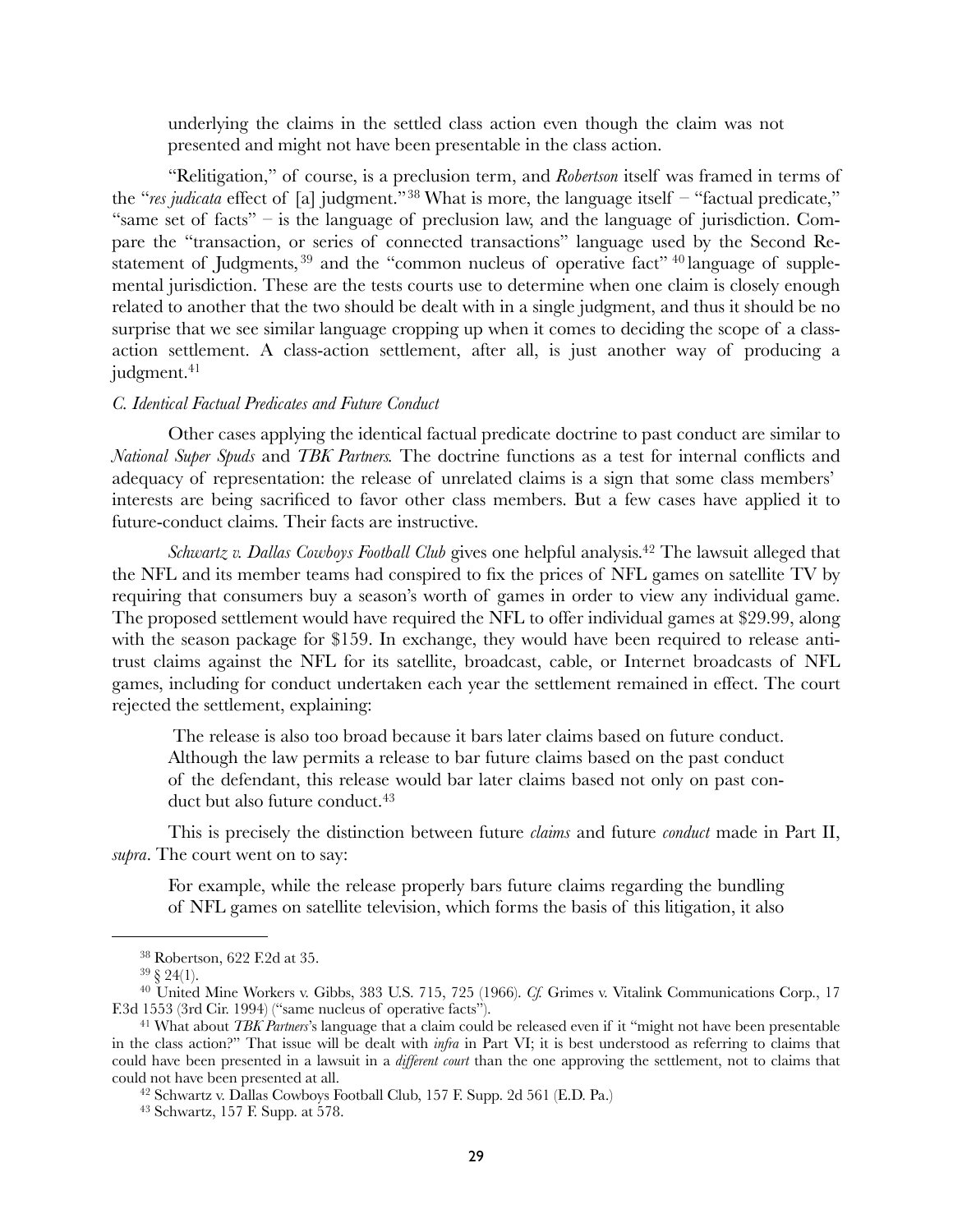bars future claims for conduct such as the future bundling of games on cable television and the Internet. As discussed above, the legality of these practices under the antitrust laws was not litigated in the present suit.<sup>44</sup>

Perhaps significantly, the court did not say "*past* bundling of NFL games on satellite television." Instead, it seemed to imply that it was the expansion to cable and the Internet that was problematic. The identical factual predicate test, therefore, recognized that these "unlitigated future claims" were not, by their nature, based on the same facts as the antitrust claims in the underlying lawsuit.

The other case thinking through the application of the identical factual predicate doctrine to future conduct is *UniSuper Ltd. v. News Corp.*[45](#page-29-1) There, a class of shareholders objected to the News Corporation's announcement that it planned to adopt a poison pill in 2005. The proposed settlement, filed in early 2006, would have released News Corp. from liability for adopting the pill in at an October 2006 shareholder meeting. The court considered this categorically impermissible:

Thus, it follows that a release is overly broad if it releases claims based on a set of operative facts that will occur in the future. If the facts have not yet occurred, then they cannot possibly be the basis for the underlying action. . . .

The October 2006 Rights Plan will be adopted, pursuant to a shareholder vote, at the October 2006 shareholders meeting. I agree with Liberty that a date five months hence is clearly in the future. The rule in Delaware is that a release cannot apply to future conduct. Defendants cite no authority for the proposition that there is an exception for future conduct arising out of, or contemplated by, the settlement itself. Viewed another way, no facts relating to the October 2006 Rights Plan were alleged in the underlying action, much less were they part of the underlying action's operative facts. For these reasons, I conclude that the release is overly broad in that it attempts to release claims arising from an event that has not yet happened, viz., the October 2006 Rights Plan.

There are two ways to think about these cases. One is to read *Schwartz* broadly and take *UniSuper* at face value. On this view, class-action settlements can never release future-conduct claims held by the class, because the relevant conduct, being in the future, will never be "identical" to the past conduct being litigated in the case, and such settlements can never be approved. This approach focuses on the distinction between past conduct and future conduct. This was the view advanced by many objectors in the Google Books case. It would obviously have voided the proposed settlement. It would also void any settlement that allowed Google to continue scanning books and displaying snippets: those are also future acts.

The other way to think about these cases is to read *Schwartz* narrowly and take *UniSuper* to be overstated. On this view, class-action settlements can release future-conduct claims held by the class if the relevant conduct is a continuation of the past conduct being litigated in the case. This approach focuses on the relationship between the lawsuit and the settlement. This was the view advanced by the Department of Justice in the Google Books case. It would also have voided the proposed settlement, but it would have permitted a settlement that allowed Google to continue

<span id="page-29-0"></span><sup>44</sup> Schwartz, 157 F. Supp. at 578.

<span id="page-29-1"></span><sup>45</sup> UniSuper Ltd. v. News Corp., 898 A. 2d 344 (Del. Ct. Chanc. 2006)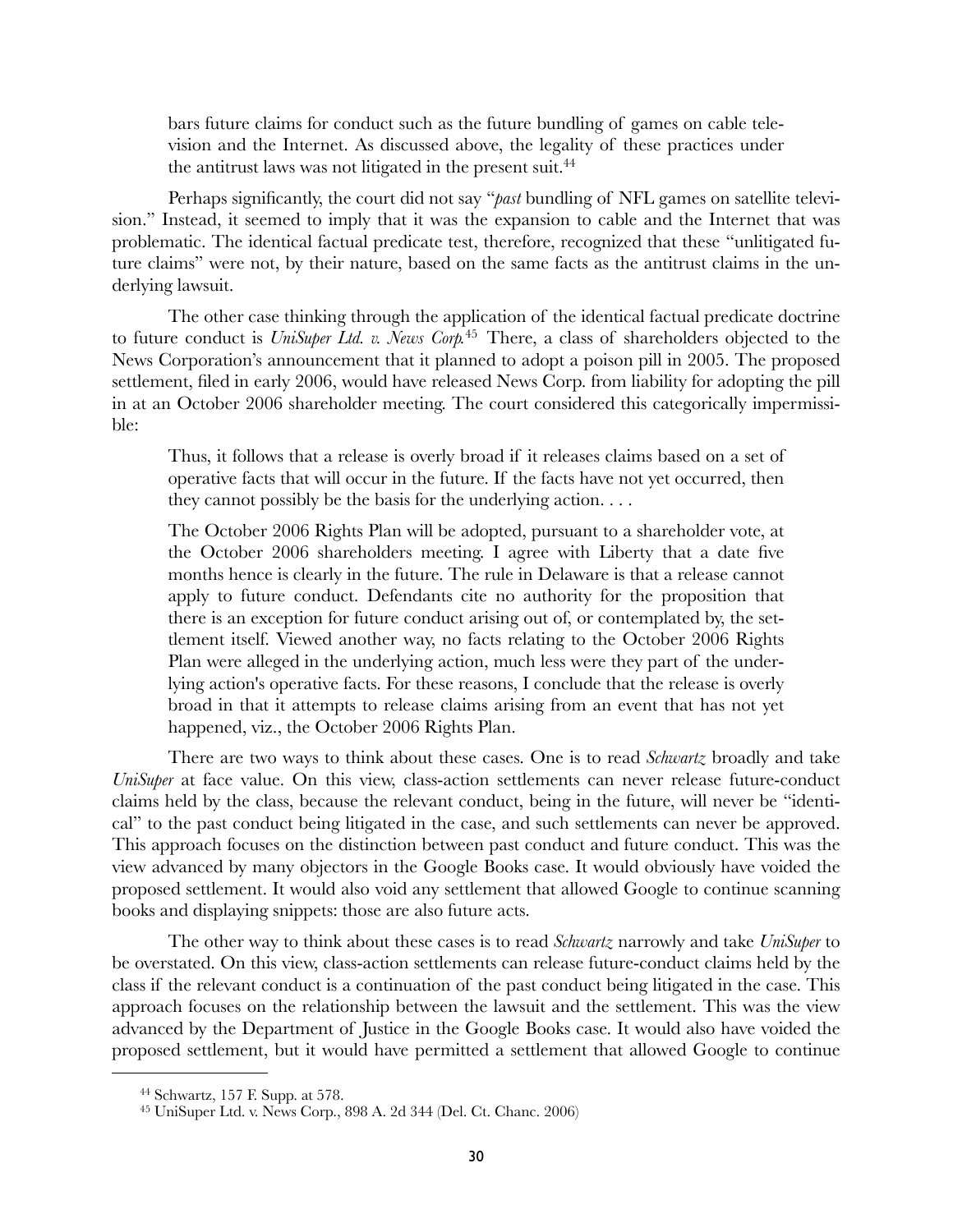scanning books and displaying snippets: those are future acts that are identical in kind to Google's past acts.

On balance, the latter view is more persuasive. It permits the complete settlement of entire disputes. Note that the holding in *UniSuper* effectively made impossible any settlement that would have allowed News Corp. to go ahead with its poison pill. Similarly, it would prohibit a scanning-and-snippets settlement in the Google Books case. Both of these settlements are meaningful compromises of the underlying dispute; they involve specific, predictable future acts; they allow a court to dispose of issues over which it already has complete jurisdiction, rather than extending the court's reach to issues not really in controversy between the parties. All in all, the release of future-conduct claims based on the continuation of past conduct seems consistent with the sources on which the identical factual predicate doctrine draws.

It is therefore submitted that the *UniSuper* court took too narrow a view of what "identical" facts constituted. The gravamen of the plaintiffs' claims was that the poison pill would violate their rights; the defendant's past conduct mattered not in itself but because it was in preparation for the actual adoption of the poison pill. If News Corp. had done enough toward adopting the poison pill that the court would have been able to enjoin the adoption, then it is fair to say that this "future" conduct would have been a continuation of the pre-adoption past conduct. And if the court had ruled against the plaintiffs on the merits of their claim, then News Corp. would have been free to adopt the pill – precisely the settlement term that the court would not even consider. Proper challenges to this settlement could have focused on the adequacy of representation provided by class counsel, and the sufficiency of the compensation provided to class members. But these are threshold questions of the class certification decision and factors for the multi-factor balancing test, not per se bars on the releases.

In contrast, it is submitted that the *Schwartz* court reached exactly the right result. A challenge to the NFL's satellite bundling should not become a vehicle to bless its cable and Internet bundling practices as well. Because of the medium-by-medium structure of telecommunications regulation, those other media raised substantially different legal issues, nor did the settlement require that the NFL's offerings on cable and the Internet parallel the offerings it made via satellite. These are not "identical" factual predicates; in preclusion terms, they do not rise out of the same "transaction or occurrence," nor do they raise the "same issue" of law.

### <span id="page-30-0"></span>*D. The Factual Predicate for the Google Books Releases Was Not "Identical"*

At this point, Judge Chin's discussion of the relationship between the Google Books settlement and underlying lawsuit largely speaks for itself. Having indicated the distinction between the settlement's past-conduct and future-conduct provisions, he writes:

This case was brought to challenge Google's use of "snippets," as plaintiffs alleged that Google's scanning of books and display of snippets for online searching constituted copyright infringement. Google defended by arguing that it was permitted by the fair use doctrine to make available small portions of works in response to search requests. There was no allegation that Google was making full books available online, and the case was not about full access to copyrighted works. The case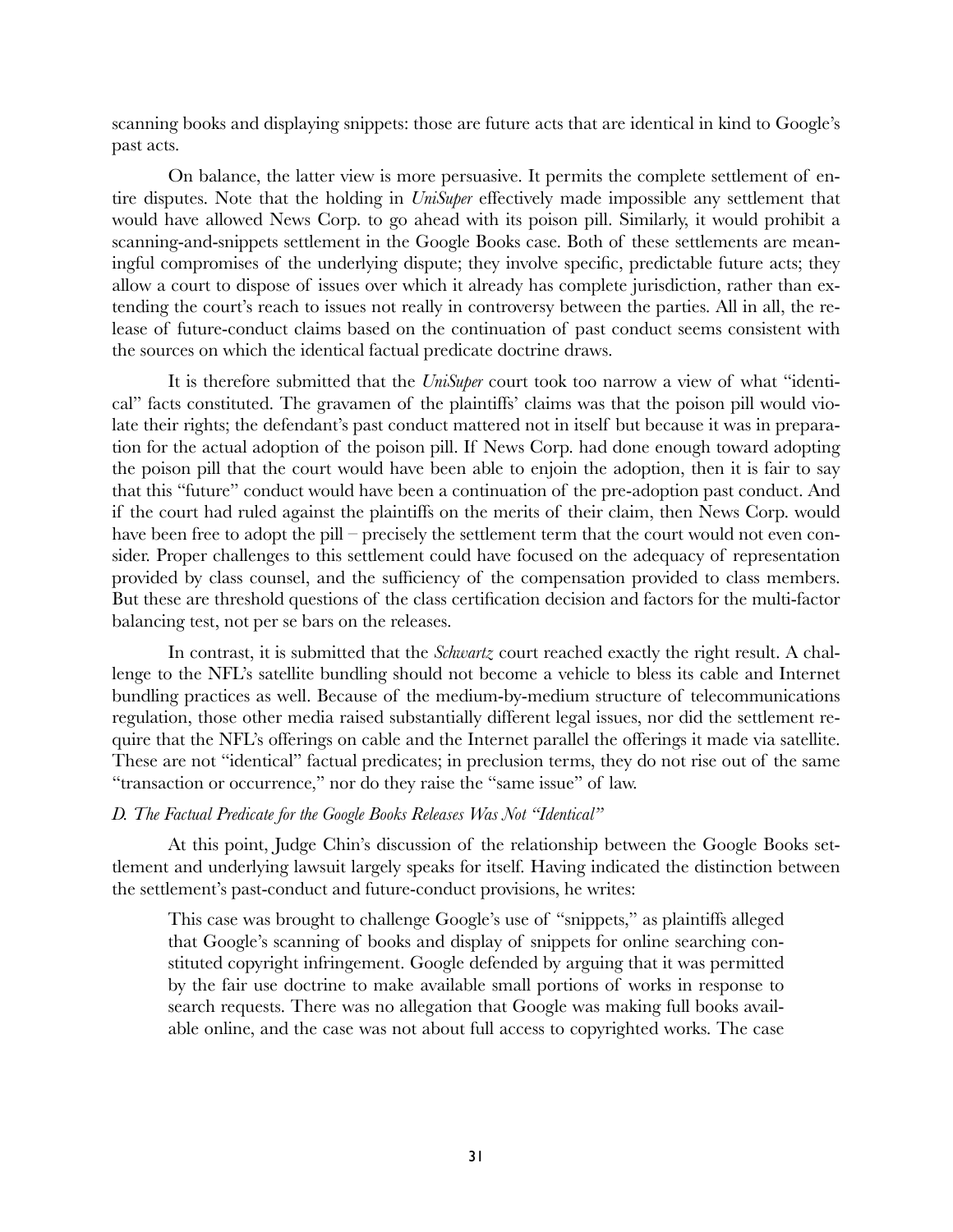was about the use of an indexing and searching tool, not the sale of complete copyrighted works[.46](#page-31-1)

The emphasis here is slightly off, but the gist is correct. The emphasis on what the case was "about" is imprecise; it would be better to describe the suit in terms of particular *claims* based on particular *conduct*. Here, Google's conduct consisted of scanning copyrighted books, creating a search index, and displaying short snippets in response to search queries. The plaintiffs' claims were that these uses by Google constituted copyright infringement. Fair use enters by providing Google with a potential defense, but the scope of that defense is also tied to specific uses, so fair use would have been evaluated as to the display of snippets, not as to the sale of complete books.

Next, Judge Chin correctly emphasizes the legal differences between the lawsuit and the programs to be authorized by the settlement:

Google did not scan the books to make them available for purchase, and indeed, Google would have no colorable defense to a claim of copyright infringement based on the unauthorized copying and selling or other exploitation of entire copyrighted books. Yet, the ASA would grant Google the right to sell full access to copyrighted works that it would otherwise have no right to exploit.[47](#page-31-2)

This too is correct. Google could not plausibly have won the right to sell complete copies of books in an infringement lawsuit. These copyright infringement claims for Google's future conduct could not have been lost by the class in the lawsuit, because Google's past conduct had not put such claims in play. Thus, a settlement that released it from liability for selling complete books in the future would have gone beyond the claims at issue in the lawsuit, to reach future conduct that was not a continuation of Google's past conduct.

Judge Chin concludes:

Applying *Wal-Mart Stores*, I conclude that the released conduct would not arise out of the "identical factual predicate" as the conduct that is the subject of the settled claims[.48](#page-31-3)

He offers no further analysis for this point, but our discussion of the history of the identical factual predicate doctrine shows that it is correct. The doctrine requires precisely the inquiry into the defendant's past conduct and the possible claims based on that conduct that Judge Chin conducted. And whether one takes a broad or narrow reading of the future-conduct identical factual predicate cases, *Schwartz* and *UniSuper*, the outcome here is the same. The future conduct the Google Books settlement would have released would have been different in kind from Google's past conduct, not a continuation of it. Google had not and would not have sold complete books, and so, on either reading, such releases were "a bridge too far." Judge Chin's opinion reached a normatively and doctrinally correct result.

### <span id="page-31-0"></span>VI. RESPONDING TO OBJECTIONS

The objectors to the Google Books settlement threw a wide variety of settlement caselaw at it. Its defenders responded with an even more extensive array of claimed precedents for it.

<span id="page-31-1"></span><sup>46</sup> Authors Guild at 24–25.

<span id="page-31-2"></span><sup>47</sup> Authors Guild at 26.

<span id="page-31-3"></span><sup>48</sup> Authors Guild at 28.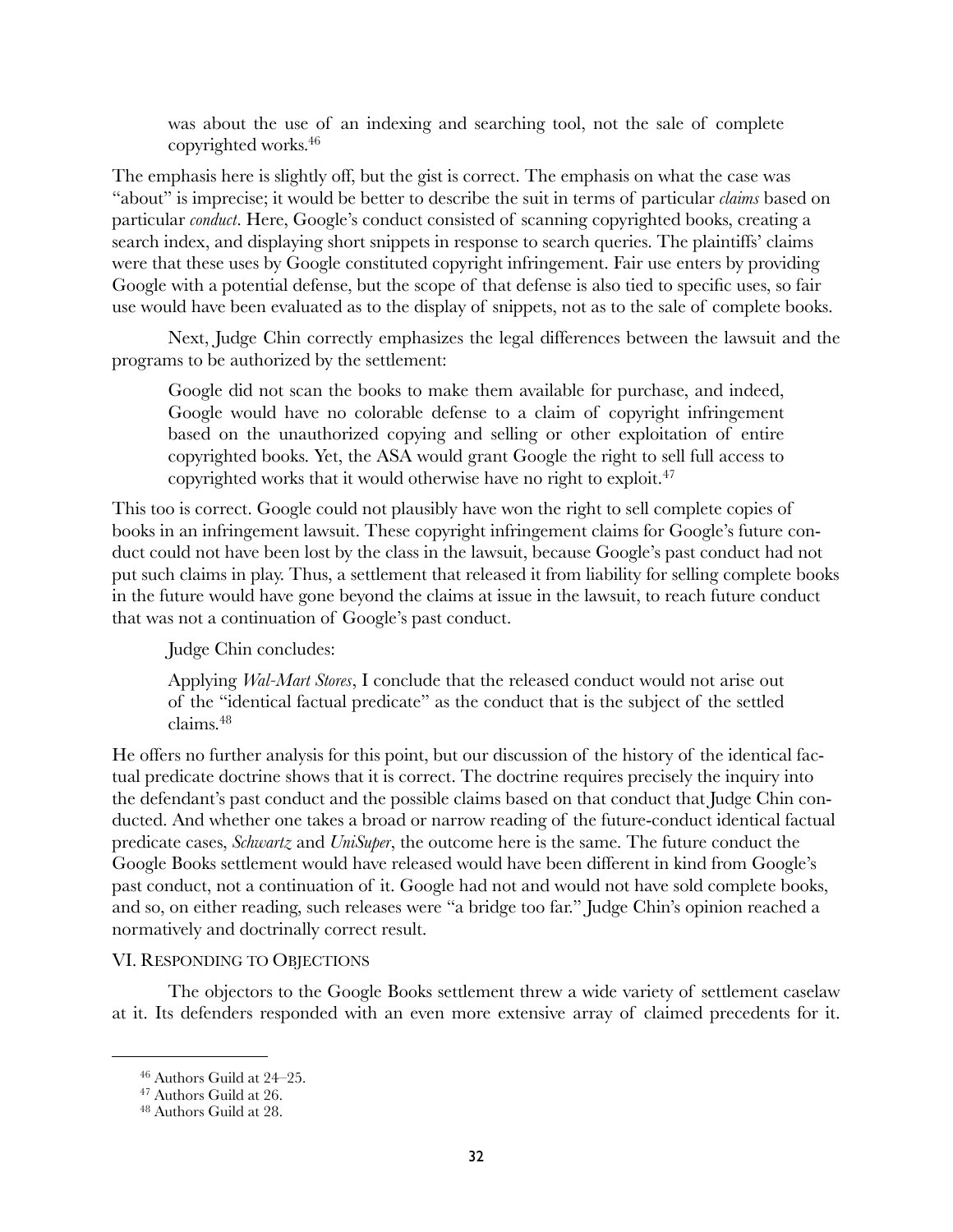Judge Chin's opinion, however, discussed none of these thrusts and parries. His conclusion was correct, but future courts deserve an explanation of why it stands up to these various challenges. This Part will also show something further: how the doctrine rationalizes a wide range of doctrines about settlement, from class-acton law and beyond. The line it draws – although rarely articulated as such – appears throughout the law, and understanding how it applies to futureconduct releases also helps us understand its other manifestations.

### <span id="page-32-0"></span>*A. Is the Identical Factual Predicate Doctrine Too Permissive?*

Multiple objectors argued that future-conduct releases are never permissible in a classaction settlement. For the most part, they pointed to the identical factual predicate doctrine cases discussed above, and argued that the doctrine categorically prohibits future-conduct releases. As discussed above, however, the only cases that specifically apply the doctrine to future-conduct releases are *Schwartz* and *UniSuper*, and to the extent these cases stand for this broader rule, they are unpersuasive.

A more interesting line of argument came from Amazon. At the fairness hearing, its attorney, David Nimmer, sought to counter cases that apparently blessed expansive settlements by pointing to a Sixth Circuit case, *Williams v. Vukovich.*[49](#page-32-1) There, a group of minority policemen sued the Youngstown mayor and police chief, arguing that the department's examination system illegally discriminated against them. After a protracted dispute, the parties agreed to a consent decree that specified new examination and promotion procedures but would have prevented class members from objecting if the new exams still had an adverse impact on minorities. When several class members objected, the court rejected the settlement:

Finally, the hiring and promotion sections of the decree are problematic. These sections waive the ability of minorities to complain about discrimination which may occur in the future. The Uniform Guidelines on Employee Selection Procedures promulgated by the Equal Employment Opportunity Commission provide that a selection rate that "is less than [eighty percent] of the rate of the group with the highest rate will generally be regarded ... as evidence of adverse impact." Yet, the hiring section explicitly waives the right to object if the minority passage rate is only fifty-five percent of that of non-minorities. The promotion section is similarly problematic. In both instances, it is possible for the minority pass rate to satisfy the decree, but still have a discriminatory impact on minorities. This waiver of future discrimination is impermissible[.50](#page-32-2)

*Vukovich*, however, proves too much. Although *Vukovich* was a class action, its holding that a "waiver of future discrimination is impermissible" is not specific to class actions. Indeed, its reasoning was based on a Supreme Court case, *Alexander v. Gardner-Denver Co.*,<sup>[51](#page-32-3)</sup> and a Fifth Circuit case, *United States v. Allegheny-Ludlum Industries, Inc.*,[52](#page-32-4) neither of which was a class action. *Alexander*, for example, was an individual lawsuit by a single plaintiff bringing a collective bargaining griev-

<span id="page-32-1"></span><sup>49</sup> Williams v. Vukovich, 720 F.2d 909 (6th Cir. 1983).

<span id="page-32-2"></span><sup>50</sup> Vukovich, 720 F.2d at 926 (citation and footnote omitted).

<span id="page-32-4"></span><span id="page-32-3"></span><sup>51</sup> Alexander v. Gardner-Denver Co., 415 U.S. 36 (1974).

<sup>52</sup> United States v. Allegheny-Ludlum Industries, Inc., 517 F. 2d 826 (5th Cir. 1975). Cf. United States v. Trucking Employers, Inc., 561 F. 2d 313 (D.C. Cir. 1977) ("An employer cannot purchase a license to avoid its duty to eliminate practices which perpetuate prior discriminatory acts any more than it can circumvent its responsibility for future acts of purposeful discrimination. In both cases, the strictures of Title VII are absolute.").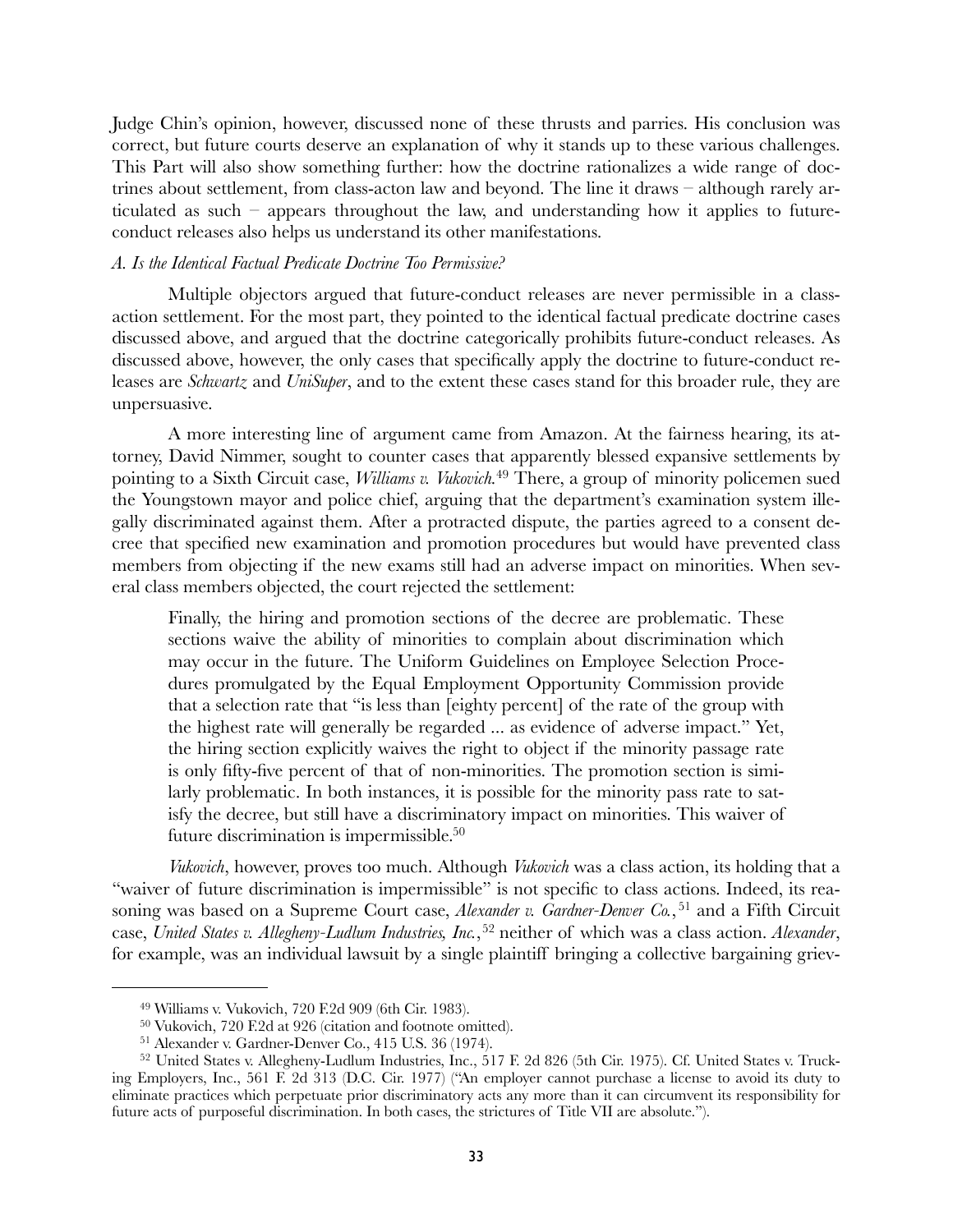ance alleging that he was terminated because of racial discrimination. The Supreme Court stated, "To begin, we think it clear that there can be no prospective waiver of an employee's rights under Title VII."[53](#page-33-0) Thus, *Vukovich* and similar cases stand only for the proposition that claims of racial discrimination cannot be the subject of future-conduct releases, whether in a class-action settlement, an individual settlement, a collective bargaining agreement, an individual contract, or any other voluntary agreement.

The question thus, is whether this same logic applies beyond anti-discrimination law. Nimmer argued that it did, and his focus – copyright law – will serve nicely as an example. Once it is clear that *Vukovich* and other cases prohibiting future-conduct releases in discrimination cases apply equally in individual and class litigation, then Nimmer's argument proves far too much. If there were a similar rule against future-conduct releases in copyright, copyright licensing would become impossible, to the great detriment of authors, publishers, and readers. Even if this were just a rule against future-conduct releases in copyright settlements, it would still cut far too wide a swath: having filed a lawsuit against an alleged infringer, a copyright owner would be forever barred from putting the lawsuit aside and entering into an amicable licensing arrangement.

What, then, is the difference between racial discrimination and copyright? Public policy. Nimmer argued that copyright law inherently prohibits such settlements: Daralyn Durie, representing Google, had a different answer:

MS. DURIE: . . . Your Honor asked whether it would be permissible to release claims for future discrimination. I would agree that the answer to that question, in all likelihood, is no. That's because discrimination is evil. The dissemination of copyrighted works is not. That is because the purpose of the Copyright Act is to encourage the production of copyrighted works.

THE COURT: Well, some would say the question is: Is copyright infringement evil?

MS. DURIE: Copyright infringement is evil to the extent that it is not compensated and that it harms the economic interests of rights holders.<sup>54</sup>

Although this was an extremely clever bit of lawyering, it failed to convince Judge Chin. His opinion largely agrees with the copyright-owner objectors who characterized copyright as an absolute right to prevent unauthorized use, rather than an economic interest.<sup>55</sup> The truth lies somewhere in between. Copyright's underlying purpose is utilitarian, and it limits authors' rights wherever appropriate to "promote the Progress of Science and useful Arts," but it does give authors "exclusive" rights protected by injunctions, statutory damages, and the other remedial indicia of a property rule. Given the need for licensing to effectuate copyright's statutory scheme, however, Judge Chin was probably wrong on this point.

What is really at stake here is not whether the future conduct being released is "evil" or not. Instead, it is whether the releases apply to causes of action created by a body of law with a public policy against private ordering. Anti-discrimination law is an obvious example of an area with a policy of overriding agreements to discriminate. Even if a particular individual was willing

<span id="page-33-0"></span><sup>53</sup> Alexander, 415 U.S. at 51.

<span id="page-33-2"></span><span id="page-33-1"></span><sup>54</sup> Fairness Hearing Transcript at 143.

<sup>55</sup> *See* Authors Guild at 32 ("A copyright owner's right to exclude others from using his property is fundamental ad beyond dispute.").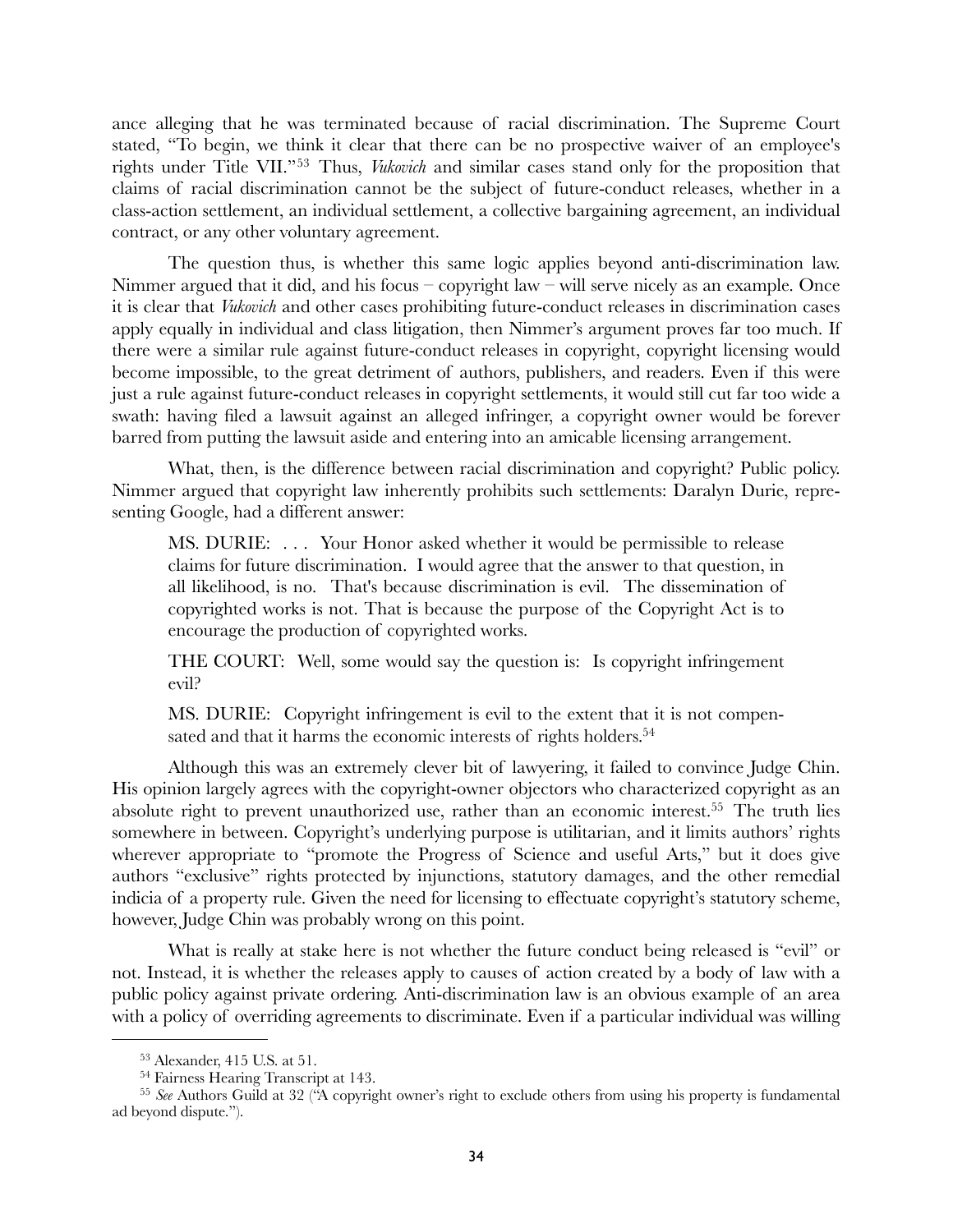to be subjected to invidious discrimination, it would still be against public policy, because it would help lock in a system of subordination and stereotyping that would harm others. In contrast, the Copyright Act explicitly anticipates that parties will engage in extensive private ordering, and does a great deal to facilitate such bargaining, including providing for the divisibility of a copyright into smaller pieces, the recordation of copyright transfers, and a statute of frauds to ensure effective bargaining.

Other examples bear out this distinction. The Restatement of Contracts, for example, against a general backdrop of freedom of contract, prohibits prospective waivers of liability for harm caused negligently by "one charged with a duty of public service," such as a doctor. <sup>[56](#page-34-2)</sup> This rule latter reflects a public policy limiting freedom of contract in the regulated professions, just as lawyers owe non-waivable fiduciary duties to their clients. An even better example is antitrust law; numerous courts prohibit prospective waivers in antitrust cases.<sup>[57](#page-34-3)</sup> The public policy against private ordering here is obvious: the very purpose of antitrust law is to prohibit certain specific forms of private ordering (e.g., collusion among competitors) that have serious negative effects for competition and consumers.

Thus, while there are sometimes public policies against future-conduct releases, those policies are not specific to class actions. Instead, they prohibit the release of claims based in future conduct through any means, whether as part of a class-action settlement or not. These policies are not universal; they do not apply in all areas of law. Although they reflect some of the concerns identified in Part III, they are doctrinally orthogonal to the identical factual predicate doctrine.

### <span id="page-34-0"></span>*B. Is the Identical Factual Predicate Doctrine Too Restrictive?*

The doctrine could also be challenged from the opposite direction, by arguments that class-action caselaw actually allows settlements that the doctrine would prohibit. Google and the plaintiffs did just this, offering numerous cases that they claimed provided precedents for the settlement. According to them, these cases permit class-action settlements to release claims not at issue in the underlying litigation. We can divide them into three classes: (1) cases under the identical factual predicate doctrine itself that purport to allow the release of claims beyond those asserted in the class action; (2) other cases approving settlements providing relief not available in the underlying litigation; and (3) real-property cases settled on terms including the transfer of an easement to the defendant.

Judge Chin did not address these arguments  $-$  but we will. As we will see, none of them stand up to close inspection. The identical factual predicate doctrine as we now know it will emerge unscathed.

# <span id="page-34-1"></span>1. Claims "Which Could Not Have Been Presented"

The identical factual predicate doctrine itself seems to contain an enormous loophole. Look again at the full statement of it from *Wal-Mart*:

The law is well established in this Circuit and others that class action releases may include claims not presented and *even those which could not have been presented* as long

<span id="page-34-3"></span><span id="page-34-2"></span><sup>56</sup> Restatement (Second) of Contracts § 195.

<sup>57</sup> *See, e,g.*, Three Rivers Motor Co. v. Ford Motor Co., 522 F.2d 885 896 n.27(3rd Cir. 1975) (stating that a release may not "waive damages from future violations of antitrust laws" and citing cases).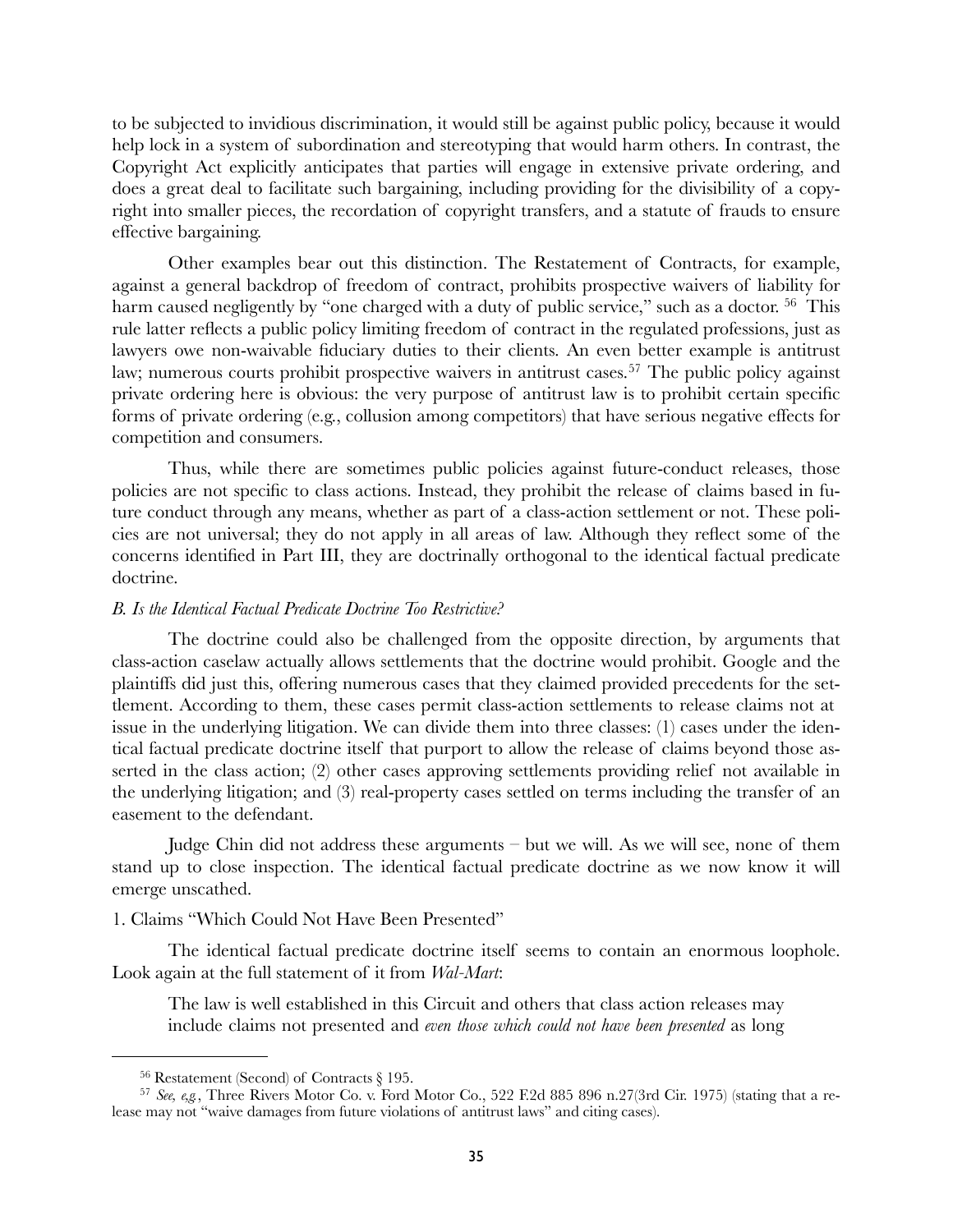as the released conduct arises out of the "identical factual predicate" as the settled conduct.[58](#page-35-0)

Other cases use similar language. *TBK Partners* holds that a class action settlement:

may permit the release of a claim based on the identical factual predicate as that underlying the claims in the settled class action even though the claim was not presented *and might not have been presentable in the class action*. [59](#page-35-1)

What are we to make of such statements? The first response is that this language is only one half of a test, the other half of which is the identical factual predicate doctrine. The fact that a claim could not have been asserted in the class action is not a bar to approving it, but only so long as the claim arises from an identical factual predicate as claims that actually were asserted. This proviso takes nothing away from the identical factual predicate doctrine's bite; it defines the field against which the doctrine operates to remove some settlements from consideration.

There is also a subtler answer, one that explains what this language is doing there in the first place. *TBK Partners* provides a good example. Recall that this was a suit in federal court under the federal securities laws, but the settlement would also have released appraisal claims arising under New York law that were (allegedly) subject to the exclusive jurisdiction of New York state courts. These state claims were based on the identical factual predicate as the federal claims (an alleged failure to preserve a separate corporate identity following a long-term lease of all corporate assets that was in effect a merger), but they could not have been presented in the federal action.

*TBK Partners* therefore establishes an exception to the rule of parity between litigation and settlement. Consider the matter from the perspective of claim preclusion. It makes sense that a settlement can release a claim that "was not presented" but could have been; the claim would still have been precluded by an adverse judgment. But what about a claim that "might not have been presentable in the class action?" Preclusion law does not reach that far. If the TBK class had lost on the merits, its state-law appraisal claims would not have been barred; claim preclusion does not apply to claims that could not have been brought in the same action. And yet, *TBK Partners* states that a federal class-action settlement can release the state-law appraisal claims, claims that a federal court could never hear. The Supreme Court agreed with this proposition. In *Matsushita Electric Industrial Co. v. Epstein*, it held that a Delaware state-court class-action settlement could preclude a federal court from hearing a subsequent lawsuit on the same underlying conduct, even though the federal courts have exclusive jurisdiction over the securities claims.<sup>60</sup>

*TBK Partners*, *Matsushita*, and similar cases are best understood as holding that a particular kind of jurisdictional limit on claim preclusion does not apply in the context of a classaction settlement, because the policy behind them is not relevant. Those limits are of the "wrong court" type: the claim itself is justiciable, but some other forum has been designated for hearing it. Thus, in *TBK Partners* the principal obstacle to hearing these claims in the federal action was a jurisdictional conflict; the federal courts were deferring to New York's choice of an exclusively state-court forum. There was no dispute that if these claims had any merit to them, there was a forum perfectly capable of hearing them: a New York state court.

<span id="page-35-0"></span><sup>58</sup> Wal-Mart, 396 F.3d at 107 (quoting TBK Partners) (emphasis added).

<span id="page-35-1"></span><sup>59</sup> TBK Partners, 675 F.2d at 460.

<span id="page-35-2"></span><sup>60</sup> Matsushita Electric Industrial Co. v. Epstein*,* 516 U.S. 367 (1996).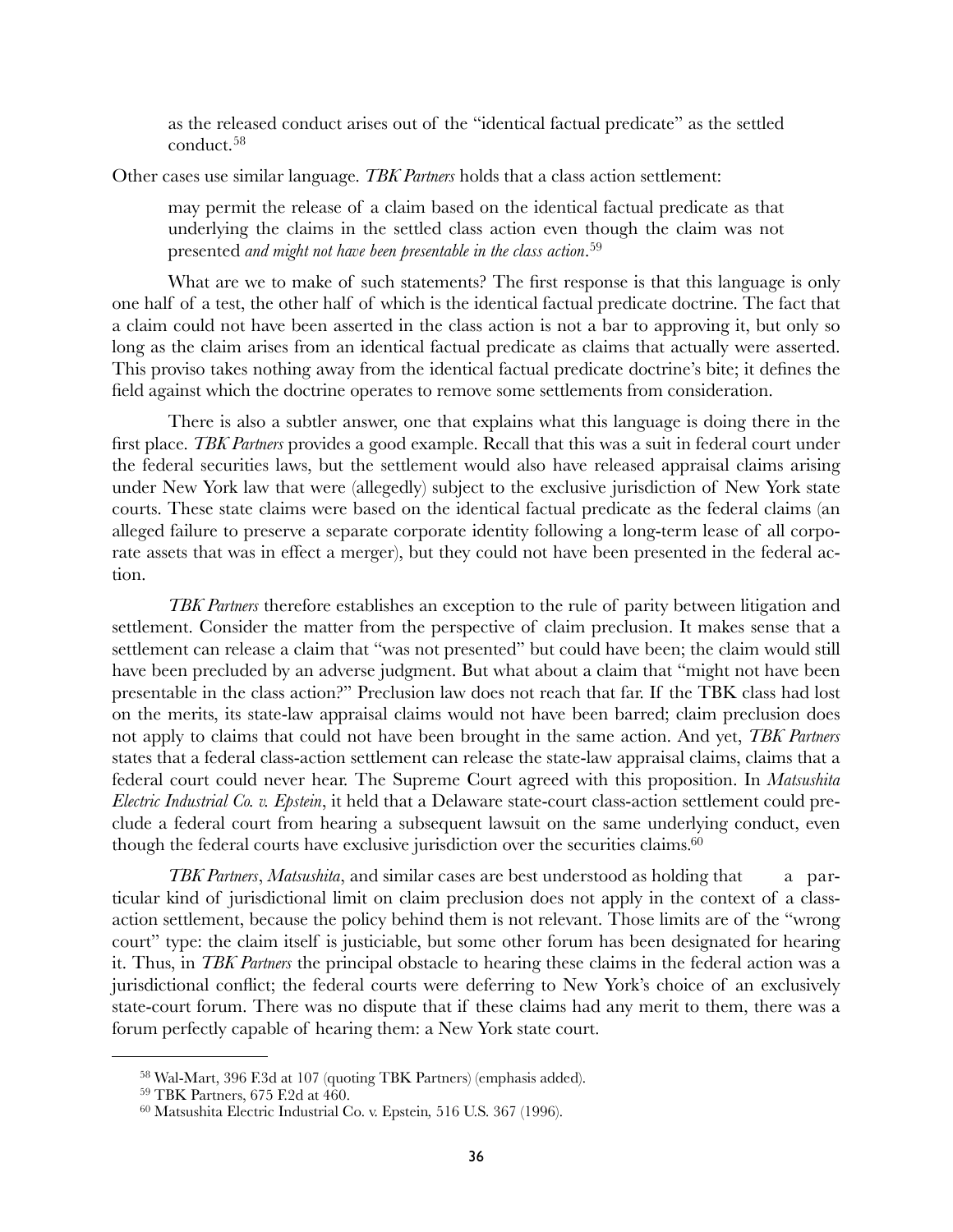These jurisdictional rules advance policies of federalism, and of orderly division of responsibilities within a court system; they keep courts from stepping on each others' toes. In a settlement, however, these policies are comparatively absent. There is no particular purpose in making the parties who are negotiating a settlement of a case in Court A walk down the street to Court B to file a second set of paperwork; indeed, it thwarts the achievement of global peace. The claims to be released must still be based on the same facts; they must still be susceptible to a suit in some court. There is nothing to suggest that *TBK Partners*, which was about the settlement of state claims in federal court, and *Matsushita*, which was about the settlement of federal claims in state court, intended to relax any of the other rules of claim preclusion.

Thus, as applied to future-conduct releases, none of the concerns identified in Part III are addressed by worrying about interjurisdictional conflicts of this sort. Nor are these concerns exacerbated by allowing future-conduct releases for claims that can only be heard in another court but that truly are based on an identical factual predicate as the claims over which the court indisputably has jurisdiction. The doctrine itself is unchanged.

<span id="page-36-0"></span>2. Settlements "Provid[ing] Broader Relief Than the Court Could Have Awarded"

The most misused precedent in the Google Books case was *Local No. 93, International Association of Firefighters v. Cleveland*, [61](#page-36-1) a 1986 Supreme Court case. There, minority firefighters sued Cleveland for racial discrimination in its promotion practices. The city agreed to a consent decree that provided for more officer positions, with some of the promotional slots reserved for minorities in the first few years. A group of white firefighters intervened to object to the consent decree, alleging that it went beyond the lawsuit by giving promotions to minorities who had not themselves been the victims of racial discrimination. The Supreme Court upheld the consent decree. After concluding that the Civil Rights Act did not prohibit the decree, it turned to the white firefighters' argument about the scope of judicial power:

It is therefore hard to understand the basis for an independent judicial canon or "common law" of consent decrees that would give  $\S$  706(g) the effect of prohibiting such decrees anyway. . . . [A] consent decree must spring from and serve to resolve a dispute within the court's subject-matter jurisdiction. Furthermore, consistent with this requirement, the consent decree must "com[e] within the general scope of the case made by the pleadings," and must further the objectives of the law upon which the complaint was based. However, in addition to the law which forms the basis of the claim, the parties' consent animates the legal force of a consent decree. Therefore, a federal court is *not necessarily barred from entering a consent decree merely because the decree provides broader relief than the court could have awarded after a trial*. [62](#page-36-2)

Google and the plaintiffs pointed to the language in the last sentence that a decree could "provide[] broader relief than the court could have awarded after a trial." They read the case as establishing a three-part test applicable to settlements as well as consent decrees, then argued that the Google Books settlement passed that test. Although the Department of Justice and others questioned *Firefighters*'s applicability, Judge Chin accepted the framing even as he rejected the set-

<span id="page-36-2"></span><span id="page-36-1"></span><sup>61 478</sup> U.S. 501 (1986).

 $62$  Firefighters, 478 U.S. at 525 (1986) (quoting Pacific R. Co. v. Ketchum, 101 U.S. 289, 297 (1880) (emphasis added).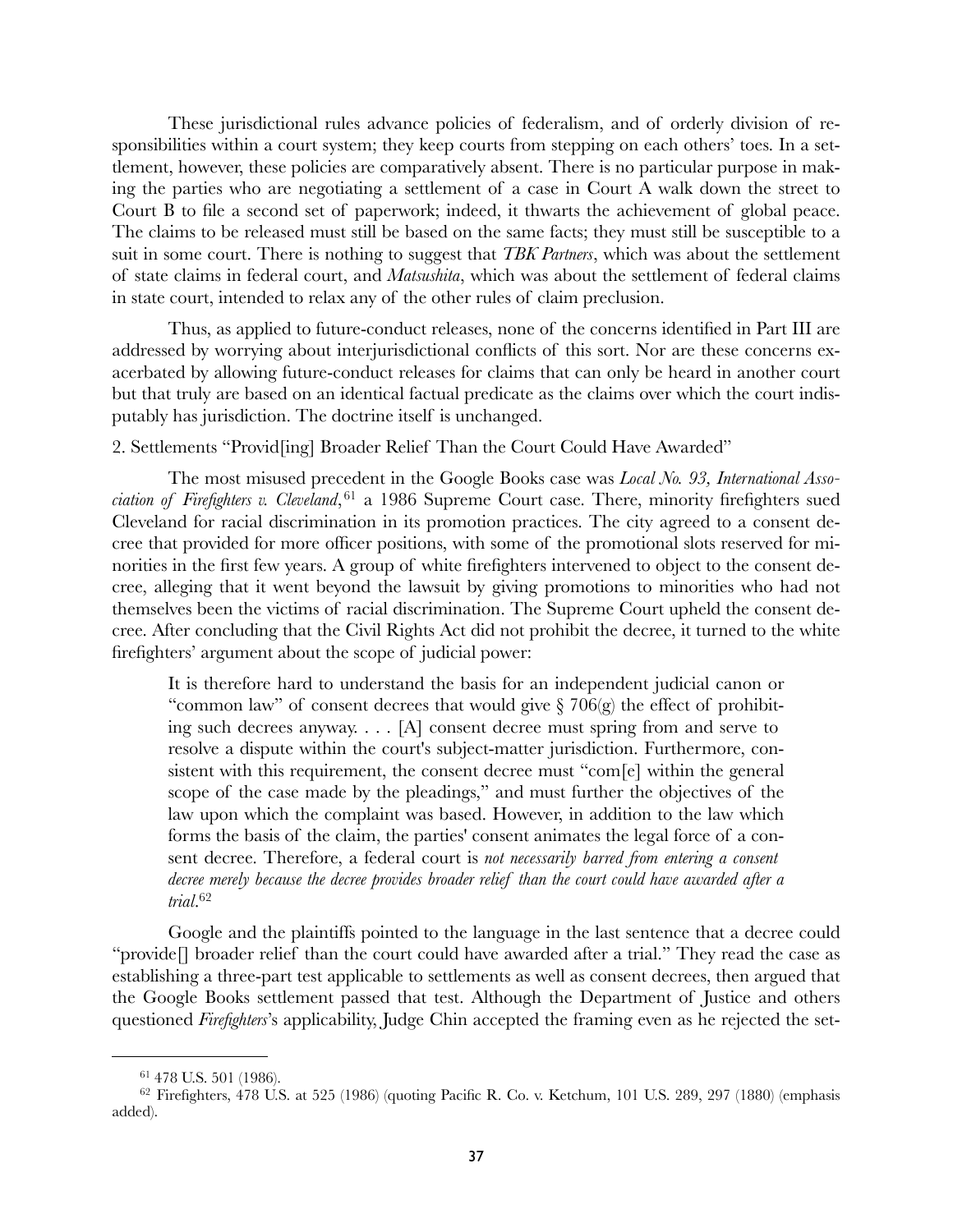tlement. In effect, he treated the *Firefighters* test as equivalent to the identical factual predicate doctrine, stating, "Applying *Firefighters*, I conclude that the released claims would not come within 'the general scope of the case made by the pleadings." The language is exactly parallel to the language he used for *Wal-Mart* and the identical factual predicate doctrine.

This was error, because the quoted passage from *Firefighters* was not on point. The allegedly problematic relief in *Firefighters* was a promise made by the individual party (Cleveland) and not the class (the minority firefighters). And while the white firefighters may have disagreed with the consent decree, they were not parties to who would be bound to its releases.<sup>63</sup> Their problem was that they had no legal right to stop Cleveland's new promotion plan, not that they might have had such a right and were being forced to trade it away. *Firefighters* simply has nothing to say about the permissible scope of releases by the class in a Rule 23(e) review.

This article has repeatedly emphasized the fundamental differences between settlement promises given by individuals and releases given by a class. The fact that an individual gives a promise to a class as part of a class-action settlement is of no moment. It is still fundamentally an individual promise, and does not raise the representational concerns that releases given by a class do. This is why the many cases supposedly offering "detailed structural arrangements addressing matters well beyond the generalized allegations of the complaint," in Google's words, are simply not relevant to future-conduct releases by a class or to the identical factual predicate doctrine.<sup>64</sup>

For example, consider *Sansom Comm. v. Lynn*, <sup>[65](#page-37-2)</sup> which Google describes as "find[ing] jurisdiction to enforce consent decree prescribing details for rehabilitation of a block in West Philadelphia, down to the type of stone and wood to be used in construction and 'acceptable letter styles on signs.'"[66](#page-37-3) But this was a consent decree whose relevant promises were made by the University of Pennsylvania and urban redevelopment agencies, promises that the University later sought to escape by claiming they were beyond the court's jurisdiction to enter in a consent decree. True, the University had agreed to a decree that "far exceeded the relief available under the NEPA and the NHA," but that was its own, informed choice, and it must live with the consequences. *Sansom* never confronted the question of releases offered by a class, and their analysis is simply inapplicable when a court must decide whether a settlement is fair to absent class members. The same is true of the numerous other cases cited by Google and the plaintiffs.<sup>67</sup>

<span id="page-37-0"></span><sup>63</sup> *See* Martin v. Wilks, 490 U.S. 755 (1989).

<span id="page-37-1"></span><sup>64</sup> Brief of Google in Support at 9.

<span id="page-37-2"></span><sup>65</sup> Sansom Comm. v. Lynn, 735 F.2d 1535 (3d Cir. 1984).

<span id="page-37-4"></span><span id="page-37-3"></span><sup>66</sup> Brief of Google in Support at 9 (quoting Sansom, 735 F.2d at 1543 n.4 (Becker, J., concurring)).

<sup>67</sup> Cases misleading cited by Google and the plaintiffs but which actually involve promises made *to the class* include In re "Agent Orange" Prod. Liab. Litig., 818 F.2d 179 (2d Cir. 1987); Frew v. Hawkins, 540 U.S. 431 (2004); Jeff D. v. Kempthorne, 365 F.3d 844 (9th Cir. 2004); Duran v. Carruthers, 885 F.2d 1485 (10th Cir. 1989); Kozlowski v. Coughlin, 871 F.2d 241 (2d Cir. 1989); Miller v. Woodmoor Corp., No 74-F-988, 1978 WL 1146 (D. Colo. Sept. 28, 1978); and Levin v. Miss. River Corp., 59 F.R.D. 353 (S.D.N.Y. 1973). They also cite two Rule 23(b)(1) cases, Robertson v. Nat'l Basketball Ass'n, 72 F.RD. 64 (S.D.N.Y. 1976), and White v. Nat'l Football League, 822 F. Supp. 1389 (D. Minn. 1993), which are *sui generis* and raise special issues. In brief, 23(b)(1) class actions are born of necessity, and in these circumstances, class members' rights are so closely bound up with each other that individual lawsuits would be not just unfair but actually impossible. Here, the scope of permissible settlement must be greater if there is to be settlement at all; that increased scope is compensated for by correspondingly stricter prerequisites to bringing such an action and by intensified judicial scrutiny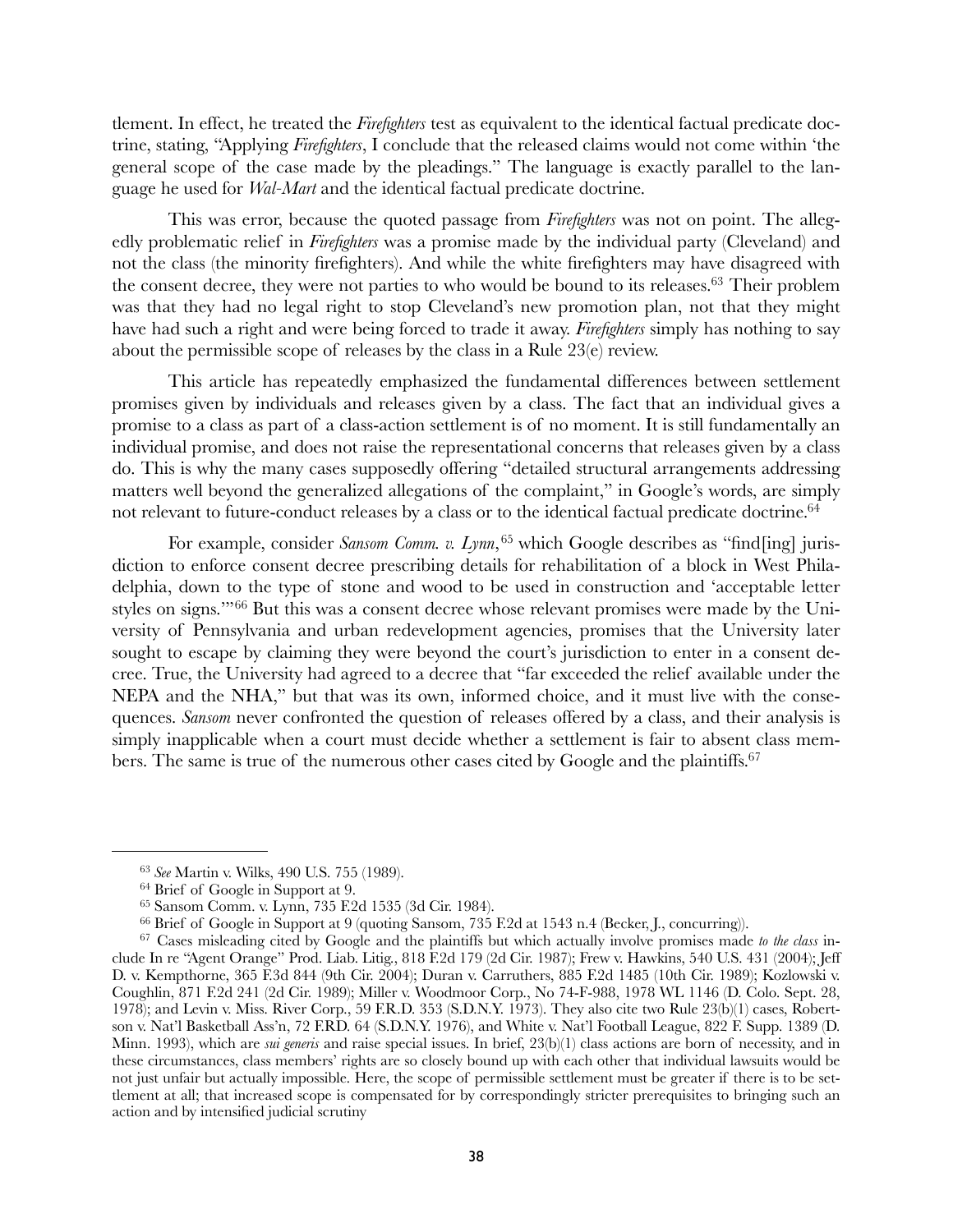### <span id="page-38-0"></span>3. Settlements Transferring Easements to the Defendant

Finally, courts sometimes approve settlements or award judgments in real-property trespass and nuisance cases that result in the transfer of an easement to the defendant. Because an easement is nonpossessory, these settlements are functionally very close to releasing the defendant from liability for its future trespasses, nuisances, and other related real-property torts.<sup>68</sup> Google and the plaintiffs argued that these settlements show that class members can be required to give up claims against the defendant's future conduct.

The leading case here is *Uhl v. Thoroughbred Technology and Telecommunications, Inc.*[69](#page-38-2) The plaintiff, a telecommunications company known colloquially as T-Cubed, announced plans to lay fiber-optic cables along a railroad right of way. A class of landowners along the route objected, bringing slander of title and trespass claims that the railroad's easements did not include cablelaying rights. In a settlement filed the same say, the class agreed to grant T-Cubed the necessary easements in exchange for compensation. An objector argued that the settlement was unfair to class members and that the case was nonjusticiable because the class members had only "future claims." The Seventh Circuit upheld the settlement, explaining that the plaintiffs' slander of title claims were already ripe, so that:

This is enough to permit the court to address the entire suit, including the claims for trespass and the injunction. On these facts, those claims are in no way hypothetical; their immediacy and their relation to the slander claim is enough to permit the court to address the entire controversy.<sup>70</sup>

Google and the plaintiffs cited *Uhl* to argue that courts routinely "have approved settlements that confer future rights on the defendants in exchange for an additional benefit to the plaintiffs."[71](#page-38-4) But a closer reading of *Uhl* shows that it does not sweep so broadly. T-Cubed's past conduct – its announcement of plans to lay cable – really did open it to a slander-of-title suit. That suit would have tested T-Cubed's right to lay cable, and if T-Cubed had won, its newlyconfirmed easements would have protected it also from the trespass claims. True, T-Cubed had not actually gone on anyone's land. But considering its course of conduct, it is factually reasonable to say that the future-conduct cable-laying would have been a continuation of the pastconduct announcement[.72](#page-38-5) The other easement cases are to similar effect: in each, the defendant ended up with no more than it had already acted as though it had a right to.

It is worth thinking about the role that the slander-of-title tort plays in the analysis. The existence of the tort moves forward in time the point at which a landowner can bring a lawsuit against a would-be trespasser. In that respect, it transforms a future claim into a present claim. This is typical of the line between future and present *claims*, which can depend on the vagaries of state pleading doctrine. Some states recognize a cause of action for "medical monitoring": a vic-

<span id="page-38-1"></span><sup>&</sup>lt;sup>68</sup> If anything, the transfer of an easement is more burdensome to class members than a future-conduct release. The owner of a parcel burdened by an easement is prohibited from blocking the easement owner's access.

<span id="page-38-2"></span><sup>69 309</sup> F.3d 978 (7th Cir. 2002).

<span id="page-38-3"></span><sup>70</sup> Uhl, 309 F.3d at 984.

<span id="page-38-5"></span><span id="page-38-4"></span><sup>71</sup> Google Brief in Support at 12.

 $72$  This conclusion is debatable to the extent that it depends on the factual finding that T-Cubed really had announced such plans. There is more than a whiff of collusion about *Uhl* and other railroad-corridor settlement class actions. *See* Alison Frankel, *Blood on the Tracks*, AM. LAW., June 3, 2002, at 74. But that, of course, is a problem to which courts are already supposed to be sensitive. Occasionally, some of them are.